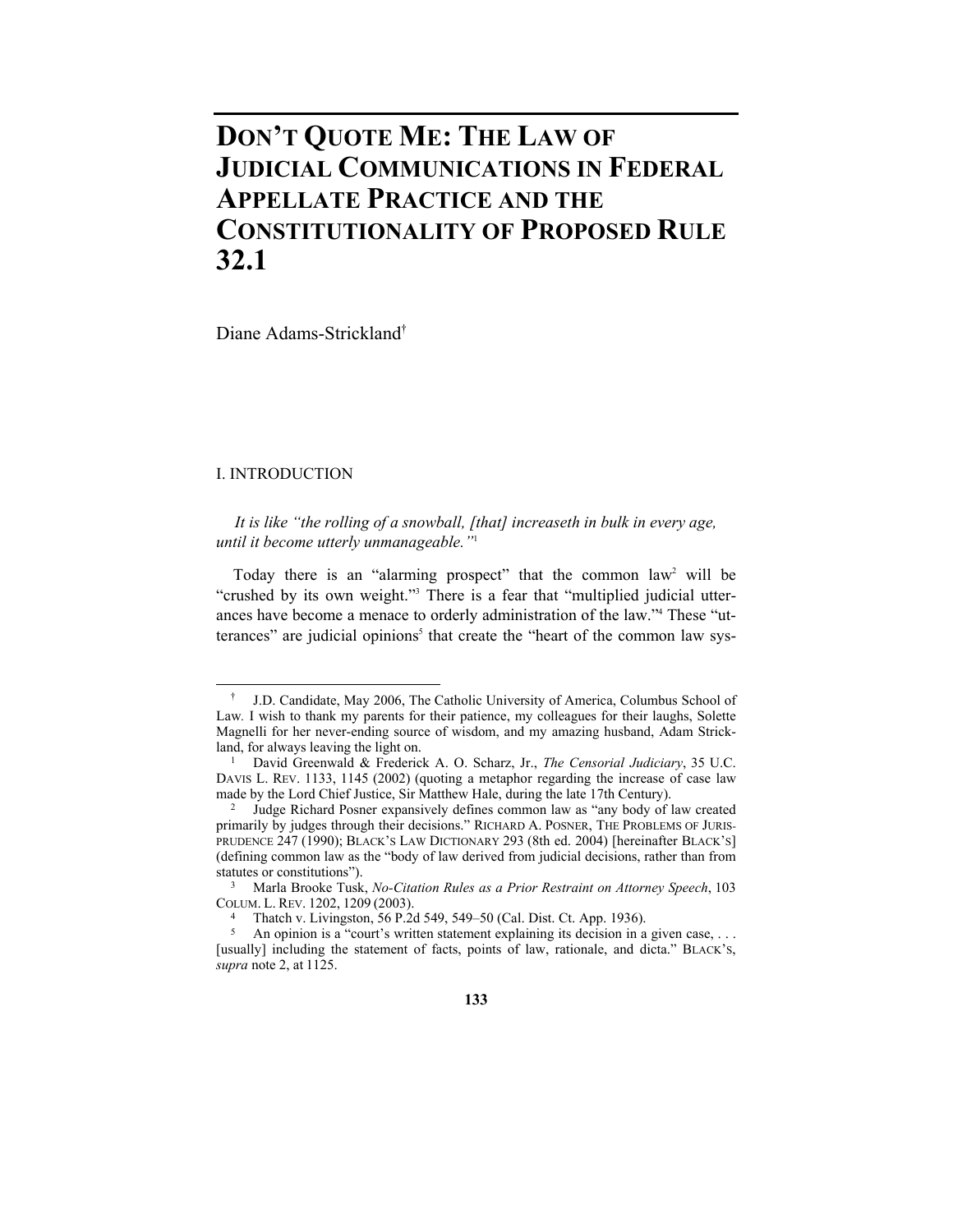tem"<sup>6</sup>—a common law system claiming to be dependent upon precedent.<sup>7</sup>

Challenged on a number of occasions, $\delta$  this system of precedent is most recently criticized on the ground that the rampant reliance on cumulative precedent actually weakens the judicial system. Specifically, some note that "a large proportion of the opinions that have been coming out of American courts add essentially nothing to the corpus of law."<sup>9</sup> It is a simple case of "too much written material creating too little new law."10

Because of this voluminous problem, judges began employing techniques to dispose of cases that they deemed unworthy of precedential value by utilizing case-specific dispute resolution $\mathbf{u}^{\text{1}}$  to replace the regurgitation of legal principles that previous opinions had already established. This approach aspired to curb the issuance of redundant opinions while still determining the merits of the case for the parties involved.

Despite this method's efficiency of case disposal management, it could not

 <sup>6</sup> John Reid, *Doe Did Not Sit—The Creation of Opinions by an Artist,* 63 COLUM. L. REV. 59, 59 (1963) (referring to opinions as "the measure of the past and the guidepost of the future, the guarantee of continuity and the barometer of change"). 7 JOSEPH STORY, COMMENTARIES ON THE CONSTITUTION OF THE UNITED STATES 377

<sup>(1833),</sup> *quoted in* Anastasoff v. United States, 223 F.3d 898, 903–04 (8th Cir. 2000), *vacated as moot on other grounds en banc*, 235 F.3d 1054 (8th Cir. 2000) (declaring that the case alone, is not considered "decided and settled," but rather the principles of the decision are held as precedents and authority to bind future cases of the same nature);

This is the constant practice under our whole system of jurisprudence. Our ancestors brought it with them, when they first emigrated to this country; and it is, and always has been considered, as the great security of our rights, our liberties, and our property. It is on this account, that our law is justly deemed certain, and founded in permanent

principles, and not dependent upon the caprice or will of judges.

*Id.*; BLACK's, *supra* note 2, at 1214 (defining precedent as an adjudication process that employs the use of prior decisions as "a basis for determining later cases involving similar facts or issues"). 8 *See* Planned Parenthood of Se. Pa. v. Casey, 505 U.S. 833, 979–1002 (1992) (Scalia,

J., dissenting) (maintaining that a system of precedent is a policy for the judicial system to follow and not a constitutional mandate). *See generally* Michael Stokes Paulsen, *Abrogating Stare Decisis by Statute: May Congress Remove the Precedential Effect of Roe and Casey?*, 109 YALE L.J. 1535 (2000) (arguing for a complete break from the doctrine of stare decisis for certain classes of cases).<br><sup>9</sup> PAUL D. CARRINGTON, JUSTICE ON APPEAL 35 (1976) (arguing that many written opin-

ions are only of interest and significance to the parties). 10 Boyce F. Martin, *In Defense of Unpublished Opinions*, <sup>60</sup> OHIO ST. L.J. 177, <sup>177</sup>

<sup>(1999).&</sup>lt;br><sup>11</sup> RICHARD A. POSNER, THE FEDERAL COURTS: CRISIS AND REFORM 3 (1985) ("In every

case the court must determine what the facts are and what their legal significance is. If the court determines their legal significance by applying an existing rule of law unchanged, it is engaged in pure dispute resolution. But if to resolve the dispute the court must create a new rule or modify an old one, that is law creation."); Charles E. Carpenter, Jr., *The No-Citation Rule for Unpublished Opinions: Do the Ends of Expediency for Overloaded Appellate Courts Justify the Means of Secrecy*, 50 S.C. L. REV. 235, 248 (1998) (listing the two functions of an appellate court decision: dispute resolution and law-making).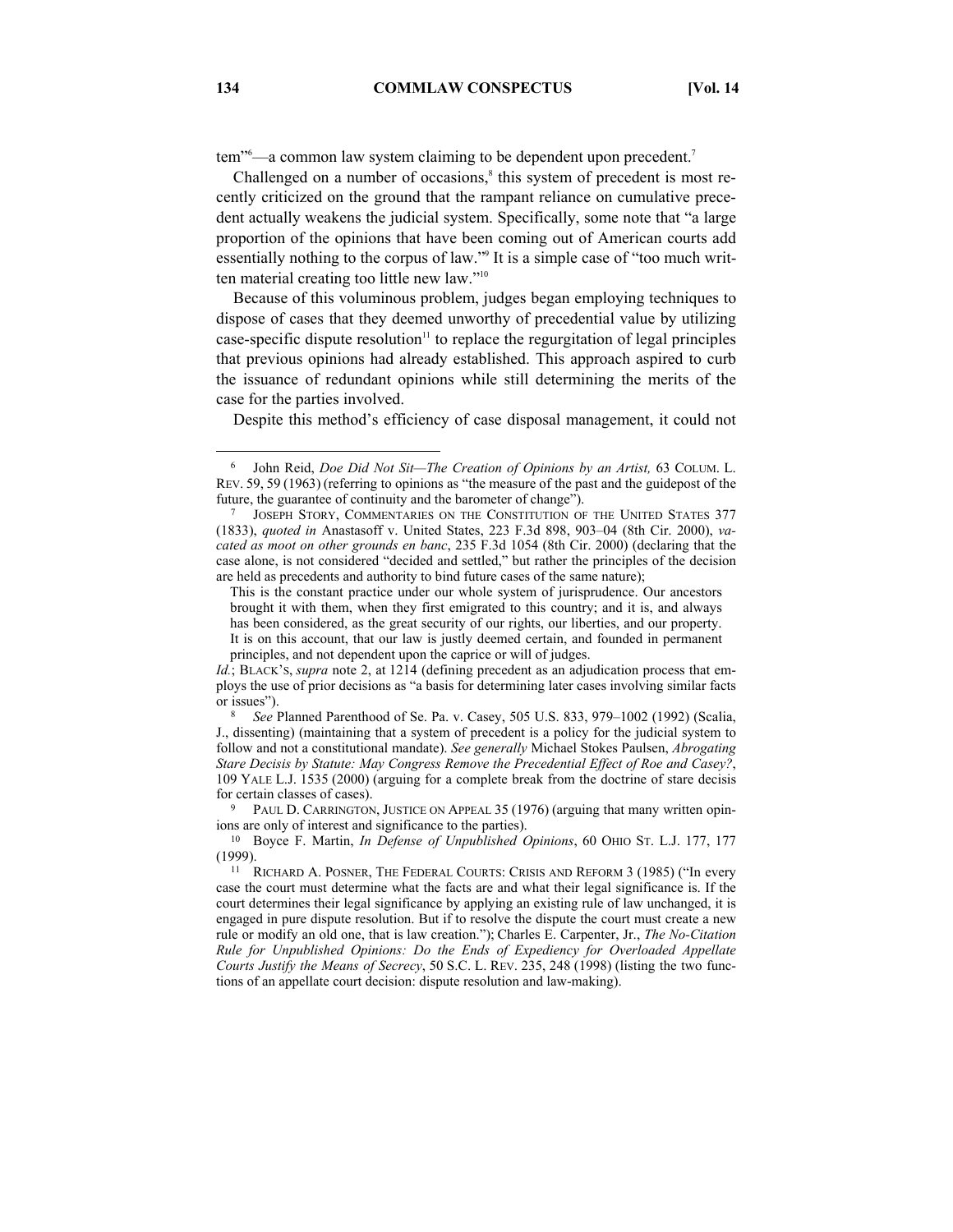single-handedly meet the demand that increasing litigation placed on the judiciary. All federal appellate courts implemented an informal non-publication policy in response to the dramatic and crippling surge in the appellate caseload during the  $1960s$ <sup>12</sup> During this era, the courts experienced an exponential growth in administrative agency claims as well as an increase in the exercise of federal jurisdiction.<sup>13</sup> Nevertheless, it was not until a decade later that courts began to adopt formal rules of procedure regarding non-publication.<sup>14</sup>

Originally designed to make the judicial opinions inaccessible to the public by excluding them from the bound volumes of the Federal Reporter, nonpublication plans<sup>15</sup> also had the advantage of limiting the amount of redundant case law that litigants had to consume prior to trial.<sup>16</sup> By limiting the dissemination of certain opinions, the judiciary hoped to conserve its time and resources in order to focus on more pressing issues.<sup>17</sup> Thus, *unpublished opinions*18 fulfilled several functions: they were provided only to the parties involved in the litigation;<sup>19</sup> they did not require a complete recitation of the

*Id. See generally* Jeffrey O. Cooper & Douglas A. Berman, *Passive Virtues and Casual* 

*Vices in the Federal Courts of Appeals*, 66 BROOK L. REV. 685 (2001).<br><sup>14</sup> U.S. JUDICIAL CONFERENCE, REPORT OF THE PROCEEDINGS OF THE JUDICIAL CONFERENCE OF THE UNITED STATES 12–13 (1974) [hereinafter 1974 CONFERENCE REPO

<sup>15</sup> Robert J. Martineau, *Restrictions on Publication and Citation of Judicial Opinions: Reassessment*, 28 U. MICH. J.L. REFORM 119, 122 (1995).

<sup>16</sup> *Id.*; *see also* 1ST CIR. R. 36(a) (noting a possible saving of "time and effort in research on the part of future litigants" due to unpublished opinions). 17 *See, e.g*., 1ST CIR. R. 36(a) (allowing judges to issue unpublished opinions "in the

interests . . . of expedition"); 2D CIR. R. 0.23 ("The demands of an expanding case load require the court to be ever conscious of the need to utilize judicial time effectively.").

 $18$  An unpublished opinion is "considered binding on only the parties to the particular case in which it is issued." BLACK'S, *supra* note 2, at 1125 (warning that "[c]ourt rules . . . [usually] prohibit citing an unpublished opinion as authority"). 19 FED. JUDICIAL CTR., STANDARDS FOR PUBLICATION OF JUDICIAL OPINIONS: <sup>A</sup> REPORT

OF THE COMMITTEE ON USE OF APPELLATE COURT ENERGIES OF THE ADVISORY COUNCIL ON APPELLATE JUSTICE 3 (1973) [hereinafter STANDARDS FOR PUBLICATION] ("[T]he judicial time and effort essential for the development of an opinion to be published for posterity and widely distributed is necessarily greater than that sufficient to enable a judge to provide a statement so that the parties can understand the reason for the decision."); Niketh Velamoor, Recent Development, *Proposed Federal Rule of Appellate Procedure 32.1 to Require That* 

<sup>&</sup>lt;sup>12</sup> U.S. JUDICIAL CONFERENCE, REPORT OF THE PROCEEDINGS OF THE JUDICIAL CONFER-ENCE OF THE UNITED STATES 11 (1964) [hereinafter 1964 CONFERENCE REPORT].<br><sup>13</sup> AM. COLL. OF TRIAL LAWYERS, OPINIONS HIDDEN, CITATIONS FORBIDDEN: A REPORT

AND RECOMMENDATIONS OF THE AMERICAN COLLEGE OF TRIAL LAWYERS ON THE PUBLICA-TION AND CITATION OF NONBINDING FEDERAL CIRCUIT COURT OPINIONS 3 n.6 (2002) [hereinafter COLL. OF TRIAL LAWYERS], http://www.actl.com/PDFs/Opinions.pdf.

Other factors have also probably contributed to the burden on appellate judges: A bewildering array of new federal statutes, new crimes, and new rights of action; the highly technical nature of much modern federal litigation; the advent of the jumbo case—massive criminal conspiracy prosecutions, mass tort actions, and the like; the arrival of technology that makes discovery (and perhaps appellate records) far more voluminous than in the past, to name a few.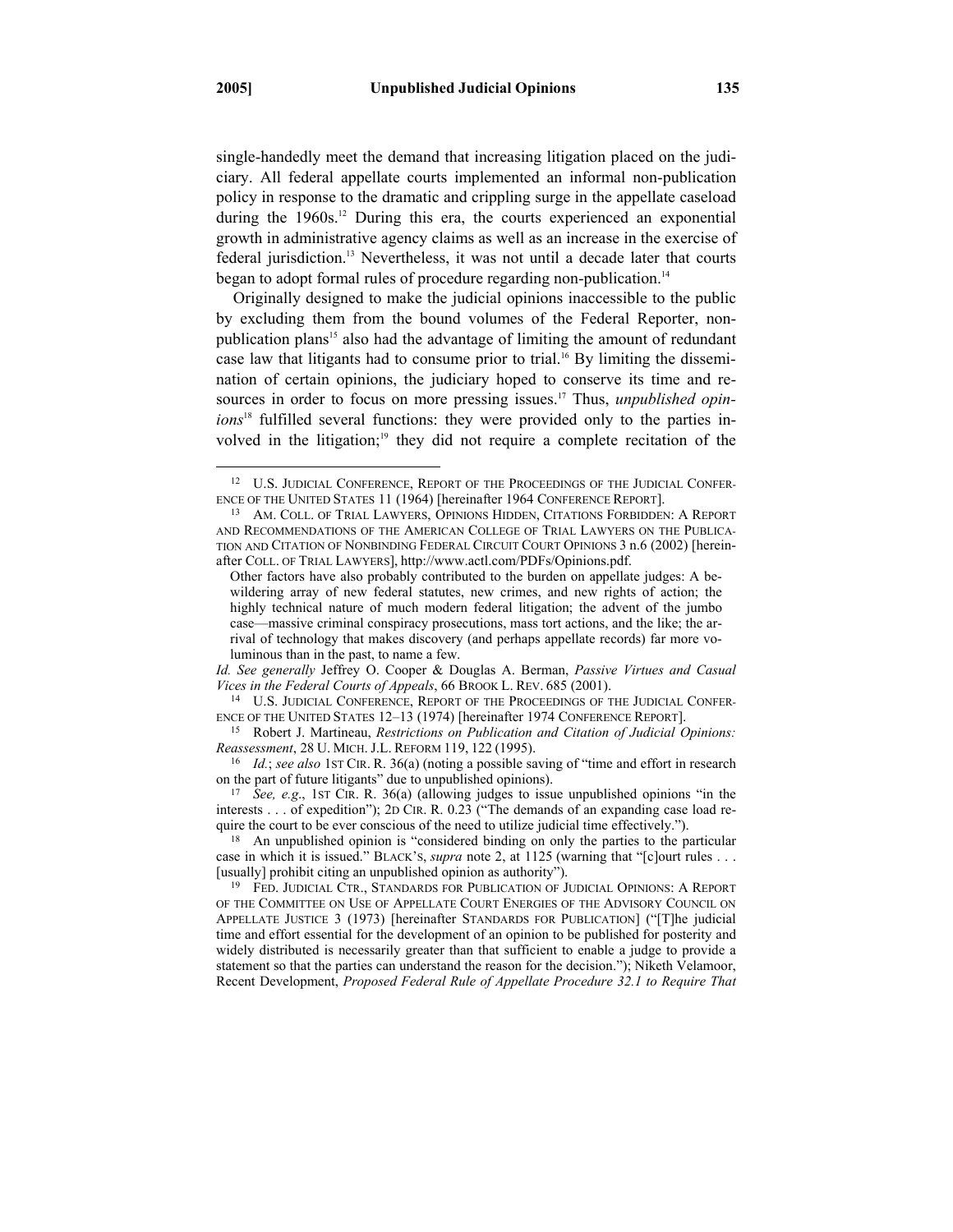facts;<sup>20</sup> they abrogated the need for careful attention to legalese;<sup>21</sup> and they ultimately eased the volumes of case law that simply disgorged tedious reiteration of legal principles.<sup>22</sup> Another non-publication policy that accompanies *unpublished opinions* is the use of *no-citation rules*. 23 These rules generally prohibit or restrict litigants from citing unpublished opinions to an appellate court for all purposes.

Practitioners and scholars alike have voiced criticism over these policies.<sup>24</sup> Critics rail over perceived violations of First Amendment protections and harbor suspicions that judges are creating a "secret law."<sup>25</sup> They grumble over an alleged missed opportunity to augment a legal argument while simultaneously arguing that the authority to restrain precedent is outside the province of the judiciary.<sup>26</sup> This debate has caused many members of the judiciary to secondguess their own policies and propose an amendment to the Federal Rules of Appellate Procedure ("FRAP"): Rule 32.1.

Proposed Rule 32.1 ("Rule" or "Proposed Rule" or "FRAP 32.1") creates a uniform rule of citation for the federal courts of appeals.<sup>27</sup> The Rule would require federal appellate courts to allow citation of judicial opinions designated

*Restraint*, 30:4 LITIGATION 33 (2004); Charles R. Eloshway, *Say It Ain't So: Non-Precedential Opinions Exceed the Limits of Article III Powers*, 70 GEO. WASH. L. REV. 632 (2002); Suzanne O. Snowden, *"That's My Holding and I'm Not Sticking To It!" Court Rules That Deprive Unpublished Opinions of Precedential Authority Distort the Common Law*, 79 WASH. U. L.Q. 1253 (2001); Jon A. Strongman, *Unpublished Opinions, Precedent, and the Fifth Amendment: Why Denying Unpublished Opinions Precedential Value is Unconstitutional*, <sup>50</sup> KAN. L. REV. <sup>195</sup> (2001); Tusk, *supra* note 3. 25 County of Los Angeles v. Kling, 474 U.S. 936, 938 (1985); *see also* Patricia M.

Wald, *The Rhetoric of Results and the Results of Rhetoric: Judicial Writings*, 62 U. CHI. L. REV. 1371, 1374 (1995).<br><sup>26</sup> Carpenter, *supra* note 11, at 236.<br><sup>27</sup> "Some circuits freely permit such citation, some circuits disfavor such citation but

 $\overline{a}$ 

*Circuits Allow Citation to Unpublished Opinions*, 41 HARV. J. ON LEGIS. 561, 563 (2004).

<sup>20</sup> Martin, *supra* note 10, at 190 (prescribing the use of unpublished decisions only for those cases where the area of law is well-settled and the case-at-bar merely involves a vari-

ant on those facts).<br><sup>21</sup> Velamoor, *supra* note 19, at 563 (attributing "lower-quality writing, reasoning, and detail" to unpublished opinions).

<sup>&</sup>lt;sup>22</sup> Martin, *supra* note 10, at 178. ("Unpublished opinions act as a pressure valve in the system, a way to pan for judicial gold while throwing the less influential opinions back into the stream."). 23 Velamoor, *supra* note 19, at 562. 24 *See generally* Charles A. Babcock, *No-Citation Rules: An Unconstitutional Prior* 

permit it in limited circumstances, and some circuits do not permit such citation under any circumstances." Memorandum from Judge Anthony J. Scirica, Chair, Standing Committee on Rules of Practice and Procedure, to Judge Samuel A. Alito, Jr., Chair, Advisory Committee on Appellate Rules (May 22, 2003), http://www.nonpublication.com/newrule32.htm [hereinafter Scircia Memorandum] (explaining how the circuits diverge in their treatment of unpublished opinions when used for persuasive value).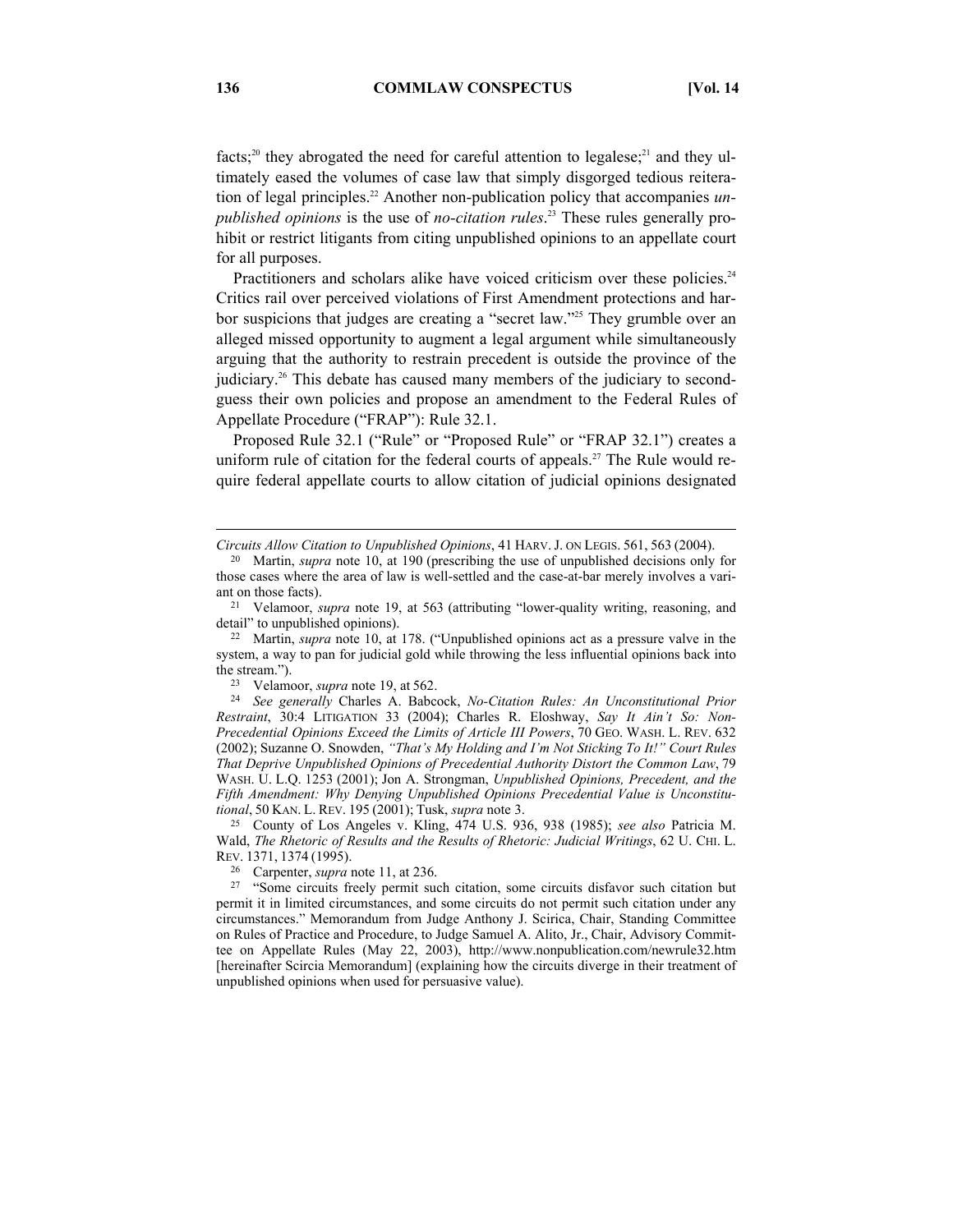as *unpublished* in appellate briefs and oral arguments.<sup>28</sup> Accordingly, FRAP 32.1 would ease the perceived hardship placed upon multi-jurisdictional practitioners.<sup>29</sup> Additionally, the Rule would remove all disciplinary actions<sup>30</sup> as a matter of policy<sup>31</sup> for failing to follow no-citation restrictions.

Many, however, argue that the Rule would be more burdensome than beneficial. Judges denounce the Rule<sup>32</sup> because it will add to the already overwhelming caseload of the federal appellate courts.<sup>33</sup> Others believe that the Rule will cause judges to spend more time drafting their written opinions for fear that they will become legally binding.34 In turn, the increased time needed to dispose of individual cases will create a forceful incentive to use summary dispositions.<sup>35</sup>

As a practical matter, practitioners assert that the labyrinth of differing rules restricting citation and publication of appellate opinions is ripe with weaknesses. These shortcomings include, among other things, fostering unfairness to litigants, diminishing judicial accountability, $36$  denying equal access to the law, and violating the First Amendment.<sup>37</sup>

(2) Permit citation to relevant unpublished opinions.

 <sup>28</sup> *Id.* 

<sup>&</sup>lt;sup>29</sup> *Id.* (claiming that practitioners of more than one circuit may have trouble remember-<br>ing the different rules regarding citation in each circuit).

<sup>&</sup>lt;sup>30</sup> ABA Comm. on Ethics and Prof'l Responsibility, Formal Op. 94-386R (1994) (stating that it was "ethically improper" for a lawyer to cite to an unpublished opinion in violation of that tribunal's court rules). *But see* ABA Resolution 01A115 (August 1, 2001), *available at* http://www.abanet.org/crimjust/policy/cjpol.html (last visited Feb. 27, 2005):

RESOLVED, THAT the American Bar Association opposes the practice of various federal courts of appeal in prohibiting citation to or reliance upon their unpublished opinions as contrary to the best interests of the public and the legal profession. FURTHER RESOLVED, THAT the American Bar Association urges the federal courts of appeals uniformly to:

<sup>(1)</sup> Take all necessary steps to make their unpublished decisions available through print or electronic publications, publicly accessible media sites, CD-ROMs, and/or Internet Websites; and

*Id.* Scircia Memorandum, *supra* note 27.

<sup>&</sup>lt;sup>32</sup> See generally Alex Kozinski, *In Opposition to Proposed Rule of Appellate Procedure 32.1*, 51 FED. LAW. 36 (2004); Martin, *supra* note 10; Phillip Nichols, Jr., *Selective Publication of Opinions: One Judge's View*, 35 AM. U. L. REV. 909, 913 (1986).<br><sup>33</sup> REPORT OF THE JUDICIAL CONFERENCE COMMITTEE ON RULES OF PRACTICE AND PRO-

CEDURE 13 (2004) [hereinafter 2004 CONFERENCE REPORT],<br>http://www.uscourts.gov/rules/jc09-2004/JCReport.pdf.

 $\frac{1}{34}$  Unpublished Judicial Opinions: Hearing Before the H. Subcomm. on Courts, the *Internet, and Intellectual Property of the Comm. on the Judiciary*, 107th Cong. 13 (2002)

<sup>(</sup>statement of Alex Kozinski, Judge, U.S. Court of Appeals for the Ninth Circuit). 35 2004 CONFERENCE REPORT, *supra* note 33, at 13; *see also* Nat'l Classification Comm.

<sup>&</sup>lt;sup>36</sup> David S. Tatel, *Some Thoughts on Unpublished Opinions*, 64 GEO. WASH. L. REV. 815, <sup>815</sup> (1996). 37 Carpenter, *supra* note 11, at 236.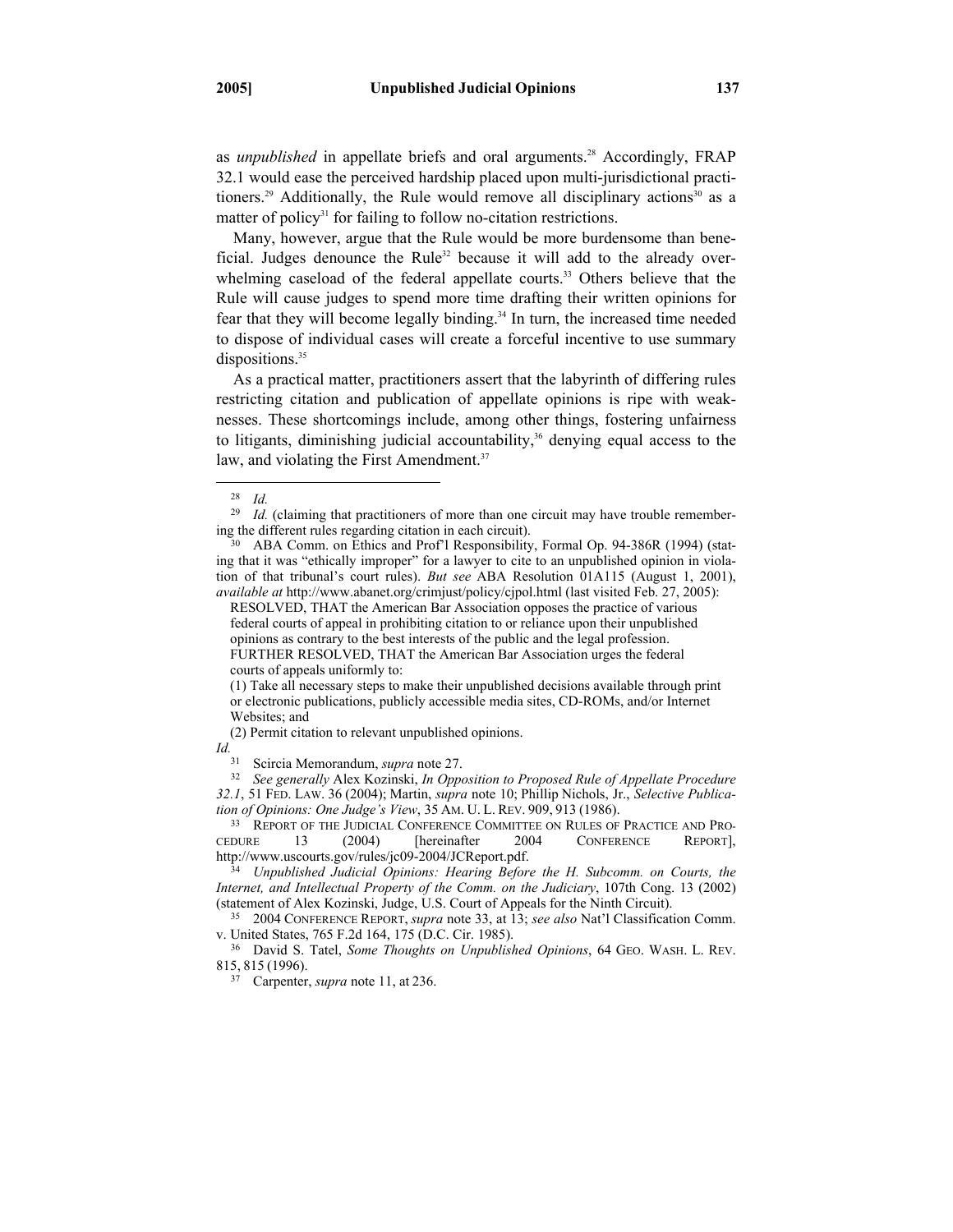In spite of these infirmities, the overall utility of this system is needed. Consequently, this Comment argues that our federal appellate courts need a uniform rule regarding the publication of opinions to ensure that all litigants have and receive equal access to a universal precedent. Furthermore, citation to unpublished opinions should remain restricted in order to maintain a coherent body of law and authority pursuant to any publication plan.<sup>38</sup>

Part II of this Comment summarizes the relevant legal history leading up to the use of the unpublished opinion as well as the advances in technology that ultimately required the implementation of no-citation rules. Part III gives a brief overview of the Judicial Conference's Proposed Amendment 32.1 to the Federal Rules of Appellate Procedure and the rationale behind its creation; it also provides analysis of the Judicial Conference's argument for FRAP 32.1, including fairness to the litigant. In Part IV, this Comment discusses the need to balance judicial efficiency against the rights of parties; it further argues that the judiciary needs a uniform publication plan instead of a uniform citation plan if it is to ascertain the desired goal of a predictable and consistent body of circuit case authority. Finally, Part V concludes by offering both predictions and possible solutions to the ongoing debate.

## II. A TIME TO OPINE

# *"Much would be gained if three-fourths (maybe nine-tenths) of . . . [the opinions] published in the last twenty years were utterly destroyed."*<sup>39</sup>

The debates surrounding restrictions on the publication and citation of judicial opinions originate from a legitimate concern regarding the maintenance of a manageable, cohesive, and accessible body of law.<sup>40</sup> Although this debate has

 <sup>38</sup> Alex Kozinski, *In Opposition to Proposed Federal Rule of Appellate Procedure 32.1*, FED. LAW., June 2004, at 37; *see also* Lauren K. Robel, *The Myth of the Disposable Opinion: Unpublished Opinion and Government Litigants in the United States Courts of Appeals*, 87 MICH. L. REV. 940, 944 (1989) ("In order to preserve the savings associated with nonpublication . . . lawyers must be persuaded not to use unpublished opinions."); Melissa H. Weresh, *The Unpublished, Non-Precedential Decision: An Uncomfortable Reality*, 3 J. APP. PRAC. & PROCESS 175, 180 (2001) (concluding that the "reduced cost and increased judicial efficiency . . . [of limited publication would be] frustrated if citation to unpublished decisions were permitted"). For a comprehensive list of jurisdiction-specific citation rules across all federal and state courts, see THE BLUEBOOK: A UNIFORM SYSTEM OF CITATION 27–42 (Columbia Law Review Ass'n et al. eds., 18th ed. 2005).

<sup>&</sup>lt;sup>39</sup> Thatch v. Livingston, 56 P.2d 549, 549–50 (Cal. Dist. Ct. App. 1936) (reasoning that the mountains of judicial opinions have merely created "confusion, and often contempt" and

have no place except in the "waste basket"). 40 Martin, *supra* note 10, at <sup>177</sup> (describing the exponential growth of the Federal Reporter, which started in 1996 at 73 F.3d and finished at 103 F.3d, totaling over 45,000 pages of appellate opinions).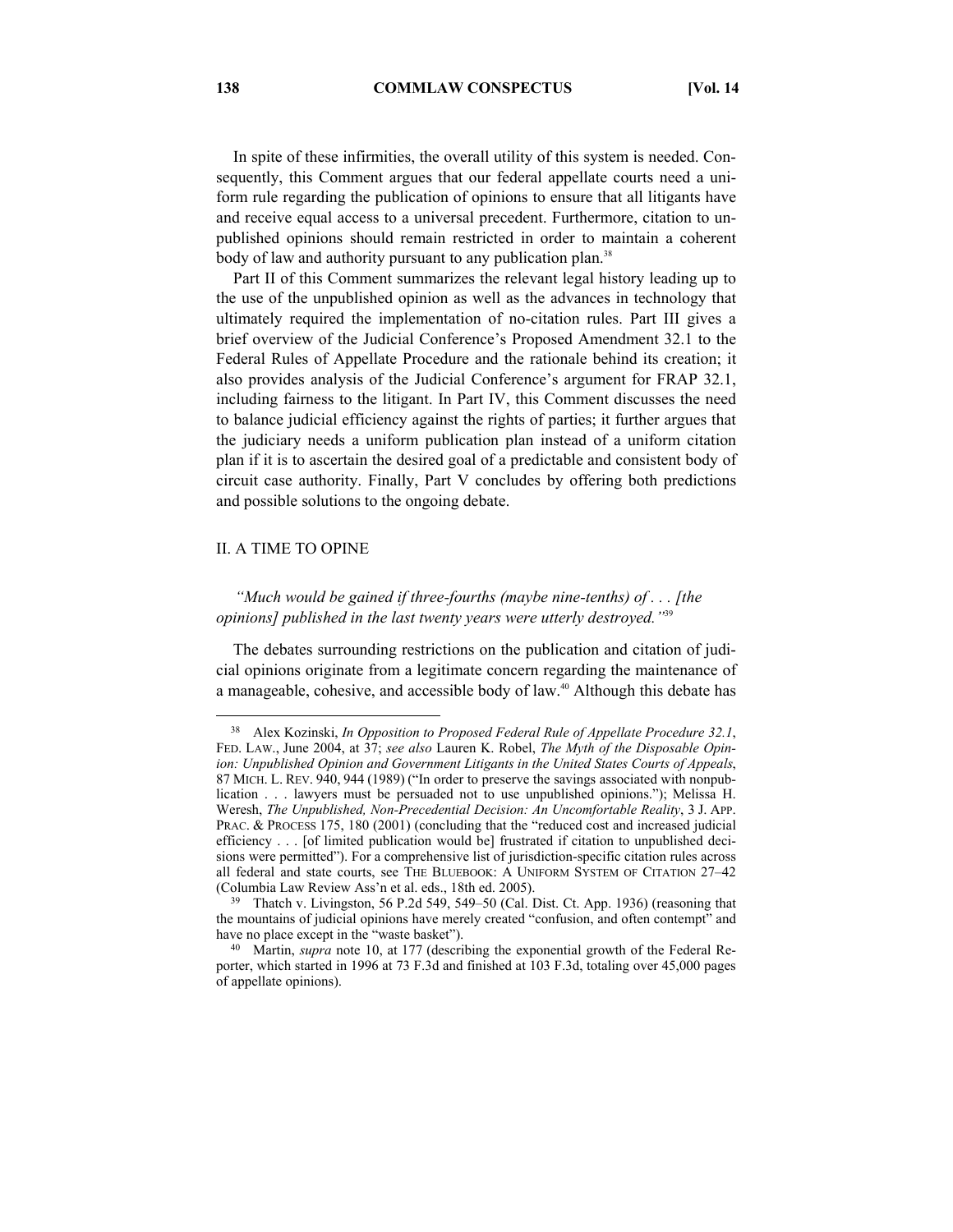garnered much attention recently, it is not a novel paradigm.41 In 1777, Lord Coke called for the limited publication of his native England's judicial opinions in fear that the law books would "grow to be like *elephantini libri*, of infinite length, and in mine opinion lose somewhat of their present authority and reverence."42 In the United States as early as 1915, lawyers and judges feared that they would be unable to stay current with the law as long as judicial opinions proliferated.<sup>43</sup> Again in the 1940s, the Third and Fifth Circuits studied different plans that would decrease the number of published opinions.<sup>44</sup>

## A. THE UNPUBLISHED OPINION IS BORN

Despite nearly 200 years of judicial uproar, it was not until the 1960s that policymakers initiated discussion about limiting publication of judicial opinions.<sup>45</sup> There was extensive concurrence among the circuits that "too many opinions [were] being printed and published."46 Indeed, most commonly believe that nearly all judicial opinions prior to this time were published.<sup>47</sup>

In 1964, the Judicial Conference of the United States<sup>48</sup> ("Judicial Confer-

<sup>44</sup> See generally Francis P. Whitehair, *Opinions of Courts: Fifth Circuit Acts Against Unneeded Publication*, 33 A.B.A. J. 751 (1947); *Opinions of Courts: Should Number Pub*lished be Reduced?, 34 A.B.A. J. 668 (1948).<br><sup>45</sup> 1964 CONFERENCE REPORT, *supra* note 12, at 11.<br><sup>46</sup> FED. JUDICIAL CTR., ANNUAL REPORT 7–8 (1971).<br><sup>47</sup> Donald R. Songer, *Criteria for Publication of Opinions in the U.S.* 

fore 1970, he found very few). 48 The Judicial Conference of the United States is an annual conference of judges that includes the chief judge of each circuit. The purpose of the Judicial Conference is to "promote uniformity of management procedures and the expeditious conduct of court business." 28 U.S.C. § 331 (2000). The Conference is authorized by Congress to study the "operation and effect" of the rules of practice and procedure as well as recommend to the Supreme Court any "changes in or additions to those rules . . . [in order] to promote simplicity in procedure, fairness in administration, the just determination of litigation, and the elimination of unjustifiable expense and delay." *Id.*

 <sup>41</sup> *See* Charles R. Haworth, *Screening and Summary Procedures in the United States Courts of Appeals*, 1973 WASH. U. L.Q. 257; Charles A. Wright, *The Overloaded Fifth Cir-*

<sup>&</sup>lt;sup>42</sup> See Greenwald & Schwarz, Jr., *supra* note 1, at 1144–45 (quoting Lord Coke who, in 1777, complained about the growth of law books yet, only thirty volumes of reported decisions existed at that time). 43 William L. Reynolds & William M. Richman, *The Non-Precedential Precedent-*

*Limited Publication and No-Citation Rules in the United States Courts of Appeals*, 78

*Formal Rules Versus Empirical Reality*, 73 JUDICATURE 307, 308 (1990) ("It is not known how many decisions of the courts of appeals were not published before 1964, but apparently the number was relatively small."); *see also* Michael Hannon, Developments and Practice Notes, *A Closer Look at Unpublished Opinions in the United States Courts of Appeals*, 3 J. APP. PRAC. & PROCESS 199, 201 n. 13 (2001) (explaining how during the course of research he performed on Lexis and Westlaw to determine the amount of unpublished opinions be-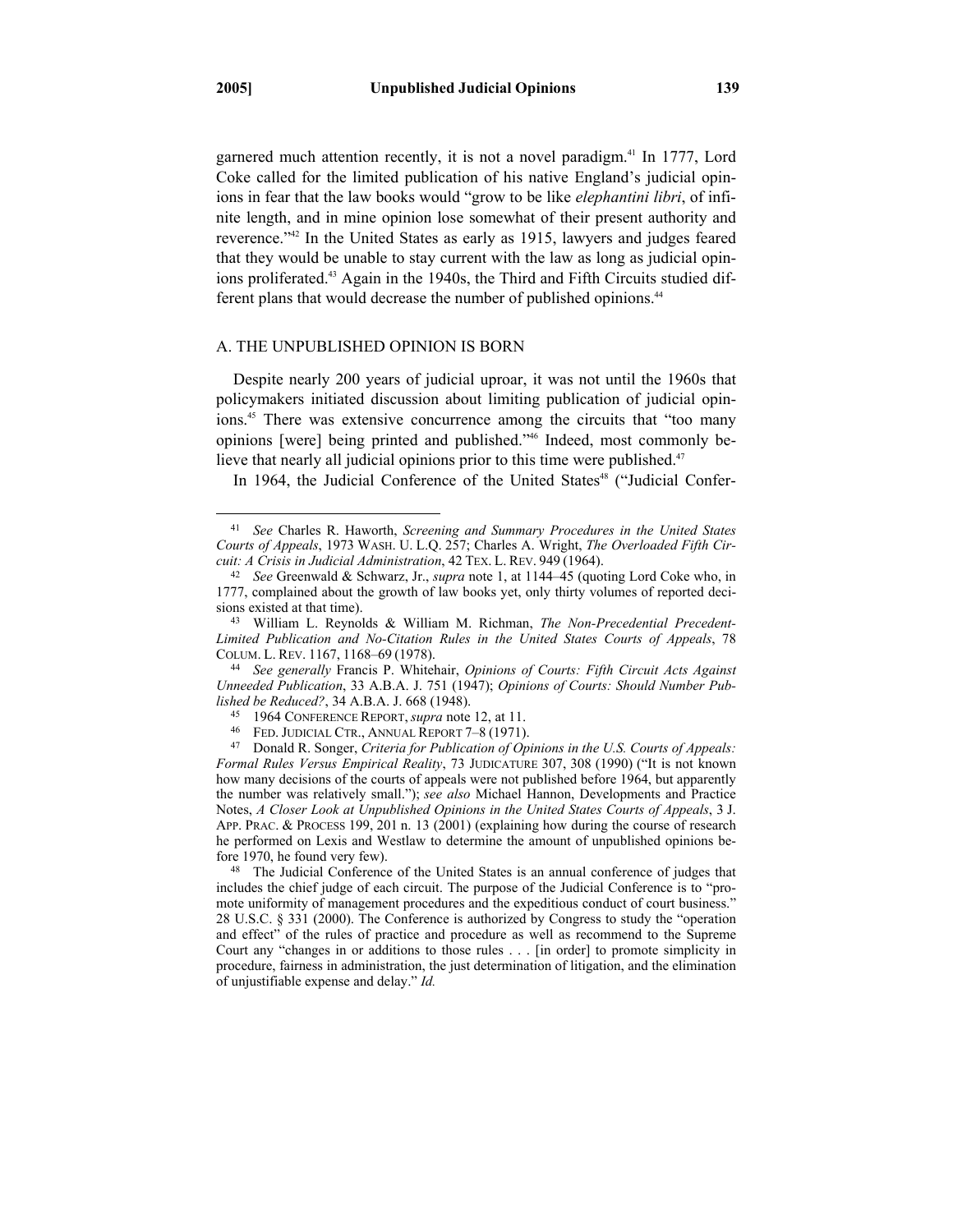ence" or "Conference") warned of the "difficulty and economic cost of establishing and maintaining accessible private and public law library facilities" in light of the burgeoning number of published opinions;<sup>49</sup> they called only for the publication of opinions of "great precedential value."50 Seven years later, the Federal Judicial Center<sup>51</sup> ("Judicial Center") created the Advisory Council on Appellate Justice to study the appellate process. Based on the results, in 1972, the Judicial Center called for national review and modification of all circuit publication practices in order to reduce the number of published opinions, $52$  and further called for significant restrictions on the citation of unpublished opinions.<sup>53</sup> The Conference adopted these admonitions and recommended to each circuit that they develop their own opinion-publication plan.<sup>54</sup>

By 1974, all of the circuits had implemented some form of publication restriction. The Judicial Conference commented that these publication plans were successfully reducing the superfluous publication of opinions.<sup>55</sup> Although the Conference raised concerns over the lack of uniformity in the publication plans' requirements and procedures, there was hope "that further experimentation may well lead to the amendment of the diverse circuit plans and that eventually a somewhat more or less common plan might evolve."<sup>56</sup> By all accounts, authors of publication plans have succeeded in their goals; the federal courts of appeals methodically reduced the number of published opinions such that almost 80% of all opinions are now unpublished.<sup>57</sup> Nevertheless, this longawaited "success" has incurred criticisms of its own.

Many contend unpublished opinions foster a reduction in judicial accountability.58 Opponents complain that these opinions are merely a vehicle for judges to bury decisions that may be contrary to public policy or deemed un-

 <sup>49 1964</sup> CONFERENCE REPORT, *supra* note 12, at 11. 50 *Id.* 

<sup>51</sup> Created in 1967 to "promote improvements in judicial administration," the Federal Judicial Center researches federal court operations and procedures and provides ongoing education to judges and various court employees. Federal Judicial Center,

http://www.fjc.gov (last visited Aug. 15, 2005).<br><sup>52</sup> BD. OF THE FED. JUDICIAL CTR., RECOMMENDATION AND REPORT TO THE APRIL 1972 SESSION OF THE UNITED STATES JUDICIAL CONFERENCE ON THE PUBLICATION OF COURTS OF APPEALS OPINIONS (1972) [hereinafter 1972 RECOMMENDATION AND REPORT]. 53 *Id.* 

<sup>54</sup> U.S. JUDICIAL CONFERENCE, REPORT OF THE PROCEEDINGS OF THE JUDICIAL CONFER-ENCE OF THE UNITED STATES 33 (1972) [hereinafter 1972 CONFERENCE REPORT]; *see also*  STANDARDS FOR PUBLICATION, *supra* note 19, at 18–19, 22–23. The Advisory Counsel on Appellate Justice proposed a model rule for adoption by the circuit courts and advocated for the prohibition on citation of unpublished opinions. *Id.*

<sup>&</sup>lt;sup>55</sup> 1974 CONFERENCE REPORT, *supra* note 14, at 12–13.<br><sup>56</sup> *Id.* at 12.<br><sup>57</sup> *See* Strongman, *supra* note 24, at 195.<br><sup>57</sup> *See* Strongman, *supra* note 24, at 195.<br><sup>58</sup> William L. Richman & William M. Reynolds, *Eliti tiorari: Requiem for the Learned Hand Tradition*, 81 CORNELL L. REV. 273, 283 (1996).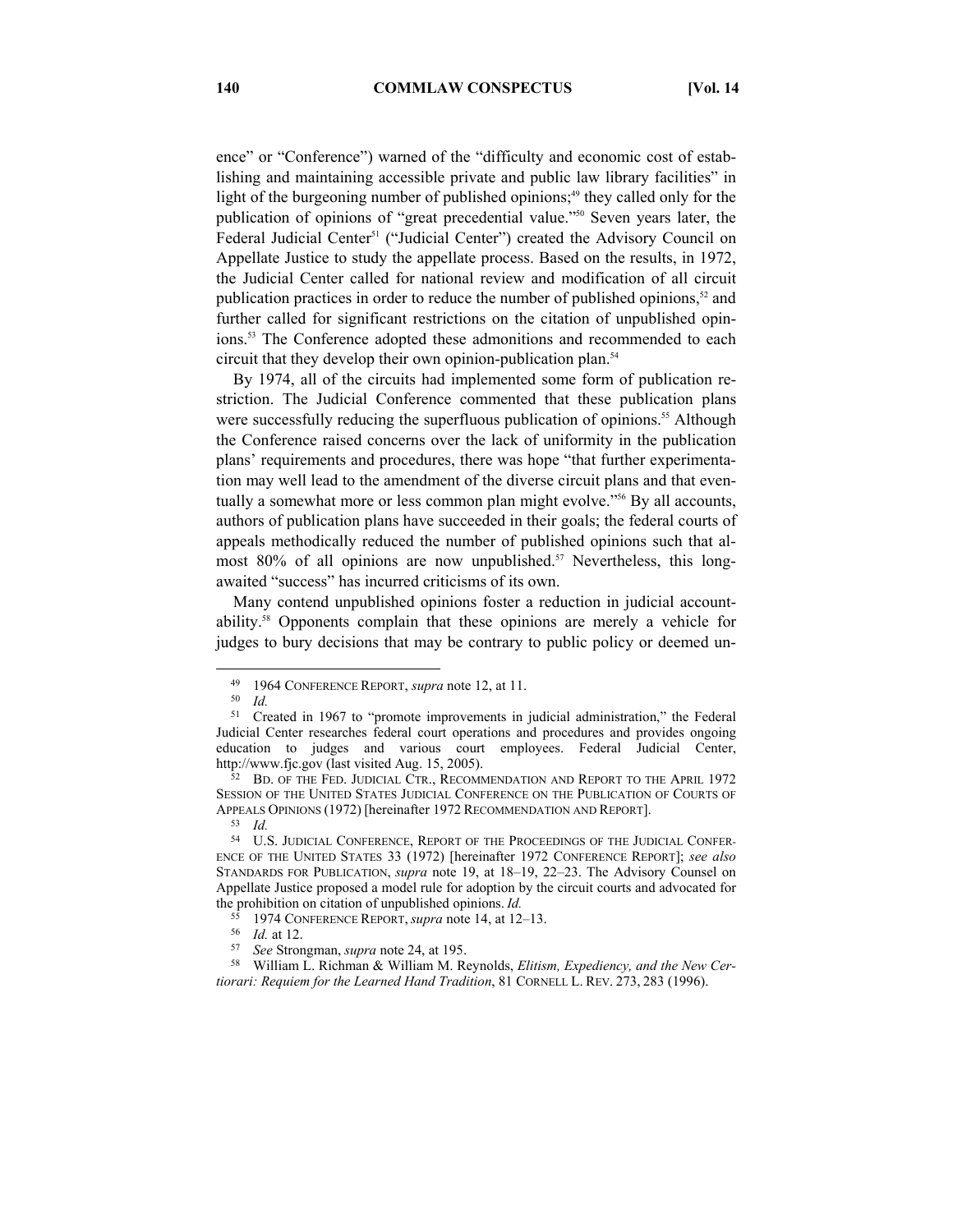popular;59 hence, these decisions combine to create a "secret law."60 Many also argue that unpublished opinions undermine a litigant's already limited power of appeal to the U.S. Supreme Court by further eroding "the possibility of review based upon a conflict among the circuits."61 In effect, these opinions often convert the courts of appeals into "courts of last resort."<sup>62</sup>

# B. THE TECHNOLOGY BOOM

Copyright law bears no significance in the realm of publication $63$  of judicial opinions.64 Until the last quarter century, judicial opinions were only available to the public in case reporters or at the courthouse.<sup>65</sup> Therefore, the decision not to physically publish a written judicial opinion meant that the opinion would be publicly inaccessible.<sup>66</sup> Alternately, an *unpublished* written opinion was available only to the litigants of the case. With the advent of technology, the decision not to physically publish an opinion ceased to be an effective blockade to the litigating population.<sup>67</sup> Today, in addition to inclusion in bound volumes, an unpublished opinion can also be "stored, accessed and retrieved in digital form."<sup>68</sup>

Consequently, the term *unpublished opinion* is a misnomer. These opinions are, in fact, prepared and issued for public dissemination at a near exhaustive level. For example, Lexis and Westlaw have archived the unpublished opinions of nearly every circuit available,<sup>69</sup> and they are also available in book format

<sup>&</sup>lt;sup>59</sup> "Sometimes I suspect that courts are designating certain opinions as unpublished because they find them embarrassing, either due to the rulings they are rendering that are patently unfair, or because the facts they are reciting in the opinion upset the judges due to their sexual flavor." Arthur S. Leonard, Letters to the Editor, NAT'L L.J., July 15, 2002, at A21 (referring to cases involving "lesbian, gay, bisexual and transgendered legal issues").

<sup>&</sup>lt;sup>60</sup> See Wald, supra note 25, at 1374; County of Los Angeles v. King, 474 U.S. 936, 938

<sup>(1985).&</sup>lt;br>
<sup>61</sup> Reynolds & Richman, *supra* note 43, at 1203.<br>
<sup>62</sup> *See* Hannon, *supra* note 47, at 200.<br>
<sup>63</sup> Publication is "[t]he offering to distribute copies . . . to a group of persons for pur-<br>
poses of further dis

 $64$  "[N]o reporter has or can have any copyright in the written opinions delivered by this court . . . ." Wheaton v. Peters, 33 U.S. 591, 668 (1834), *as codified by* 17 U.S.C. § 105 (2000) ("Copyright protection under this title is not available for any work of the United States Government . . . .").<br><sup>65</sup> Kirt Shuldberg, *Digital Influence: Technology and Unpublished Opinions in the Fed-*

*eral Courts of Appeals*, <sup>85</sup> CALIF. L. REV. 541, <sup>544</sup> (1997). 66 *Id.* 

<sup>&</sup>lt;sup>67</sup> *Id.*<br><sup>68</sup> *Id.* (including Internet services "such as Westlaw and Lexis").

<sup>&</sup>lt;sup>69</sup> The Eleventh and Fifth Circuits continue to withhold unpublished opinions from Lexis and Westlaw. Stephen R. Barnett, *From Anatasoff to Hart to West's Federal Appendix: The Ground Shifts Under No-Citation Rules*, 4 J. APP. PRAC. & PROCESS 1, 6 (2002).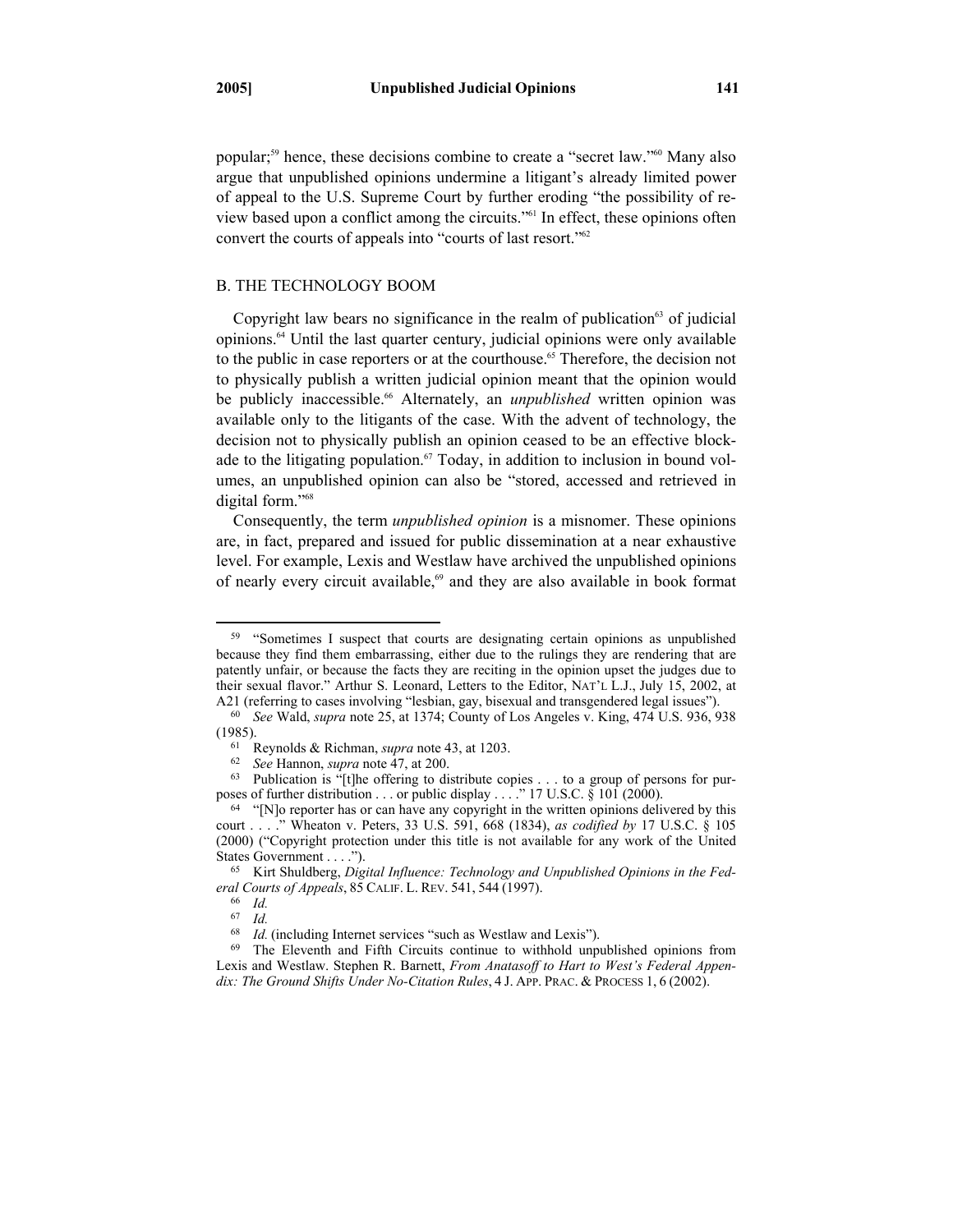through West's Federal Appendix.70 Furthermore, as of December 17, 2004, federal law requires that all judicial opinions, published *and* unpublished, rendered by a federal court be posted on that court's website.<sup>71</sup> Today, "it is the rare opinion that is not disseminated for mass consumption."<sup>72</sup>

This enhanced public accessibility has substantially changed the way the judiciary perceives the term *unpublished*. When the court refers to its opinions as *unpublished*, it is not referring to dispositions that are unavailable to the public, but rather to those opinions where precedent or binding authority may be restricted.73 The effect of categorizing an opinion as unpublished is to make it subject to limitations, usually referred to as no-citation rules promulgated by the courts of appeals.<sup>74</sup>

In essence, the no-citation rules of today function as the equivalent of the

*dent*, <sup>4</sup> GREEN BAG 17, <sup>18</sup> (2000). 73 *Id.*; *see also* Jerome I. Braun, *Eighth Circuit Decision Intensifies Debate Over Publi-*

 <sup>70</sup> *Id.* at 2 (stating that the new case-reporter series was launched in September of 2001 and consisted "entirely of 'unpublished' opinions from the federal circuit courts of appeals (except, currently, the Fifth and Eleventh Circuits)"); *see also* Joseph L. Gerken, *A Librarian's Guide to Unpublished Judicial Opinions,* 96 LAW LIBR. J. 475, 475–76 (2004) (describing the Federal Appendix as "a new case reporter that print [s] the full text of 'unpublished' opinions, complete with headnotes, topics, and key numbers . . . [and] is readily available to any library patron familiar with the most fundamental of legal research skills, using a digest to find cases by subject").<br><sup>71</sup> E-Government Act of 2002, Pub. L. No. 107-347,  $\S$  205(a), 116 Stat. 2899, 2913

<sup>(2003);</sup> *see generally* United States Court of Appeals for the First Circuit, http://www.ca1.uscourts.gov (last visited Aug. 15, 2005); United States Court of Appeals for the Second Circuit, http://www.ca2.uscourts.gov (last visited Aug. 15, 2005); Third Judicial Circuit, http://www.ca3.uscourts.gov (last visited Aug. 15, 2005); United States Court of Appeals for the Fourth Circuit, http://www.ca4.uscourts.gov (last visited Aug. 15, 2005); United States Court of Appeals for the Fifth Circuit, http://www.ca5.uscourts.gov (last visited Aug. 15, 2005); U.S. Court of Appeals for the Sixth Circuit, http://www.ca6.uscourts.gov (last visited Aug. 15, 2005); United States Court of Appeals for the Seventh Circuit, http://www.ca7.uscourts.gov (last visited Aug. 15, 2005); United States Court of Appeals for the 8th Circuit, http://www.ca8.uscourts.gov (last visited Aug. 15, 2005); United States Court of Appeals for the Ninth Circuit, http://www.ca9.uscourts.gov (last visited Aug. 15, 2005); U.S. Court of Appeals for the Tenth Circuit, http://www.ca10.uscourts.gov (last visited Aug. 15, 2005); United States Court of Appeals for the Eleventh Circuit, http://www.ca11.uscourts.gov (last visited Aug. 15, 2005); United States Court of Appeals for the District of Columbia Circuit, http://www.cadc.uscourts.gov (last visited Aug.15, 2005); U.S. Court of Appeals for the Federal Circuit, http://fedcir.gov (last visited Aug. 15, 2005). 72 Danny J. Boggs & Brian P. Brooks, *Unpublished Opinions & the Nature of Prece-*

*cation and Citation of Appellate Opinions*, 84 JUDICATURE 90, 91 (2000) (stating that "the word 'unpublished' has become purely a term of art, actually meaning 'non-precedential'"); K. K. DuVivier, Developments and Practice Notes, *Are Some Words Better Left Unpublished?: Precedent and the Role of Unpublished Decisions*, 3 J. APP. PRAC. & PROCESS 397, 403 (2001).

<sup>74</sup> Greenwald & Schwarz, Jr., *supra* note 1, at 1138 (classifying no-citation rules into two groups: "those in which citation is forbidden and those in which it is strongly disfavored or restricted").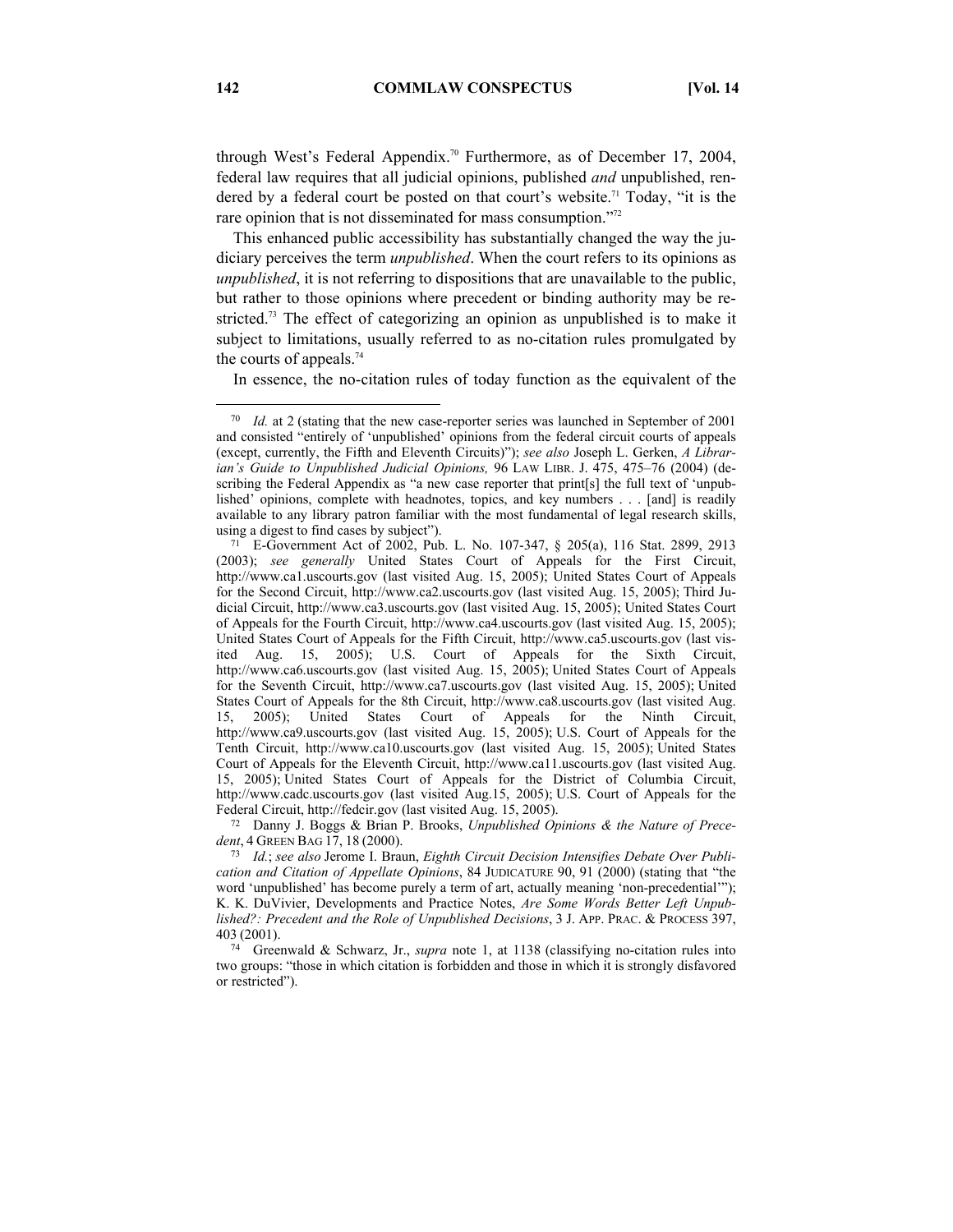*unpublished* designation of the past: they restrict public accessibility. If a litigant is unable to cite from an *unpublished* opinion, the judiciary may continue to construct opinions of lesser quality, which are intended only for specific litigants. However, these "lesser" opinions are attractive alternatives to judges *only if* the opinions are *powerless* when applied to any other case. As a result, concerns of judicial efficiency now outweigh<sup> $75$ </sup> concerns over the "ever increasing practical difficulty and economic cost of establishing and maintaining accessible private and public law facilities"76—the very fear that initially spurred the implementation of publication plans.<sup>77</sup>

## C. THE NECESSITY OF PUBLICATION PLANS

Although the initial purpose behind publication plans was to save the cost and time of librarian services due to prolific opinion writing, $78$  the court system was aware of additional reasons to implement restrictions on publication.<sup>79</sup> Nevertheless, non-publication plans single-handedly could not solve the crisis and would require augmentation.<sup>80</sup> No-citation rules were a logical choice.

To many, "[u]nlimited proliferation of published opinions" threatens a unified and consistent body of law; $s<sup>s1</sup>$  a legal system containing an incalculable number of opinions would be nearly impossible to navigate and control. Additionally, with all these opinions abound, the burden of writing a judicial opinion increases daily.<sup>82</sup> Limited publication greatly reduces the amount of time

 <sup>75</sup> *Id.* at 1145. Prior to the 1970s, the rationale for limited publication was the fear that judges would be unable "to stay current with the development of the law." *Id.* This fear has been replaced with another concern, deeply as frightening: the ability of judges to stay "current with their own personal caseloads." *Id.* 

<sup>76 1964</sup> CONFERENCE REPORT, *supra* note 12, at 11. 77 Shuldberg, *supra* note 65, at 544.

The digital availability of information directly impacts both what it means for an opinion to be "unpublished" and the rationale supporting the content of existing limited publication plans. When the printed volume was the sole source of law, the decision not to publish an opinion meant that the public did not have access to that opinion. Now, however, opinions that are not published in print are nevertheless made available to the public in digital format. Moreover, digital technology allows for more efficient storage and research of information, which impacts the rationale underlying the limited publication plans.

*Id.* 

<sup>78</sup> STANDARDS FOR PUBLICATION, *supra* note 19, at 8 ("Posting, maintenance, shelving and librarian services result in time and money costs disproportionate to the value of the materials.").

<sup>79</sup> *Id.* at 6–8 (listing the need for cohesive law, the workload of lawyers, research devices, and collegiality amongst judges as other reasons behind publication plans).<br><sup>80</sup> *Id.* at 6.<br><sup>81</sup> *Id.* (referencing an estimate in 1963 that claimed published opinions "approached two

and a half million" only to swell to approximately three million just ten years later). 82 *Id.*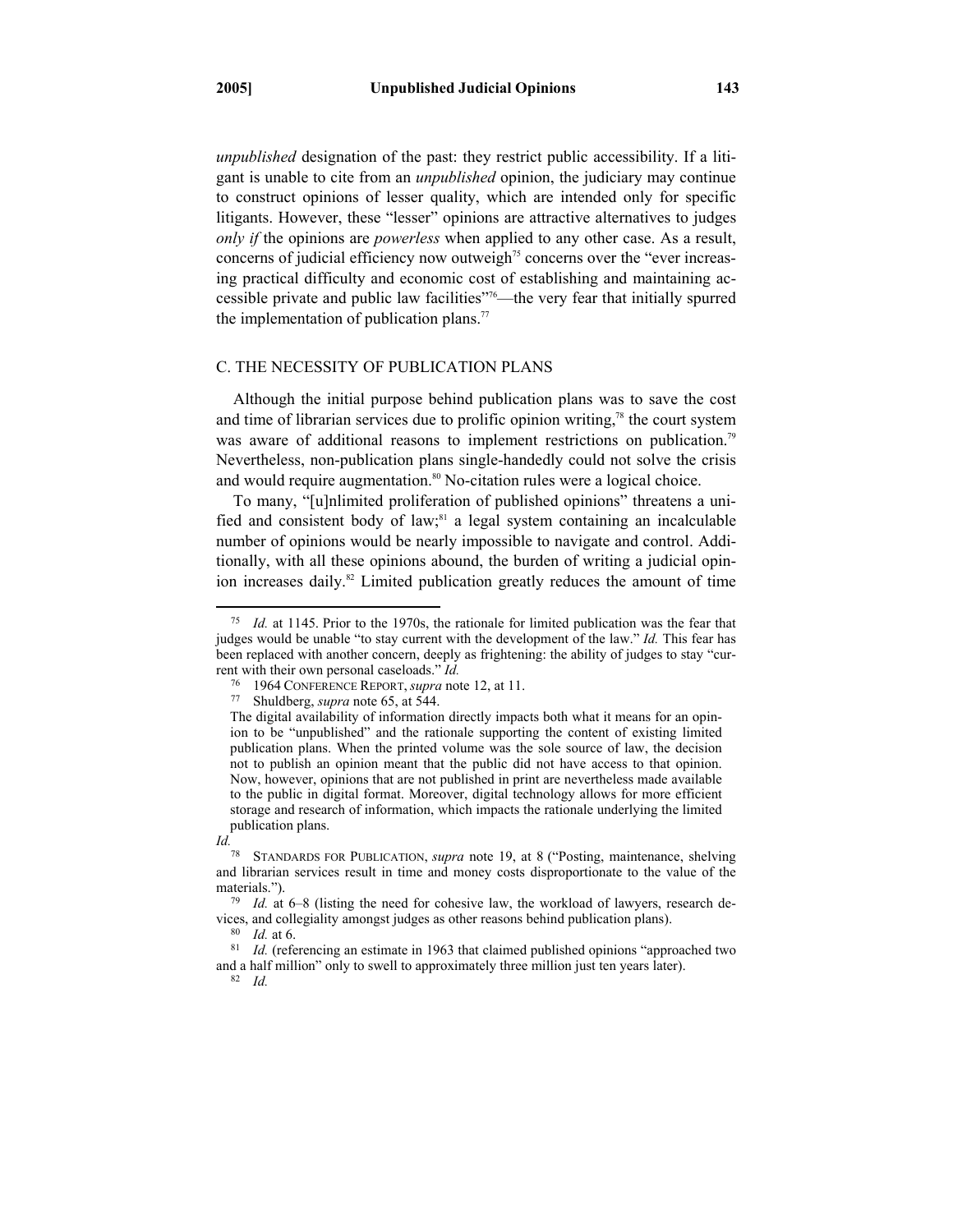and resources a judge must devote to the preparation of an opinion.<sup>83</sup> Not only does the ability to write an unpublished opinion streamline opinion writing (since judges would not have to acquit their "legal scholarship in every opinion"), but limited publication also avoids a disharmonious union among circuit judges.<sup>84</sup> Therefore, the judiciary will have more time to consider and resolve critical issues through the disposition of cases with unpublished opinions.<sup>85</sup>

These benefits, however, are not limited to the judiciary*.* If all opinions were to be published and deemed as precedent, litigants would be "staggered by the research load."86 In terms of researching and preparing a case, the encumbrance of innumerous judicial opinions to litigants is proportionate to that of judges.<sup>87</sup> Zealous advocacy would force litigators to conduct infinite searches for cases with parallel fact-patterns in order to serve their clients. Such searches would require an "immense expenditure of time and funds" to comb through mountains of opinions.<sup>88</sup>

There are additional concerns with increasing the weight given to unpublished opinions. For example, is every case truly worthy for publication or consideration as precedent? Judges may find the cases poorly briefed or the record insufficient on which to base an opinion.<sup>89</sup> Furthermore, if a court rejected a litigant's argument, giving every case precedential value may prematurely foreclose a legal analysis or theory.<sup>90</sup> Unpublished opinions may also display a "lack of awareness of the accepted published law, [which judges argue] . . . is best attributed not to the deciding courts' schemes but to the failure of counsel to bring it to the courts' attention."91

86 *See* DuVivier, *supra* note 73, at 414.<br><sup>87</sup> STANDARDS FOR PUBLICATION, *supra* note 19, at 7.<br><sup>88</sup> Letter from Alex Kozinski, Judge JJS. Court of

 <sup>83</sup> *Id.* 

<sup>84</sup> *Id.* at 7. 85 *Id.* 

Letter from Alex Kozinski, Judge, U.S. Court of Appeals for the Ninth Circuit, to Samuel A. Alito, Jr., Judge, U.S. Court of Appeals for the Third Circuit 6 (Jan. 16, 2004), http://www.nonpublication.com/kozinskiletter.pdf [hereinafter Kozinski Letter].<br><sup>90</sup> *Id.* (expressing fear that issuance of a precedential opinion that rejects a certain line of

reasoning, merely because it was presented in a poor fashion, might be the death of an actually viable argument).

<sup>&</sup>lt;sup>91</sup> Weresh, *supra* note 38, at 184.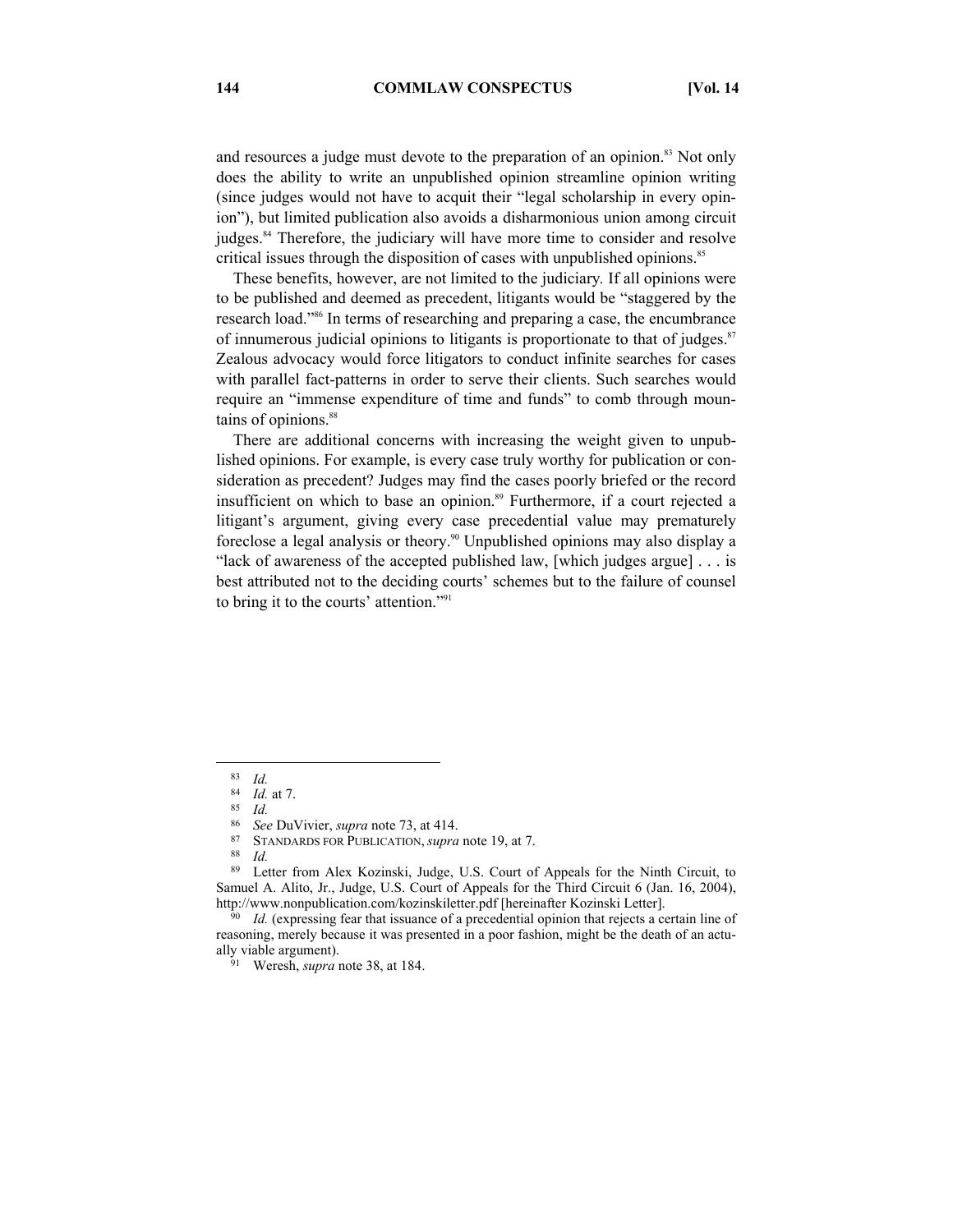## D. STATUS QUO: CONFUSION

*"By their number and variety they tend to weaken the authority of each other, and to perplex the judgment."*<sup>92</sup>

The 1974 "experiment" with different publication plans did not result in uniformity among the circuits.<sup>93</sup> Over the years, the circuits have created a cornucopia of local rules and procedures for the publication and citation of appellate opinions.94 In 1995, however, the Judicial Conference's desire for uniform practice and procedures reignited. Congress recommended that the Judicial Conference's committees join forces in order to create "a uniform set of procedures and mechanisms for access to circuit court opinions, guidelines for publication distribution, and clear standards for citation."95

Although there are varying standards for publication of judicial opinions among the circuits, there remains a constant, underlying assumption: "[n]ot all decisions by the courts of appeals warrant publication."96 The court rules for each circuit generally lay out the criterion for publication of opinions.<sup>97</sup> Nevertheless, each publication plan differs on the amount of guidance given regarding the *decision* to publish. Some circuits, like the Third Circuit, leave enormous discretion to the individual panel members: "[a]n opinion . . . is designated as precedential and printed . . . when it has precedential or institutional value."98 Conversely, other circuits follow a more comprehensive scheme:

A published opinion will be filed when the decision (i) establishes a new, or changes an existing rule of law; (ii) involves an issue of continuing public interest; (iii) criticizes or questions an existing law; (iv) constitutes a significant and nonduplicative contribution to legal literature (A) by a historical review of law, (B) by describing legislative history, or (C) by resolving or creating a conflict in the law; (v) reverses a judgment or denies enforcement of an order; or (vi) is pursuant to an order of remand from the Supreme Court and is not rendered merely in ministerial obedience to specific directions of that Court.<sup>99</sup>

 <sup>92</sup> J. Myron Jacobstein, *Some Reflections on the Control of the Publication of Appellate*  Court Opinions, 27 STAN. L. REV. 791, 791 (1975) (internal citations omitted).<br><sup>93</sup> See discussion *supra* Part II.A.<br><sup>94</sup> COLL. OF TRIAL LAWYERS, *supra* note 13, at 7.<br><sup>95</sup> JUDICIAL CONF. OF THE UNITED STATES, LONG RANGE

<sup>69–70 (1995),</sup> http://www.uscourts.gov/lrp/CVRPGTOC.HTM. 96 Hart v. Massanari, 266 F.3d 1155, 1163 (9th Cir. 2001) (commenting that the "over-

whelming consensus" of judicial and academic opinion is that the issuance of nonprecedential opinions does not violate the Constitution as a matter of policy); Robel, *supra*  note 38, at 941 (recommending that "opinions that serve no lawmaking function should not be published").<br><sup>97</sup> Gerken, *supra* note 70, at 480.<br><sup>98</sup> 3D CIR. INTERNAL OPERATING P. 5.2.<br><sup>99</sup> 7TH CIR. R. 53(c)(1).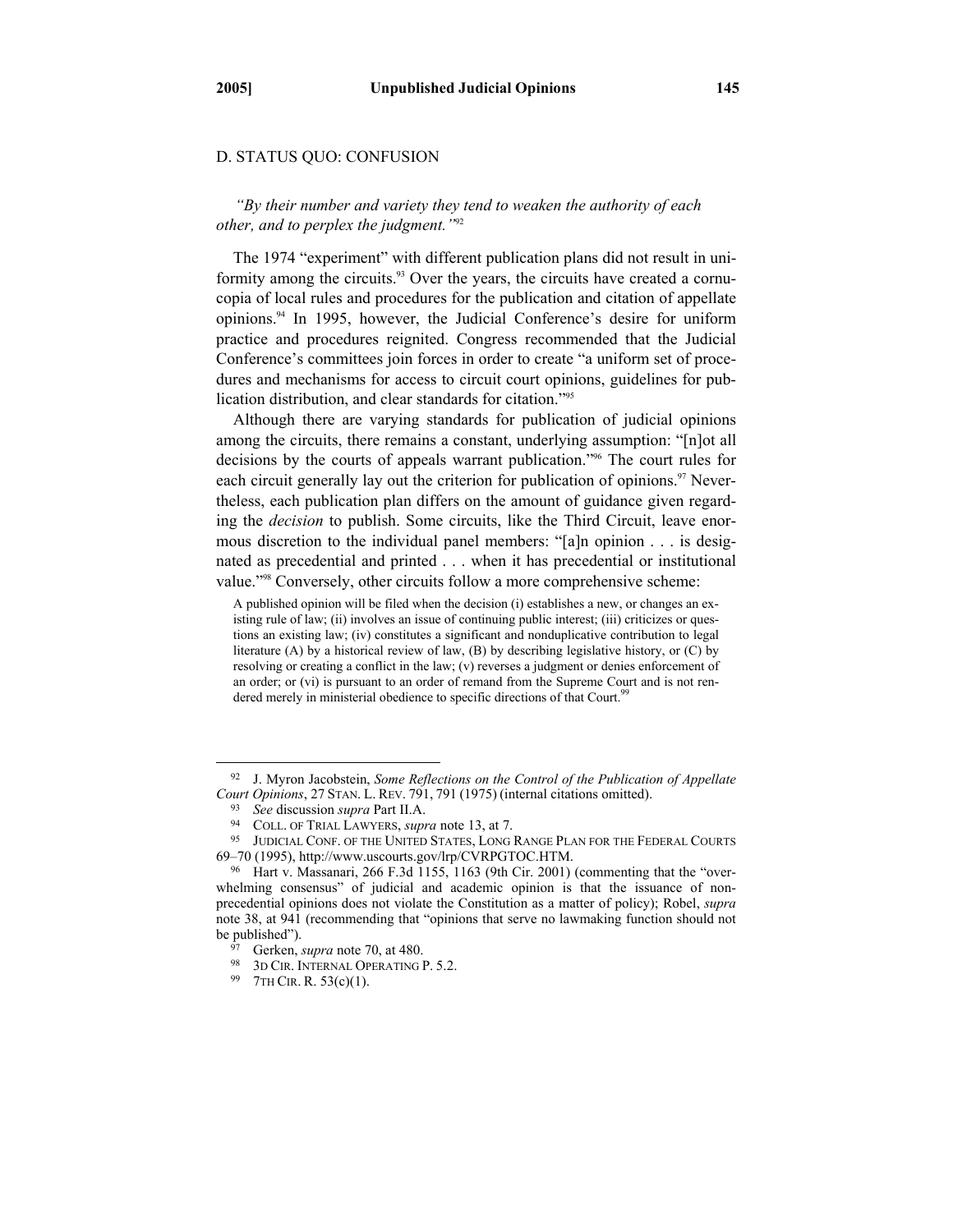The publication plans of the circuits diverge in other areas as well. Plans differ as to presumptions of publication<sup>100</sup> as well as the number of judicial votes required to categorize an opinion as published or unpublished.<sup>101</sup> Unfortunately, many believe that judges ignore their own circuit's standards when making these decisions.<sup>102</sup> These disjointed approaches to unpublished opinions create a confusion that naturally spills over into attempts to cite to these opinions.

The American College of Trial Lawyers finds the current circuit rules regarding publication and citation to be "confusing, perilous, and getting worse."<sup>103</sup> Today, three systems exist in the courts of appeals concerning citation to unpublished opinions: prohibited, disfavored, and permitted.

Four circuits—the Second, Seventh, Ninth, and Federal Circuits—currently employ a prohibitory system. These circuits prohibit citation to unpublished opinions, except in related cases for the purposes of res judicata, collateral estoppel, and law of the case.<sup>104</sup>

The second group of circuits maintains a scheme of disapproval. The First, Fourth, Fifth, Sixth, Eighth, and Tenth Circuits disfavor but allow citation to an unpublished opinion when the unpublished opinion has "precedential" or "persuasive" value on a material issue, and there is no published opinion that is on point.105 It is unclear what these circuits mean by "precedential" value since an opinion is designated as unpublished once it has been determined that it does not establish, alter, modify, clarify, or explain a rule of law.106

The third and final category—aptly named the permissive circuits—includes the Third and Eleventh, and the District of Columbia ("D.C.") Circuit opinions

 <sup>100</sup> *See, e.g.*, 1ST CIR. R. 36.2(b)(1) ("In general, the court thinks it desirable that opinions be published."); *see also* DONNA STIENSTRA, FED. JUDICIAL CTR., UNPUBLISHED DISPOSI-

TIONS: PROBLEMS OF ACCESS AND USE IN THE COURTS OF APPEALS 29–30 (1985). 101 STIENSTRA, *supra* note 100, at 32; *see*, *e.g*., 1ST CIR. R. 36; 3D CIR. INTERNAL OPERAT-ING P. 5.1; 5TH CIR. R. 47.5.2; 11TH CIR. R. 36-2.<br><sup>102</sup> COLL. OF TRIAL LAWYERS, *supra* note 13, at 6.<br><sup>103</sup> *Id.* at 2. <sup>104</sup> 2D CIR. R. 0.23; 7TH CIR. R. 53(b)(2)(iv); 9TH CIR. R. 36-3(a); FED. CIR. R. 47.6(b).

Any opinions published in the U.S. Court of Appeals for the District of Columbia Circuit prior to January 1, 2001, are also prohibited from being cited. D.C. CIR. R. 28(c)(1)(A). <sup>105</sup> 1ST CIR. R. 32.3(a)(2); 4TH CIR. R. 36(c); 5TH CIR. LOC. R. 47.5.3; 6TH CIR. R. 28(g);

<sup>8</sup>TH CIR. R. 28(i); 10TH CIR. R. 36.3. 106 *See, e.g.*, 4TH CIR. R. 36(a) which provides:

Opinions by the Court will be published only if the opinion satisfies one or more of the standards for publication:

i. It establishes, alters, modifies, clarifies, or explains a rule of law within the circuit; or ii. It involves a legal issue of continuing public interest; or

iii. It criticizes existing law; or

iv. It contains a historical review of a legal rule that is not duplicative; or

v. It resolves a conflict between panels of this Court, or creates a conflict with a decision in another circuit.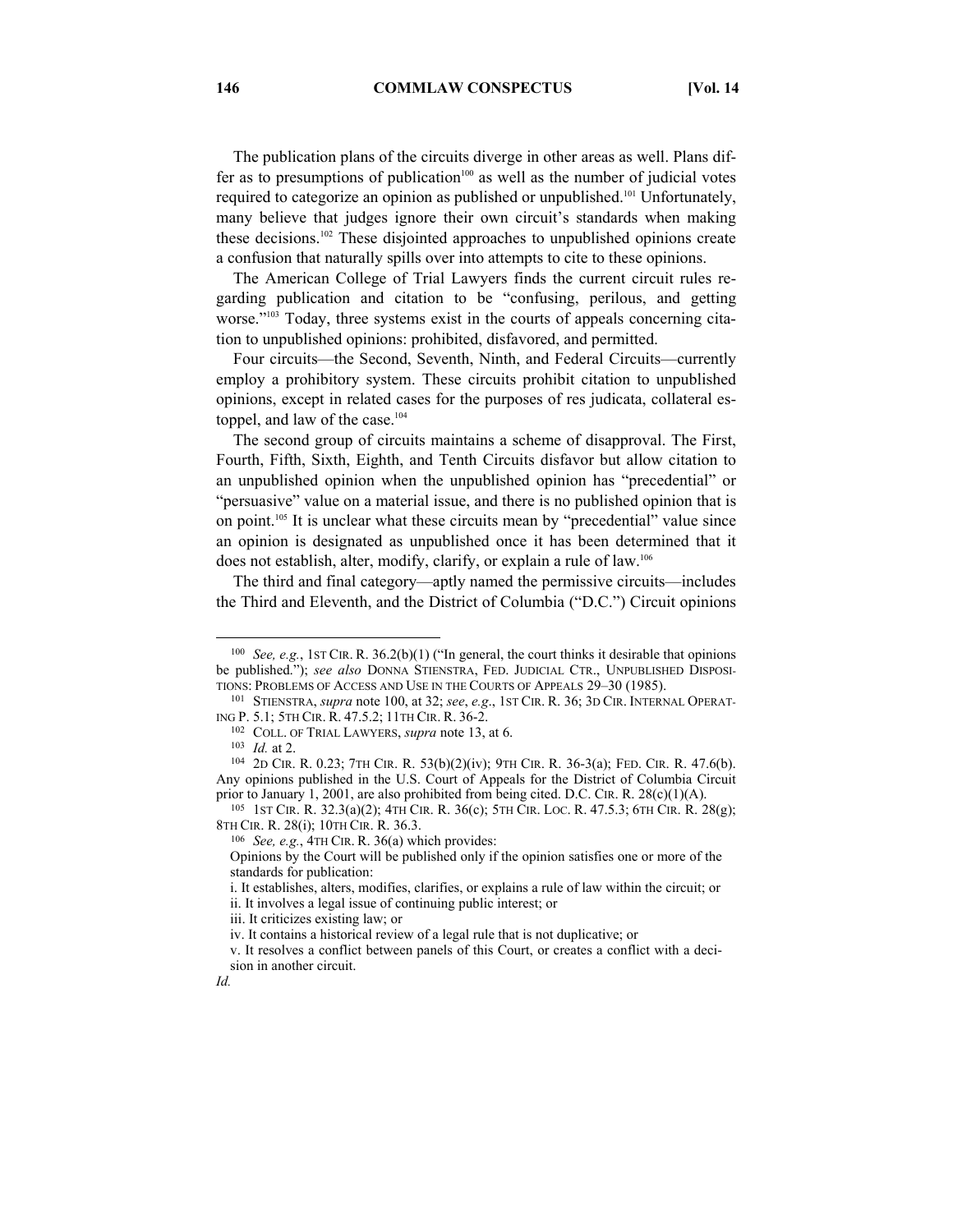issued on or after January 1, 2002. These circuits do not impose restrictions on the reasons for which a litigant can cite an unpublished opinion.<sup>107</sup> The value these circuits will give these opinions remains unclear. The Third Circuit does not specify how much weight an unpublished opinion should be given,<sup>108</sup> while the Eleventh Circuit considers them to be of persuasive value.<sup>109</sup> The D.C. Circuit allows citation of unpublished opinions distributed after January 1, 2002 to be cited as precedent;<sup>110</sup> however, litigants are reminded that the circuit decides to issue an unpublished opinion when "it sees no precedential value in that disposition."111 These various no-citation practices and publication plans are at odds, and the confusion they engender raises numerous concerns within the legal community.<sup>112</sup> Yet, the heart of the debate always comes back to a single uncertainty: the value of an unpublished opinion as precedent.<sup>113</sup>

# E. I'M A PARTY AND I'LL CITE IF I WANT TO . . . BUT SHOULD I HAVE THE RIGHT TO?

In order to safeguard the efficiency associated with non-publication, litigants must be persuaded not to use unpublished opinions. Two primary disincentives are widely in practice in the courts of appeals: no-citation rules and uselessness as precedent. Academics have been the strongest opponents of publication plans and no-citation rules.114 They have attacked both disincentives on public

*moot on other grounds en banc*, 235 F.3d 1054 (8th Cir. 2000) (holding that every written opinion in the circuit will be precedent). *Contra* Hart v. Massanari, 266 F.3d 1155 (9th Cir. 2001) (holding that Article III of the Constitution does not require federal courts to treat all of their decisions as binding precedent). 114 *See* Salem M. Katsh & Alex V. Chachkes, *Constitutionality of "No-Citation" Rules*,

3 J. APP. PRAC. & PROCESS 287, 295 (2001); 2004 CONFERENCE REPORT, *supra* note 33, at 9 ("[M]any bar associations, attorneys, and members of the public, and numerous law review and bar journal articles have been urging for a long time a review of the disparate citation practices"); Kozinski Letter, *supra* note 89, at 11–12 (stating that no-citation rules "enjoy

 <sup>107 3</sup>D CIR. R. 28.3; 11TH CIR. R. 36-2; D.C. CIR. R. 28(c)(1)(B). 108 *See* 3D CIR. R. 28.3 (failing to list unpublished opinions among the authority considered binding on the court); 3D CIR. INTERNAL OPERATING P. 5.8 (stating that the court cannot refer to an unpublished opinion because such opinions are not binding).

<sup>&</sup>lt;sup>109</sup> 11TH CIR. R. 36-2.<br><sup>110</sup> D.C. CIR. R. 28(c)(1)(B). *111* D.C. CIR. RANDBOOK OF PRACTICE AND INTERNAL PROCEDURES § IX.A.7 ("[C]ounsel will now be permitted to argue that an unpublished disposition is binding precedent on a particular issue . . . . [But] counsel are reminded that the Court's decision to issue an unpublished disposition means that the Court sees no preceden-

tial value in that disposition.").<br><sup>112</sup> REPORT OF THE FEDERAL COURTS STUDY COMMITTEE 130 (1990) (claiming the "policy in courts of appeals of not publishing certain opinions, and concomitantly restricting their citation . . . [due to] perceived necessity" is now obsolete due to technological advances). 113 *See* Anastasoff v. United States, 223 F.3d 898, 903–04 (8th Cir. 2000), *vacated as*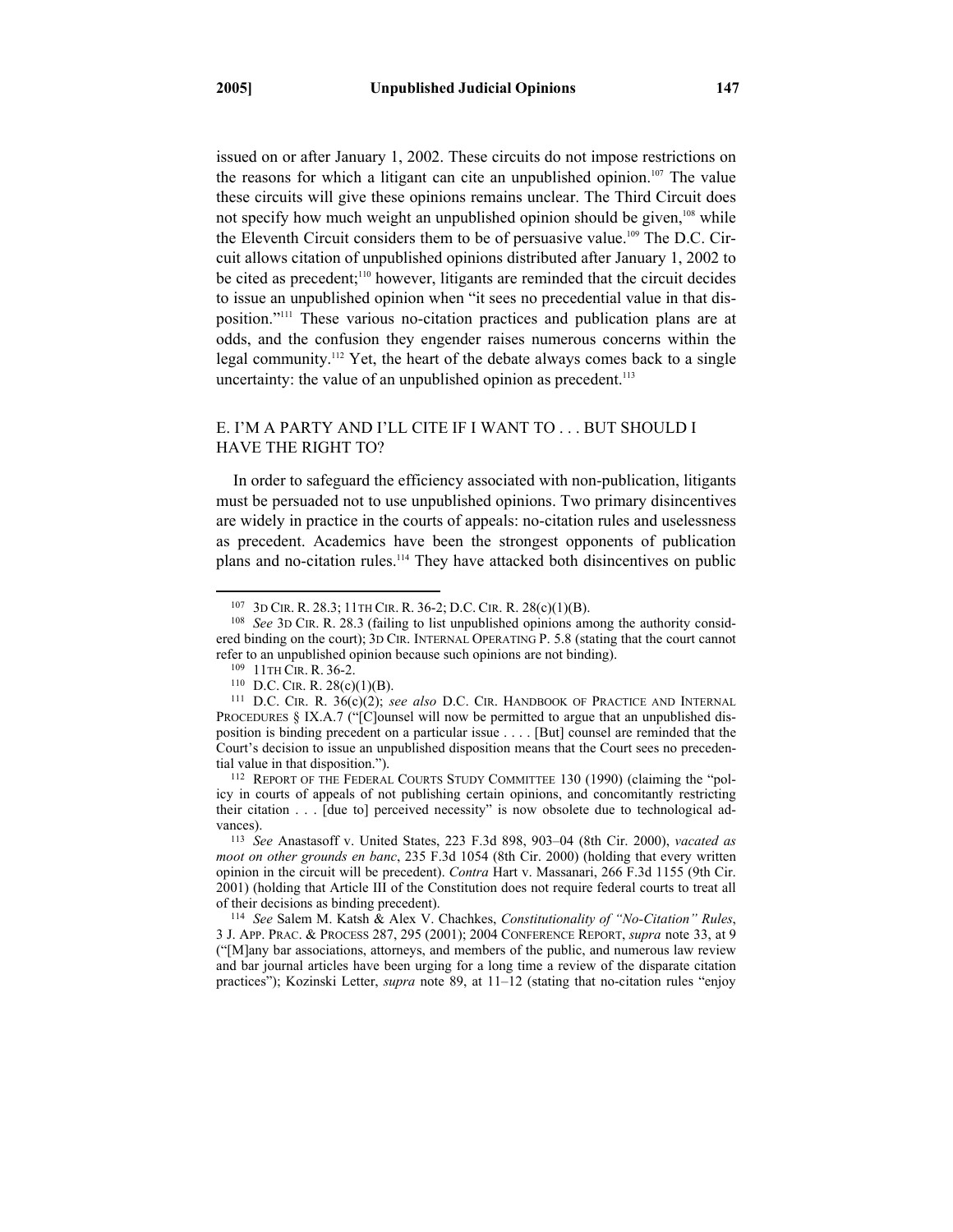policy and constitutionality grounds.<sup>115</sup>

#### *i. Public Policy*

The central policy issue in the debate over publication and no-citation doctrines revolves around the issue of fairness.116 Not long ago, when unpublished opinions were only found physically on file with the court, it was thought that without no-citation rules, "large institutional litigants [like the government] who can afford to collect and organize non-precedential opinions would have an unfair advantage."117 Nevertheless, technology and the resulting accessibility have made this argument moot.<sup>118</sup> Therefore, the debate turns to the continued practice of restricting citation to these physically accessible yet unpublished opinions.

Definite assumptions in this dispute are logical: (1) there is no incentive for citation without the benefit of precedence; (2) for an opinion to have precedential value, it must have some power to bind; and (3) the power to legally bind future litigants and courts obliges authors to bind themselves to their written word and requires future litigants to find that written word. These obligations, namely careful opinion writing and research, increase the burdens associated with litigation for both courts and litigants alike. These burdens stretch resources and time, thereby increasing delays in adjudication<sup>119</sup> and creating a "less accessible class of precedents."<sup>120</sup>

The inverse of these assumptions is also true: restrictions on citation limits precedence.121 This restriction of precedence ensures that a smaller library of legal opinions exists. Fewer legal opinions promote equal access to precedent.122 While a cursory glance at the methods of research may illustrate that public accessibility to unpublished opinions is limitless and generally free of

note 24; Tusk, *supra* note 3.<br><sup>116</sup> STIENSTRA, *supra* note 100, at 3.<br><sup>117</sup> ADVISORY COMM. ON RULES OF APPELLATE PROCEDURE, 107TH CONG., MINUTES OF<br>FALL 2002 MEETING 27 (2002), http://www.uscourts.gov/rules/Reports/AP12-

 $\overline{a}$ 

widespread support among members of the bar because many lawyers recognize significant benefits to them and their clients, though the critics of no-citation rules tend to be very vocal, thus creating the illusion that theirs is the prevailing view"). 115 Katsh & Chachkes, *supra* note 114, at 296. *See generally* Babcock, *supra* note 24, at

<sup>33;</sup> Martha J. Dragich, *Will the Federal Courts of Appeals Perish if They Publish? Or Does the Declining Use of Opinions to Explain and Justify Judicial Decisions Pose a Greater Threat?*, 44 AM. U. L. REV. 757 (1995); Snowden, *supra* note 24, at 1253; Strongman, *supra* 

<sup>&</sup>lt;sup>118</sup> See discussion *supra* Part II.B.<br>
<sup>119</sup> See discussion *infra* Part IV.A.iii.<br>
<sup>120</sup> Kozinski Letter, *supra* note 89, at 14.<br>
<sup>121</sup> Daniel B. Levin, *Fairness and Precedent*, 110 YALE L.J. 1295, 1301 (2001).<br>
<sup>122</sup> opinions favors certain litigants," namely the wealthy and frequent litigators).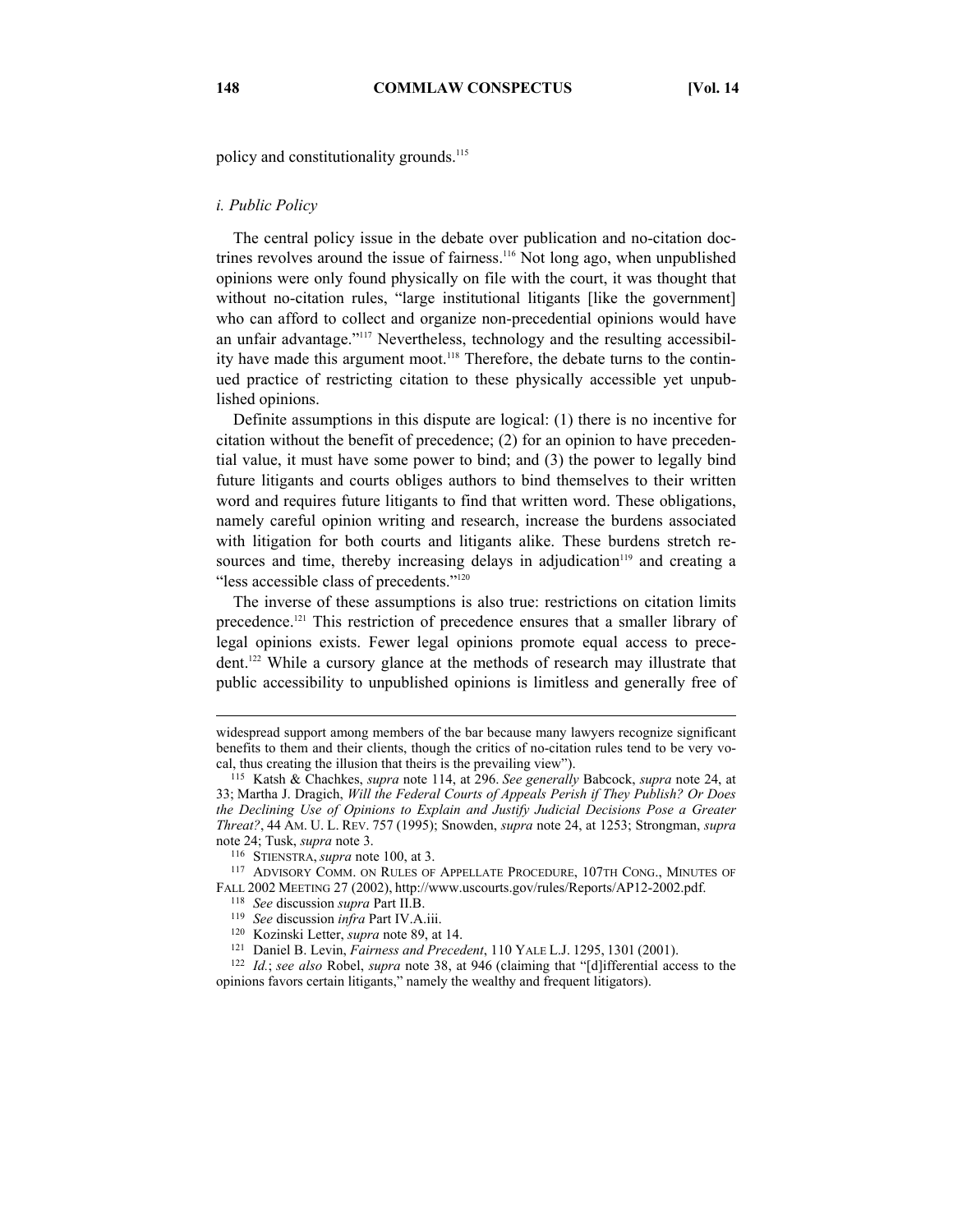cost, a more thorough look reveals that this access is not free from encumbrances. For a fee a litigant may conduct computer research on Lexis or Westlaw or perform, free of charge, case research on the websites created by the courts themselves. However, these "free" websites are not always free from impediments or costs. For example, a litigant must have access to a computer, must pay Internet service provider fees, and must masterfully navigate these websites<sup>123</sup> in order to avoid expending additional time and possibly incurring additional costs. Endless research may be fueled by the idea that a relevant and material unpublished opinion exists: an idea that can be equated with the "proverbial needle in the haystack."124 Even so, only litigants with vast resources could locate such a needle if it were to exist.<sup>125</sup> The fear is that litigants with vast resources will be able to create their own pool of precedents if unpublished opinions are citable. Thus, the exact argument that proponents of FRAP 32.1 have used in the past turns against them. If fairness is to be a central fighting point, then it is "unfair to allow counsel, or others having special knowledge of an unpublished opinion, to use it if favorable and withhold it if unfavorable."<sup>126</sup>

Allegations can also surface that publication plans and no-citation rules make it harder for the public to hold judges accountable for their decisions. Yet, trial courts at the state<sup>127</sup> and federal level function without a mandatory opinion-writing and publication requirement<sup>128</sup> and are never questioned about their behavior over these practices.<sup>129</sup>

<sup>&</sup>lt;sup>123</sup> A visit to the websites maintained by the federal courts of appeals (where court opinions—published and unpublished—are posted as required by the E-Government Act of 2002) exposes a very confusing and not easily navigable system. The easiest way to retrieve an opinion is through its docket number—an often impossible piece of information to know unless one was a party to the litigation. Although keyword search features exist, they are nowhere near as detailed or sophisticated as Lexis or Westlaw features; there are no summaries, headnotes or points of law. A litigant would have to read hundreds of cases before coming across binding precedent. Furthermore, some circuits post opinions going back only a few years. *See* text accompanying *supra* note 71.<br><sup>124</sup> Levin, *supra* note 121, at 1301–02.<br><sup>126</sup> STANDARDS FOR PUBLICATION, *supra* note 19, at 19.

<sup>&</sup>lt;sup>127</sup> Jeffrey O. Cooper, *Citability and the Nature of Precedent in the Courts of Appeals: A Response to Dean Robel*, 35 IND. L. REV. 423, 433 (2002) (finding state appellate unpublished opinions less accessible and citable then their federal counterpart since only five

states permit citation).<br><sup>128</sup> J. MYRON JACOBSTEIN & ROY M. MERSKY, FUNDAMENTALS OF LEGAL RESEARCH 22, 45 (5th ed. 1990).

<sup>&</sup>lt;sup>129</sup> It is important to note that many lower trial courts are not courts of record. US-Info.state.gov, Outline of the U.S. Legal System, Dec. 2004, http://usinfo.state.gov/products/pubs/legalotln/state.htm (last visited Aug. 17, 2005).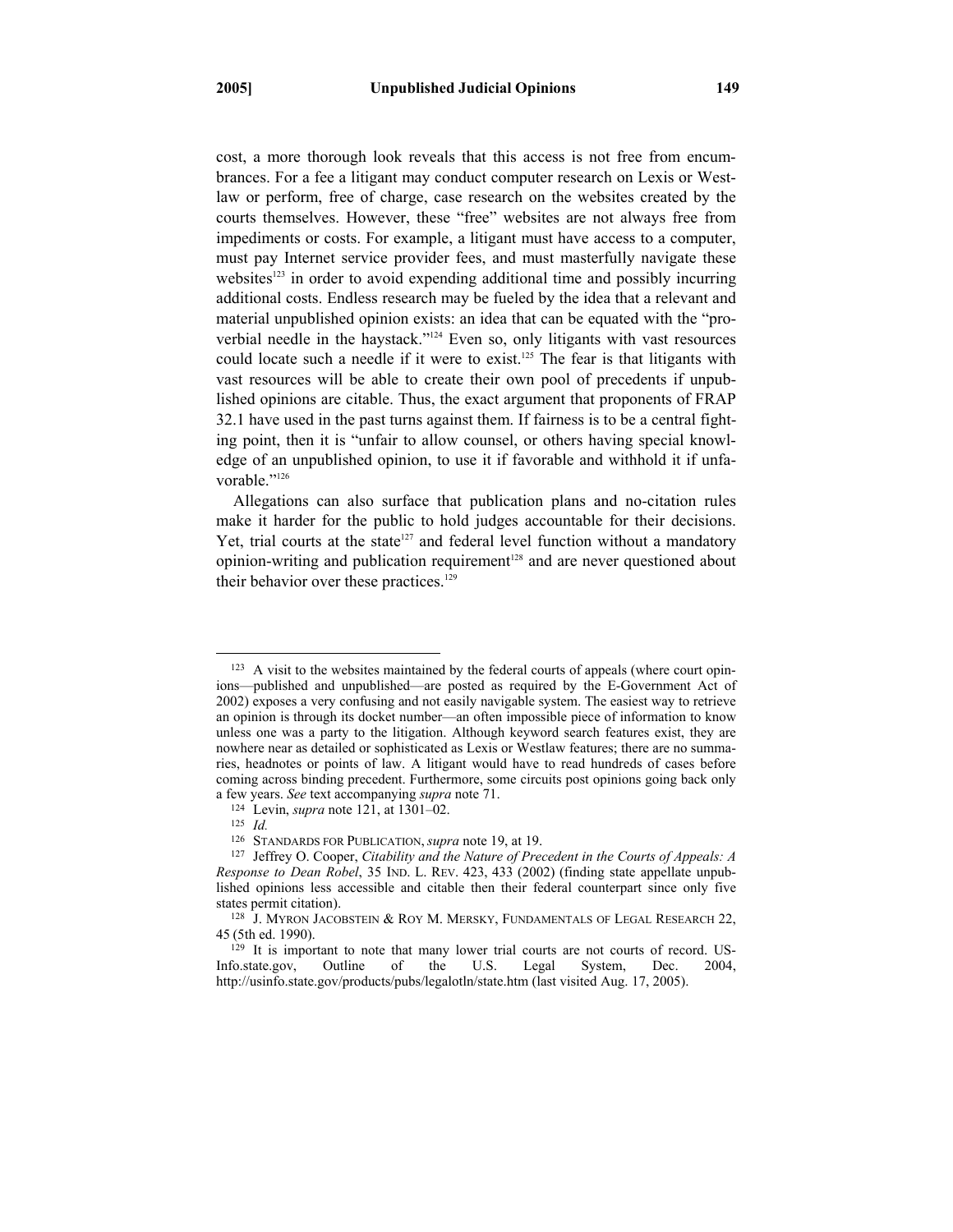## *ii. Constitutional Infirmities*

The text of the Constitution is the logical launching point for any examination of the legality of these doctrines. In Article III, the Founders declared that "[t]he judicial Power of the United States, shall be vested in one supreme Court . . . . [And it] shall extend to all Cases, in Law and Equity, arising under the Constitution, the Laws of the United States, and Treatises made, or which shall be made, under their Authority . . . . "<sup>130</sup> Nowhere do the Founders provide guidance on the role of precedent.

## *1. Ultra Vires Actions?*

*"I am not so naïve (nor do I think our forebears were) as to be unaware that judges in a real sense 'make' law."*<sup>131</sup>

At least one circuit has held that all unpublished opinions hold precedential value and, therefore, restricting citation to them is outside the scope of Article III powers granted to the federal judiciary.132 In 2000, the Eighth Circuit alleged that any restriction on precedence would be "an approach to tyranny and arbitrary power, to the exercise of mere discretion, and to the abandonment of all the just checks upon judicial authority."133 The Eighth Circuit judiciary believed this ruling was in harmony with the intent of our Founding Fathers.<sup>134</sup>

To the contrary, this "originalist view" is out of tune with the principles laid out by the framers of the Constitution. The Continental Congress never debated the doctrine of precedent<sup>135</sup> and the Federalist Papers touched upon the subject just briefly.<sup>136</sup> Additionally, it is the province of the Legislative Branch to create parameters in which the Judicial Branch is to function: "The Constitution gives Congress authority to determine the size, jurisdiction, and structure

<sup>&</sup>lt;sup>130</sup> U.S. CONST. art. III,  $\S$ § 1–2, cl. 1.<br><sup>131</sup> James B. Beam Distilling Co. v. Georgia, 501 U.S. 529, 549 (1991) (Scalia, J., con-

curring). 132 *See generally* Anastasoff v. United States, 223 F.3d 898 (8th Cir. 2000), *vacated as moot on other grounds en banc*, 235 F.3d 1054 (8th Cir. 2000); *see also* Cooper, *supra* note 127, at 425 (stating that the Eighth Circuit primarily relied upon an originalist analysis of the

<sup>133</sup> *Id.* at 900.<br>
134 *Id. Cooper, supra* note 127, at 425.

<sup>&</sup>lt;sup>136</sup> THE FEDERALIST NO. 78 (Alexander Hamilton) (Clinton Rossiter ed., 2003). "To avoid an arbitrary discretion in the courts, it is indispensable that they should be bound down by strict rules and precedents, which serve to define and point out their duty in every particular case that comes before them." *Id.* at 470. *See* Cooper, *supra* note 127, at 425 n.16 (arguing that this statement was not part of a comprehensive depiction of the features of judicial power, but rather part of an argument promoting life tenure for judges).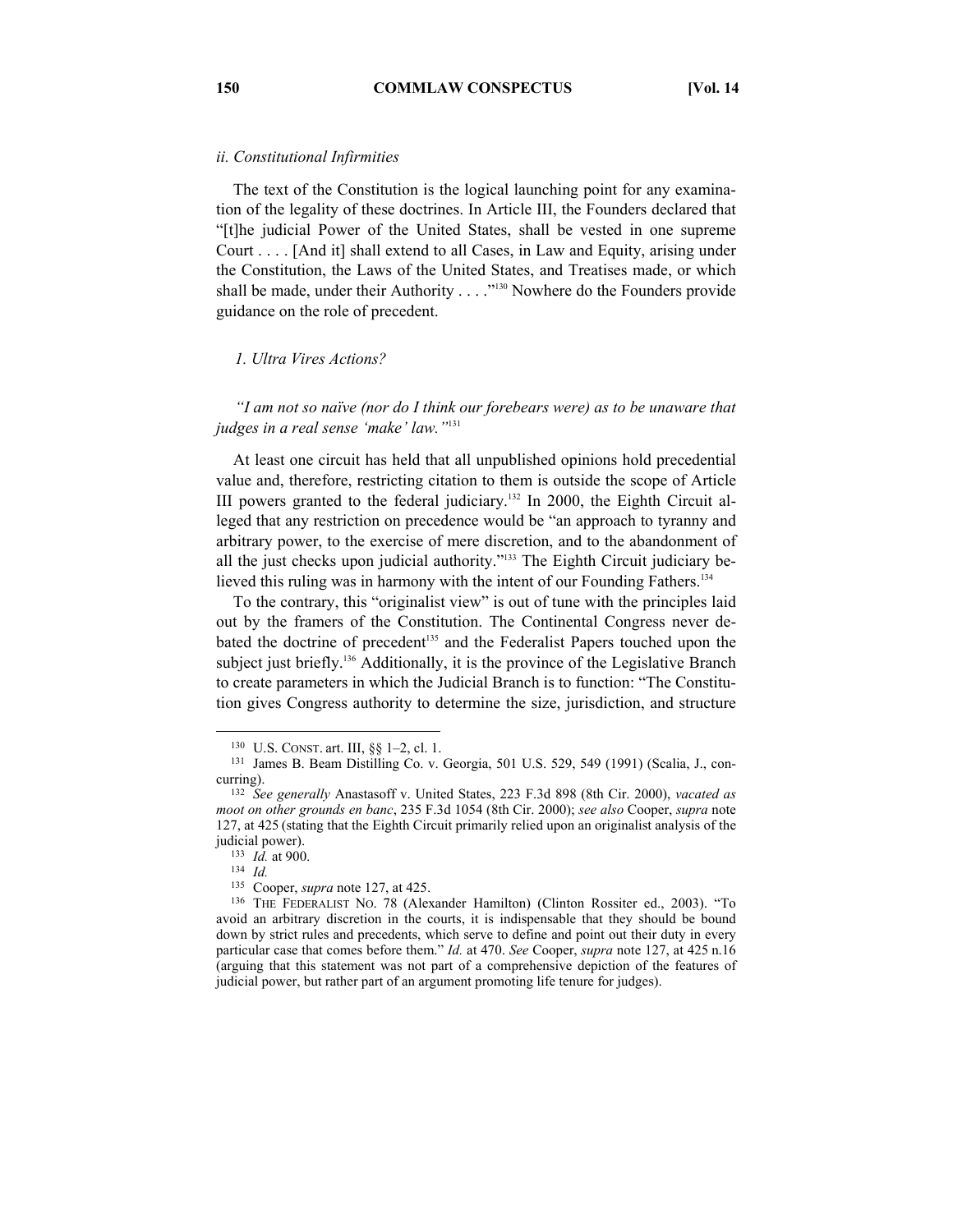of the judicial branch, the level at which it will be funded, and, within limits, the basic procedural rules the courts apply."137

Furthermore, it is an inherent responsibility of judges to manage precedent and develop a consistent and reasoned body of law to govern litigation.<sup>138</sup> The Supreme Court has twice passed on the opportunity to rule on the constitutionality of no-citation rules, which supports the view that courts have an innate power to decide what opinions are of precedential value, as well as limit a litigant's ability to cite from unpublished opinions.<sup>139</sup>

## *2. To Cite or Not To Cite . . . That Is a First Amendment Question!*

Reformers have argued that "no-citation" rules violate First Amendment protections.140 This argument asserts that "these rules—which restrict attorneys from communicating certain information (the content of an unpublished opinion) in advance of the time that such communication is to occur (in a brief or oral argument)—operate as an impermissible prior restraint on attorney speech."<sup>141</sup>

Dissenters also note the ability of practitioners to cite "opinions of federal district courts, state courts, and foreign jurisdictions, law review articles, treatises, newspaper columns, Shakespearian sonnets, and advertising jingles," when forwarding their argument.<sup>142</sup> Yet, Judge Kozinski of the Ninth Circuit Court of Appeals draws the obvious distinction: name-brand recognition. He argues that one would never mistake the above-referenced list for "expressions of the law of the circuit."143 Although the Advisory Committee maintains that citation to an unpublished opinion would merely be for the persuasiveness of its reasoning,144 Judge Kozinski claims that the litigators really want "the added

 <sup>137</sup> William H. Rehnquist, *<sup>1995</sup> Year-End Report on the Federal Judiciary*, *in* STATE OF THE FEDERAL JUDICIARY: ANNUAL REPORTS OF THE CHIEF JUSTICE OF THE SUPREME COURT OF THE UNITED STATES (Shelley L. Dowling ed.), *available at* OF THE UNITED STATES (Shelley L. Dowling ed.), *available at* 

<sup>&</sup>lt;sup>138</sup> Hart v. Massanari, 266 F.3d 1155, 1159–80 (9th Cir. 2001).<br><sup>139</sup> *See* Do-Right Auto Sales v. U.S. Court of Appeals for the Seventh Circuit, 429 U.S.<br>917 (1976); Bowder v. Dir., Dep't of Corr. of Ill., 434 U.S. 257,

<sup>&</sup>lt;sup>140</sup> U.S. CONST. amend. I. The First Amendment states that "Congress shall make no law ... abridging the freedom of speech."

<sup>&</sup>lt;sup>141</sup> Tusk, *supra* note 3, at 1202; *see also* Se. Promotions, Ltd. v. Conrad, 420 U.S. 546, 553 (1975) (defining a prior restraint as any scheme which gives "public officials the power

<sup>&</sup>lt;sup>142</sup> Memorandum from Judge Samuel A. Alito, Jr., Chair, Advisory Committee on Appellate Rules to Judge Anthony J. Scirica, Chair, Standing Committee on Rules of Practice and Procedure 35 (May 22, 2003) [hereinafter May 22, 2003 Alito Memorandum], http://www.uscourts.gov/rules/Reports/AP5-2003.pdf (last visited Aug. 18, 2005). 143 Kozinski Letter, *supra* note 89, at 2. 144 May 22, 2003 Alito Memorandum,*supra* note 142, at 35.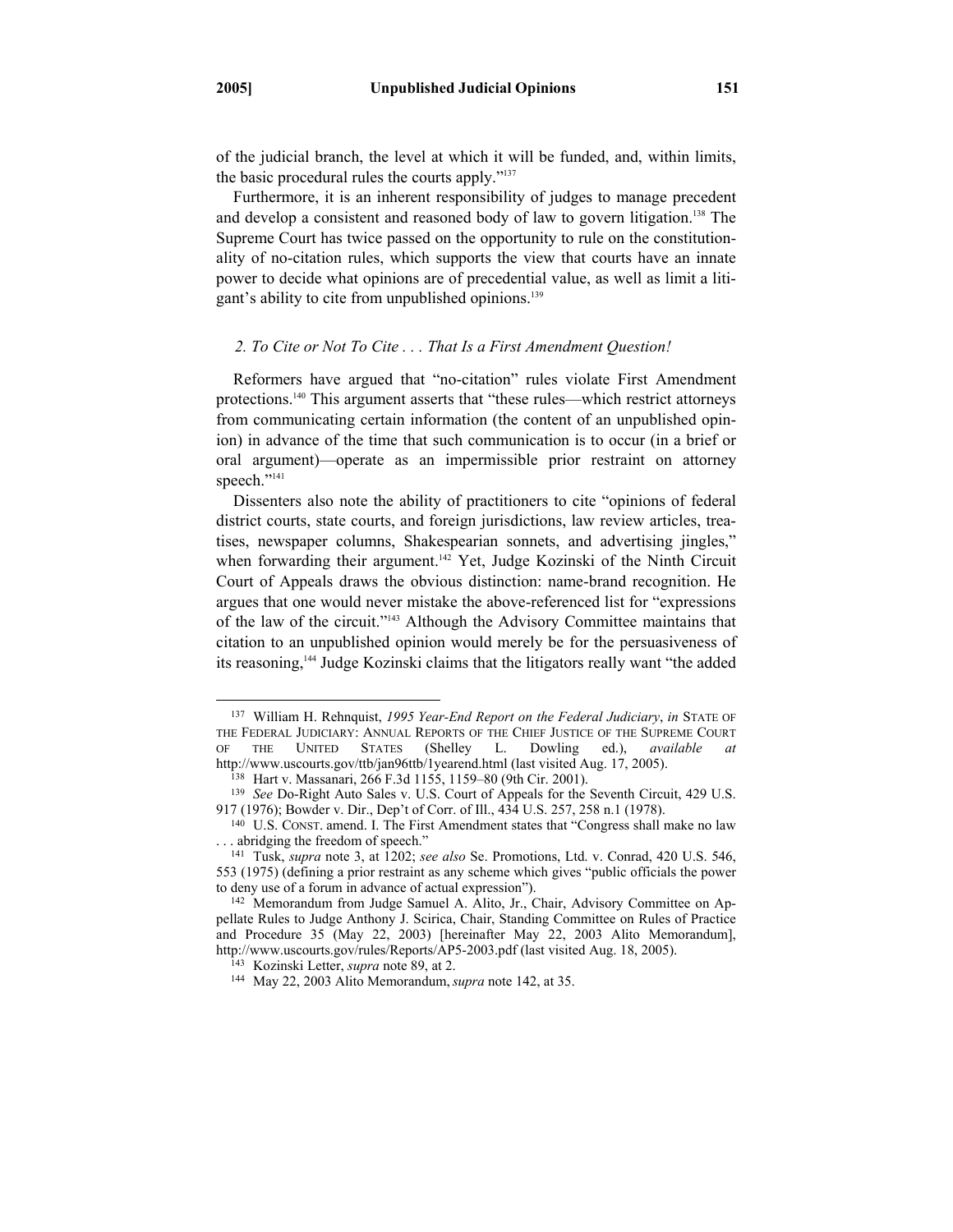boost of claiming that *three court of appeals judges endorse that reasoning*."145

No-citation rules do not limit a litigator's use of the content of unpublished opinions. On the contrary, they are free to rely on the arguments and thought processes of unpublished opinions.146 Instead, no-citation rules merely prohibit litigators from citing to the case itself. $147$  Furthermore, the generalized prohibition against prior restraint is not absolute. In fact, the Supreme Court has sanctioned its use in cases of "clear and present danger to national security" as well as those involving obscenity.<sup>148</sup> Additionally, as an officer of the court, a lawyer may be subject to restrictions on speech to which an ordinary citizen would not.149 Moreover, the Court has held that "in the courtroom itself, during a judicial proceeding, whatever right to 'free speech' an attorney has is extremely circumscribed."150

Mere distrust of the judiciary causes these misplaced fears and, while fear of judicial irresponsibility is a legitimate concern, it provides little justification for mandating universal citation of unpublished opinions.151 By adopting strict publication guidelines, judges will be held accountable and fear of judicial impropriety will be mitigated.<sup>152</sup>

## III. PROPOSED FEDERAL RULE OF APPELLATE PROCEDURE 32.1

The controversy surrounding the use of unpublished opinions was brought to the judicial forefront in 2000 and 2001 by two "intellectual heavy-

<sup>&</sup>lt;sup>145</sup> Kozinski Letter, *supra* note 89, at 4.<br><sup>146</sup> "The non-citation rule does not preclude the use of reasoning and ideas taken from an unpublished opinion that may happen to be in the possession of counsel." STANDARDS FOR PUBLICATION, *supra* note 19, at 18–19.<br><sup>147</sup> Therefore, any arguments claiming no-citation rules are content-based restrictions on

speech are incorrect. *See* Greenwald & Schwarz, Jr., *supra* note 1, at 1164.<br><sup>148</sup> Schneck v. United States, 249 U.S. 47, 52 (1919); Young v. Am. Mini Theaters, Inc.,

<sup>427</sup> U.S. 50, 62–65 (1976) (listing various instances where speech has been restricted).<br><sup>149</sup> See generally In re Sawyer, 360 U.S. 622 (1959).<br><sup>150</sup> Gentile v. State Bar of Nev., 501 U.S. 1030, 1071 (1991).<br><sup>151</sup> See RICH

 $(1996)$ 

Given the workload of the federal courts of appeals today, the realistic choice is not between limited publication, on the one hand, and, on the other, improving and then publishing all the opinions that are not published today; it is between preparing but not publishing opinions in many cases and preparing no opinions in those cases. It is a choice, in other words, between giving the parties reasons for the decision of their appeal and not giving them reasons even though the appeal is not frivolous.

*Id.* 

<sup>152</sup> Stephen L. Wasby, *Unpublished Decisions in the Federal Courts of Appeals: Making the Decision to Publish*, 3 J. APP. PRAC. & PROCESS 325, 331 (2001) (maintaining that formal publication guidelines and internal enforcement of them by peer oversight, keeps judges honest in their publication decisions).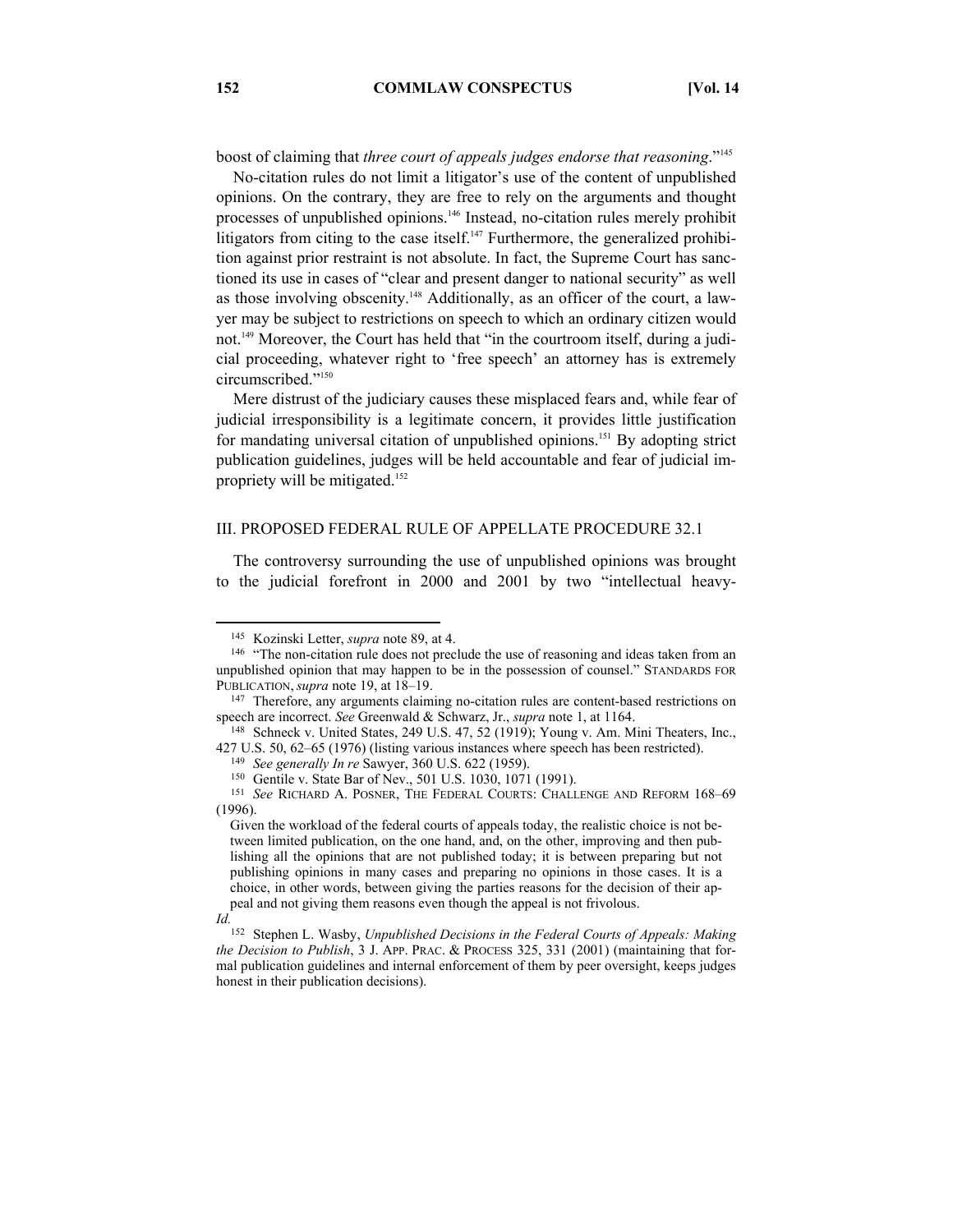weights":153 Judge Arnold of the Eighth Circuit in the *Anastasoff v. United*  States opinion<sup>154</sup> and Judge Kozinski of the Ninth Circuit in the *Hart v. Massanari* opinion.<sup>155</sup> Unfortunately, these fascinating arguments focused largely on the circumscribed question as to whether unpublished decisions should be given the same binding precedential value as published opinions from the same jurisdiction.<sup>156</sup>

By 2001, the Department of Justice ("DOJ") joined the debate. The DOJ asked the Judicial Conference to amend the rules and establish uniform procedures permitting the citation of unpublished opinions.<sup>157</sup> In response, the Conference began an arduous rulemaking process that same year.158 This was not

<sup>&</sup>lt;sup>153</sup> Barnett, *supra* note 69, at 8.<br><sup>154</sup> Anastasoff v. United States, 223 F.3d 898 (8th Cir. 2000). Faye Anastasoff sought a refund for overpaid federal income tax. *Id.* at 899. She mailed her refund claim to the IRS on April 13, 1996 for taxes she paid on April 15, 1993. *Id.* The IRS denied her claim under 26 U.S.C. § 6511(b), which limited the payment of refunds to taxes paid within the three years prior to the filing of the claim. *Id.* Although the appellant had mailed her claim within this period, the IRS did not receive and file it until April 16, 1996, which made her claim one day late. *Id.* Under the "mailbox rule," which deems claims as received when postmarked, the appellant's claim would have been valid. *Id.* However, in a prior unpublished opinion, the Eighth Circuit ruled that reliance on the "mailbox rule" is improper under a § 6511(b) claim. *See generally* Christie v. United States, No. 91-2375MN, 1992 U.S. App. LEXIS 36446 (8th Cir. Mar. 20, 1992). The appellant argued that the Circuit was not bound by the *Christie* decision because it was an unpublished opinion and thus not precedent under 8th Cir. R. 28A(i). *Anastasoff*, 223 F.3d at 899.<br><sup>155</sup> Hart v. Massanari, 266 F.3d 1155 (9th Cir. 2001). A lawyer in an appellate brief cited

an unpublished opinion. *Id.* at 1158–59. The Court ordered counsel to show cause as to why he should not be disciplined for violating 9th Cir. R. 36-3 which states that "[u]npublished dispositions and orders of this Court are not binding precedent . . . [and generally] may not be cited to or by the courts of this circuit . . . ." *Id.* at 1159; 9TH CIR. R. 36-3. Counsel responded that Rule 36-3 is possibly unconstitutional, relying on the Eighth Circuit's ruling in *Anastasoff*. *Hart*, 266 F.3d at 1159. 156 Velamoor, *supra* note 19, at 564; *Anastasoff*, 223 F.3d at 900–05; *Hart*, 266 F.3d at

<sup>1159–77. 157</sup> The DOJ has proposed that a new rule, Rule 32.1, be added to the FRAP governing

citation of unpublished or non-precedential opinions. Memorandum from Judge Samuel A. Alito, Jr., Chair, Advisory Committee on Appellate Rules to Judge Anthony J. Scirica, Chair, Standing Committee on Rules of Practice and Procedure 3 (May 21, 2002), http://www.uscourts.gov/rules/Reports/AP5-2002.pdf [hereinafter May 21, 2002 Alito Memorandum].<br><sup>158</sup> Under the Rules Enabling Act, Congress has authorized the federal judiciary to

promulgate the rules of practice, procedure and evidence for the federal courts. 28 U.S.C. §§ 2071–2072 (2000). This authority is subject to Congressional scrutiny. *Id.* § 2074. The Act authorized the creation of the Judicial Conference which, in turn, authorized the Committee on Rules of Practice and Procedure ("Standing Committee") and an advisory committee specifically dealing with appellate rules. *See id.* § 2073; Leonidas Ralph Mecham, Admin. Office of the U.S. Courts, The Rulemaking Process, http://www.uscourts.gov/rules/proceduresum.htm (last visited Aug. 17, 2005) [hereinafter The Rulemaking Process]. If the advisory committee recommends a rule change, it must obtain the Standing Committee's approval to publish the rule for notice and comment. The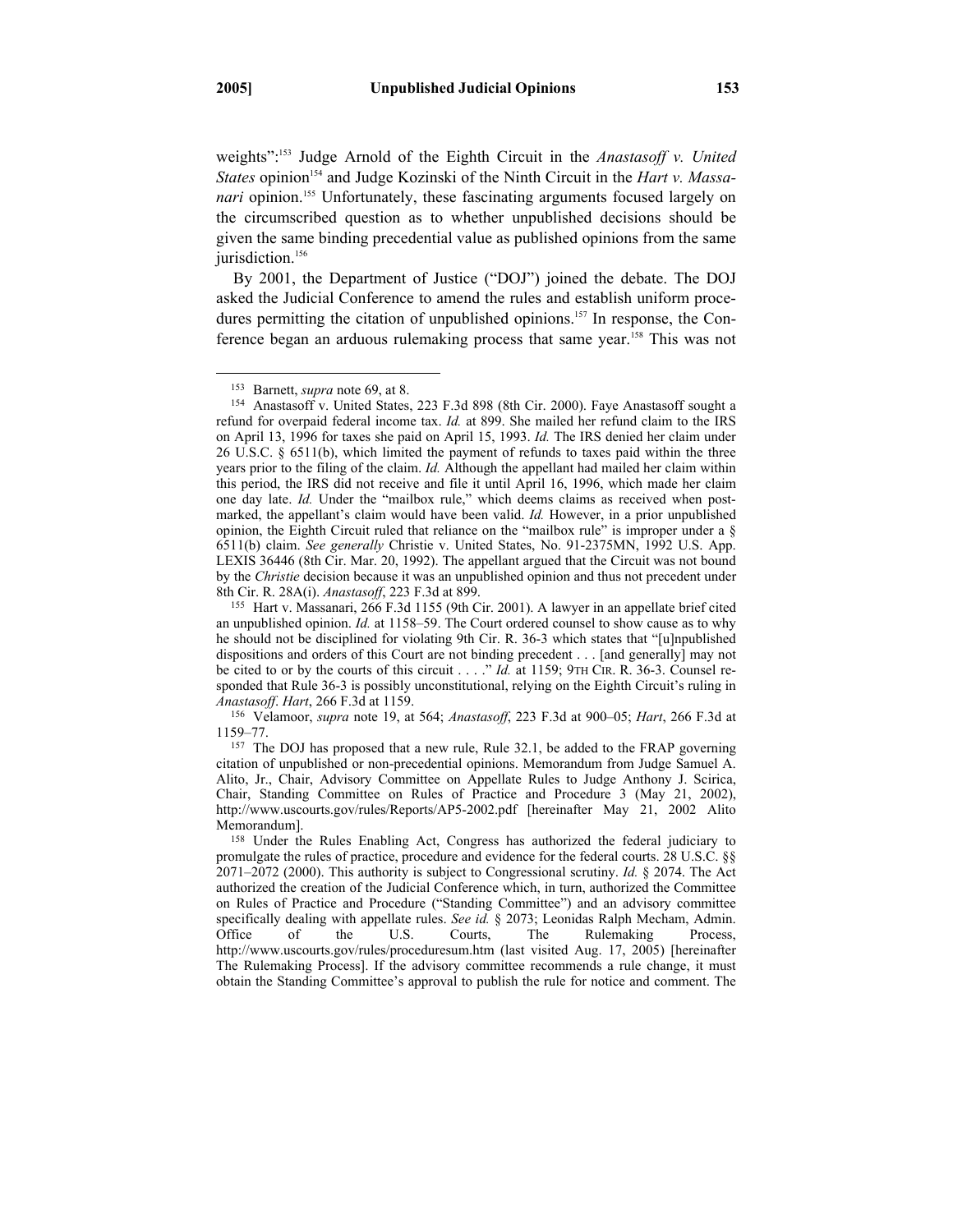the first attempt to create uniform citation procedures.<sup>159</sup> In April 1998, the Advisory Committee unanimously declined to regulate citations of unpublished opinions, reasoning that nearly every circuit court's chief judge opposed such regulations.160 Nevertheless, just three years later, the Advisory Committee decided to reverse their stance amid accusations that revisiting the proposed rule would be fruitless and disrespectful towards the circuits' chief judges.<sup>161</sup>

## A. A MODEST PROPOSAL

Despite the legal community's misguided perceptions, and in light of judicial activism within the circuits,<sup>162</sup> the Advisory Committee passed a motion by a six-to-three vote in the spring of 2002.163 The motion proffered to amend the Appellate Rules to include a uniform standard of citation for unpublished opinions.<sup>164</sup> After drafting three forms of Proposed Rule 32.1,<sup>165</sup> the Committee finally agreed on a single version.<sup>166</sup>

 $\overline{a}$ 

161 Id.; "Concerns about offending judges deeply opposed to the rule change remained the primary argument against the amendment . . . ." Velamoor, *supra* note 19, at 566.<br><sup>162</sup> ADVISORY COMM. ON APPELLATE RULES, 107TH CONG., MINUTES OF SPRING 2002

MEETING 23–24 (April 22, 2002), http://www.uscourts.gov/rules/Minutes/app0402.pdf. The committee specifically referenced the D.C. Circuit's recent rule change. *Id.* at 24. A survey conducted by the advisory committee revealed that there was no longer uniformity amongst the circuits regarding citation of unpublished opinions. *Id.* at 23. 164 *Id. Id. Id.* 

165 Memorandum from Judge Anthony J. Scirica, Chair, Standing Committee on Rules of Practice and Procedure, to Judge Samuel A. Alito, Jr., Chair Advisory Committee on Appellate Rules (Dec. 6, 2002), http://www.uscourts.gov/rules/Reports/AP12-2002.pdf

<sup>166</sup> Memorandum from Judge Samuel A. Alito, Jr., Chair Advisory Committee on Appellate Rules Advisory Committee on Appellate Rules, to Judge David F. Levi, Chair, Standing Committee on Rules of Practice and Procedure 42–43 (May 14, 2004), http://www.uscourts.gov/rules/Reports/AP5-2004.pdf [hereinafter May 14, 2004 Alito Memorandum]. The version of the rule appeared as follows:

Rulemaking Process, *supra*. There is usually a minimum of seven stages of comment and review that can take up to three years to complete. *Id.* Once the public comment is complete, if the advisory committee votes to proceed, the proposal is sent to the Standing Committee. *Id.* The Standing Committee reviews the recommendations of the advisory committee and recommends to the Judicial Conference any proposed rule changes it feels may "be necessary to maintain consistency and otherwise promote the interests of justice." 28 U.S.C. § 2073(b). If accepted by the Judicial Conference, the rule must then be accepted by the Supreme Court and avoid any modification or rejection by Congress. The Rulemaking Process, *supra*. Congress need not publicly approve the rule for it to take effect. *Id.* 

<sup>159</sup> The Advisory Committee on Appellate Rules kept Item No. 91-17 on its study agenda, which included, among other things, the question as to whether FRAP should regulate the citation of unpublished opinions, for seven years*.* ADVISORY COMM. ON APPELLATE RULES, 107TH CONG., MINUTES OF SPRING 2001 MEETING 64 (April 11, 2001), http://www.uscourts.gov/rules/Minutes/app0401.pdf . 160 *Id.*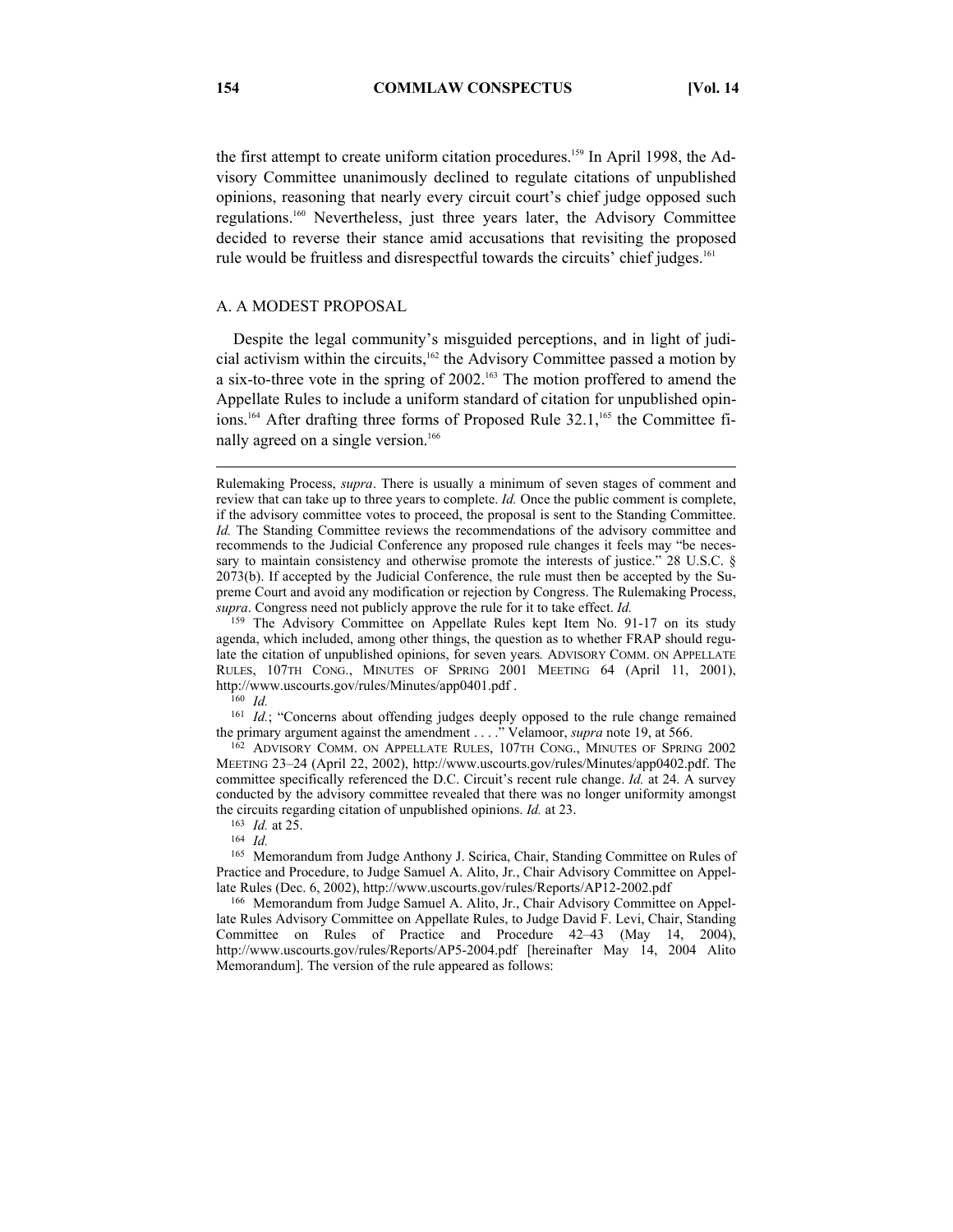#### *i. Legislative Shortcomings*

By its own admission, FRAP 32.1 is "extremely limited."<sup>167</sup> It gives no opinion as to whether an unpublished opinion should be treated as precedent.<sup>168</sup> It also does not expressly grant power to the appellate courts to issue unpublished opinions, nor does it prescribe to a court the circumstances that should designate an opinion "unpublished."169 It *merely* addresses the citability of an *unpublished* judicial opinion.<sup>170</sup>

The Rule unsuccessfully tries to distinguish citability from precedential value. However, the Advisory Committee fails to recognize that "cases are cited almost exclusively for their precedential power."171 Because all cases under FRAP 32.1 will be citable, the Rule "is *of necessity* saying that all prior decisions have some precedential effect."<sup>172</sup>

FRAP 32.1 is of little use to litigants and judges. Since the regulation does not prescribe the level of precedential value that a court should give an unpublished opinion, the focal point of contention is completely ignored. In short, FRAP 32.1 is a regulatory wash.

*Id.* 

 $\overline{a}$ 

Under the proposed rule, while a court will no longer be allowed to forbid the citation of unpublished opinions, it will be allowed to deny precedential force to them, a combination that puzzles us. If the opinions have no force as precedent, their citation value is small. As a practical matter, we expect that they will be accorded significant precedential effect, simply because the judges of a court will be naturally reluctant to repudiate or ignore previous decisions.

Rule 32.1. Citation of Judicial Dispositions

<sup>(</sup>a) Citation Permitted. No prohibition or restriction may be imposed upon the citation of judicial opinions, orders, judgments, or other written dispositions that have been designated as "unpublished," "not for publication," "non-precedential," "not precedent," or the like, unless that prohibition or restriction is generally imposed upon the citation of all judicial opinions, orders, judgments, or other written dispositions.

<sup>(</sup>b) Copies Required. A party who cites a judicial opinion, order, judgment, or other written disposition that is not available in a publicly accessible electronic database must file and serve a copy of that opinion, order, judgment, or other written disposition with the brief or other paper in which it is cited.

<sup>167</sup> *Id.* at 3. 168 *Id.* 

 $\frac{169}{170}$  *Id.* at 3–4.

<sup>&</sup>lt;sup>171</sup> Kozinski Letter, *supra* note 89, at 4; *see also* Letter from the Judges of the Seventh Circuit Court of Appeals to Samuel A. Alito, Jr., Judge, Third Circuit Court of Appeals (Feb. 11, 2004) [hereinafter Letter from the Seventh Circuit], http://www.secretjustice.org/pdf\_files/Comments/03-AP-396.pdf.

*Id.*

<sup>172</sup> Kozinski Letter, *supra* note 89, at 4 (emphasis in original); *see also* Letter from the Seventh Circuit, *supra* note 171 ("If we did ignore them [cited unpublished opinions], it would mean that the proposed rule had accomplished no purpose at all.").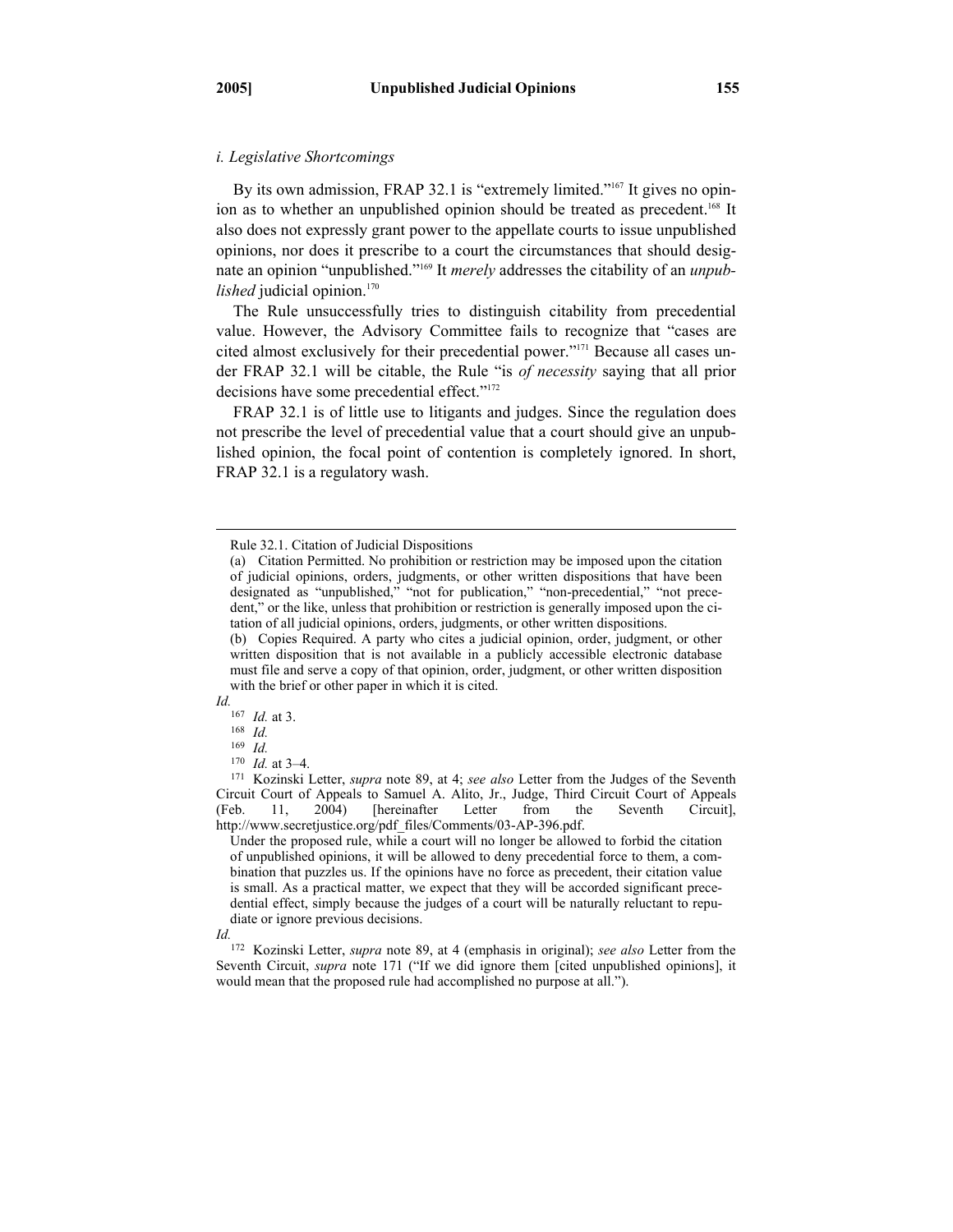## *ii. Call-Waiting for Citation*

Proposed Rule 32.1 of the Federal Rules of Appellate Procedure caused quite a stir during its rollout. Referred to as "the most controversial issue in the history of the judicial rule-making process,"<sup>173</sup> the New York Times<sup>174</sup> commented about the Rule and entire websites are dedicated to its discussion.<sup>175</sup> In fact, nearly 500 submissions were received when the Rule was published for comment in August 2003, in contrast to a mere twenty written comments submitted when other proposed amendments were published in August 2000.<sup>176</sup> Despite this intellectual reactivity, the Standing Rules Committee recommitted the Rule for further study in June 2004.

During this period, federal appellate courts were vocal in claiming that the Rule would foster an increase in workload and therefore an increase in "work time" dedicated to case disposal.<sup>177</sup> The Committee decided to defer approving the proposed rule in order to empirically study whether or not lifting the ban on citation would further burden the courts in the nine circuits that currently permit citation.178

*Id.*

178 2004 CONFERENCE REPORT, *supra* note 33, at 7–13.

 <sup>173</sup> Tony Mauro, *Unpublished Opinions: Inedible Sausage or Crazy Uncle*, LAW.COM, April 6, 2005, http://www.law.com/jsp/article.jsp?id=1081348862446 (quoting Professor

Patrick Schiltz).<br><sup>174</sup> Adam Liptak, *Federal Appeals Court Decisions May Go Public*, N.Y. TIMES, Dec.<br>25, 2002, at A21.

<sup>25, 2002,</sup> at A21. 175 *See, e.g.*, NonPublication.com, http://www.nonpublication.com (last visited Aug. 17, 2005); The Rule of Law, http://www.rule-of-law.info (last visited Aug. 17, 2005); Secret

Justice, http://www.secretjustice.org (last visited Sept. 26, 2005). 176 May 14, 2004 Alito Memorandum, *supra* note 164, at 1–2. 177 Kozinski Letter, *supra* note 89, at 11.

Many of the [no-citation] rule changes have been recent, and most impose some limitations—such as the requirement that there be no published authority directly on point. Moreover, [it is] much too early to tell the effects of these changes; certainly no comprehensive study has been done. We do not know that some circuits have resorted to frequent use of judgment orders, which eliminates the problem, but also gives parties far less information than we do in our unpublished dispositions.

Several courts of appeals have expressed concerns with some aspects of the proposed rule. Theses concerns are mainly centered on the belief that permitting citation of nonprecedential opinions will significantly increase the workload of the courts. In response to that increase, these courts predict that time to disposition will increase as will the number of summary judgment orders. These concerns can be tested empirically in the nine circuits that now permit citation. In an effort to reach a greater consensus among the courts, and in deference to the circuits that oppose the proposed rule, the Committee decided to defer approving the proposed new rule in favor of such an empirical study. The Committee concluded that some further consideration by the advisory committee would be helpful once the empirical study was completed. The further consideration would take into account the results of the empirical study but need not be limited to empirical issues. The Committee was particularly interested in the advisory committee's further consideration of the application of the proposed rule to state court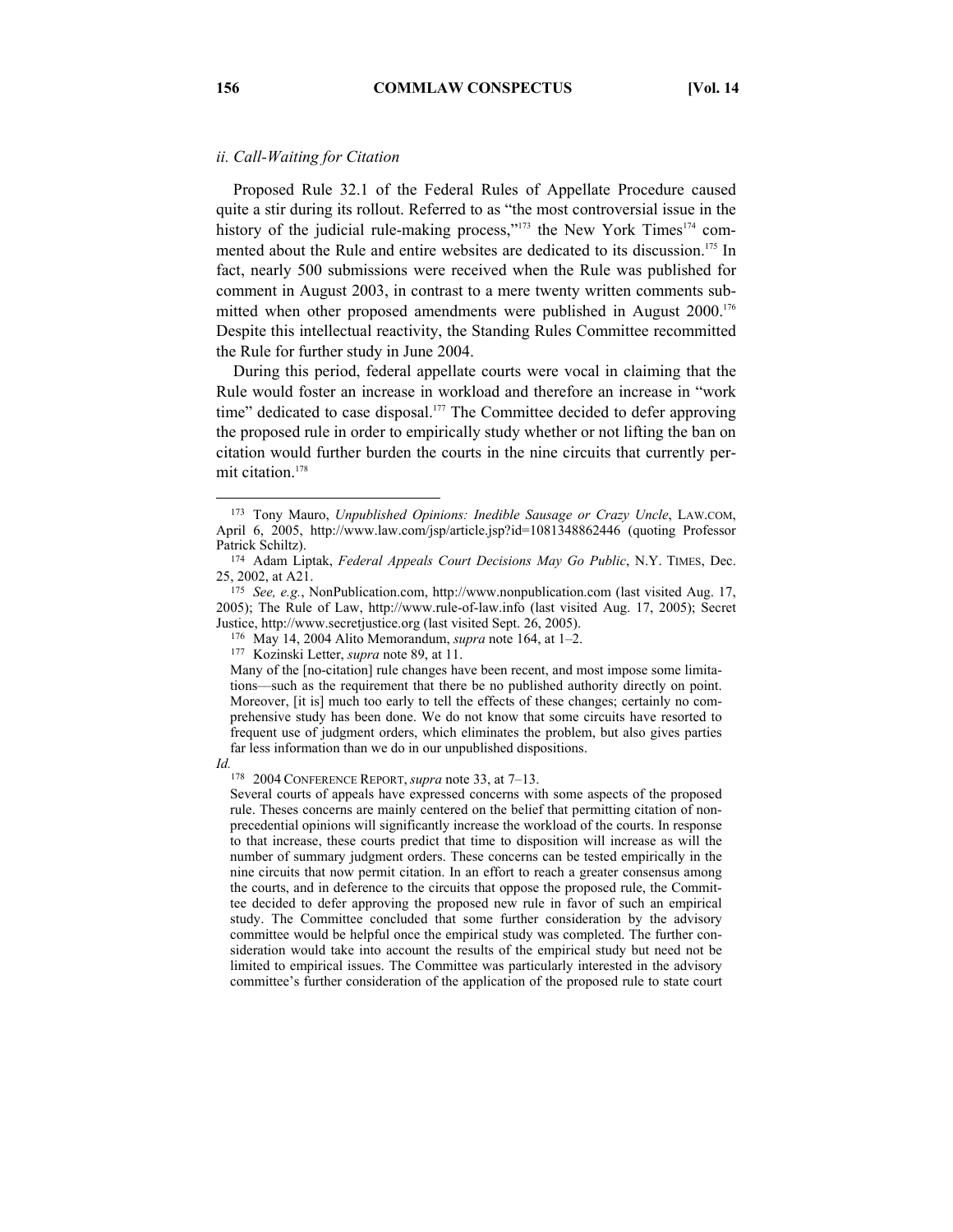$\overline{a}$ 

#### *iii. A Surprising Study*

The Federal Judicial Center released the results of its study regarding citation to unpublished opinions in the federal courts of appeals in the early months of 2005.<sup>179</sup> The study's findings prematurely purported a dearth of evidence of harmful consequences that opponents of 32.1 claim the adoption of the Rule will bring.180 Such findings were the basis for the Committee's April 18, 2005 approval of the proposed rule,<sup>181</sup> which eventually brought a subsequent nod from the Judicial Conference.<sup>182</sup> In its present form, the rule would be prospective—applying only to decisions issued by the courts on or after January 1, 2007.<sup>183</sup> However, before 32.1 takes effect, it not only needs the proverbial seal of approval from the Supreme Court, but must also survive inspection by Congress.<sup>184</sup>

However, the main crux of the citation-publication argument regarding the precedential value of such opinions is being ignored. In addition, the Federal Judicial Center's conclusory statements supporting the Committee's decision are a statistician's nightmare.<sup>185</sup> Requiring the entire federal appellate court

unpublished opinions).<br><sup>181</sup> *Id.* at 1, 8–13.<br><sup>182</sup> News Release, Judicial Conference of the United States, Conference Memorializes Late Chief Justice, Acts on Administrative, Legislative Matters (Sept. 20, 2005), http://www.uscourts.gov/Press\_Releases/judconf092005.html. 183 *Id.* 

184 *Id.* 

We surveyed all 257 sitting circuit judges and asked how citation rules are likely to af-

unpublished decisions. The Committee was careful to state that the action was neutral and should not be understood to express disapproval of the proposal.

*Id.* at 13. Approval by the Committee at this stage does not guarantee that the Rule will be implemented; it still must be approved by the Supreme Court. *See supra* note 158 and accompanying text.<br><sup>179</sup> TIM REAGAN ET AL., FED. JUDICIAL CTR., CITATIONS TO UNPUBLISHED OPINIONS IN THE

FEDERAL COURTS OF APPEALS (2005), http://www.fjc.gov/public/pdf.nsf/lookup/Citatio2.pdf/\$File/Citatio2.pdf [hereinafter FED. JUDICIAL CTR. STUDY] (last visited Sept. 26, 2005). 180 Memorandum from to Judge Samuel A. Alito, Jr., Chair, Advisory Committee on

Appellate Rules to Judge David F. Levi, Chair, Standing Committee on Rules of Practice and Procedure 5 (May 6, 2005), http://www.uscourts.gov/rules/Reports/AP5-2005.pdf [hereinafter May 6, 2005 Alito Memorandum]; *see also* FED. JUDICIAL CTR. STUDY, *supra* note 179, at 3–4 (claiming that in courts that permit citation, the length of unpublished opinions and the time spent preparing them would not change if attorneys were prohibited from citing

<sup>185</sup> The Federal Judicial Center's self-described empirical study and methodology appears as follows:

At its June 2004 meeting, the Standing Committee on Rules of Practice and Procedure asked the Appellate Rules Advisory Committee to ask the Federal Judicial Center to conduct empirical research that would yield results helpful to the Standing Committee's consideration of the Appellate Rules Advisory Committee's proposed rule. We undertook a research effort with three components: (1) a survey of judges, (2) a survey of attorneys, and (3) a survey of case files.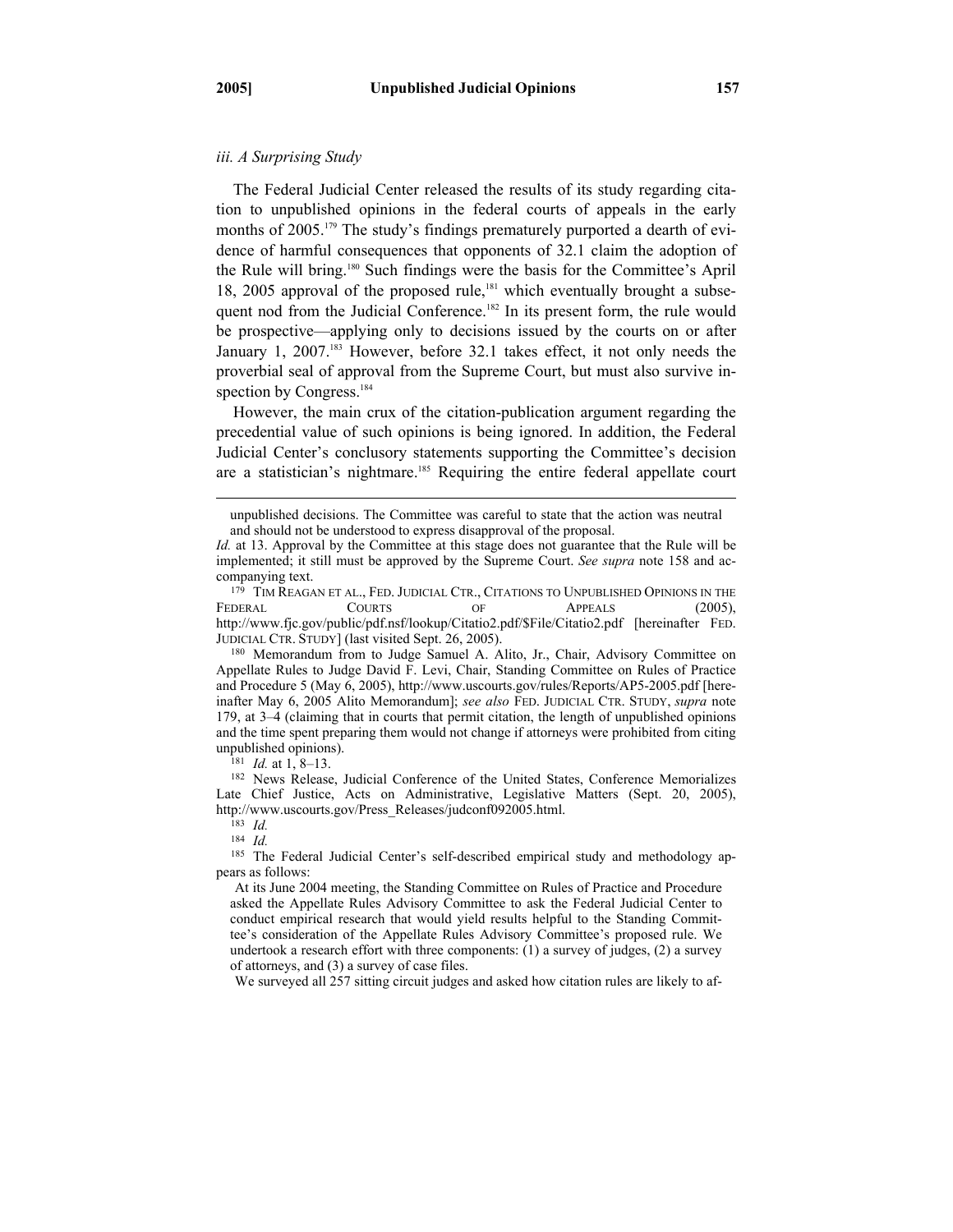system to abide by a rule based on answers of four judges is problematic.<sup>186</sup>

 To get a representative sample of appellate attorneys who practice in each circuit, we selected the authors of briefs filed in a random sample of appeals in each circuit where a counseled brief was filed on both sides—cases we call fully briefed appeals. We asked attorneys about their desires to cite unpublished opinions in the cases selected, and we asked them about the probable impact of a rule permitting citation to unpublished opinions.

 We examined a random sample of cases filed in each circuit to determine how often attorneys and courts cite unpublished opinions in unrelated cases. We have also collected data on whether the cases are resolved by published or unpublished opinions, or without opinions, and how long the published and unpublished opinions are.

FED. JUDICIAL CTR. STUDY, *supra* note 179, at 1. Although 257 sitting circuit judges were surveyed, only 222 responded; ten of the responding judges did not answer any of the questions*. Id.* at 3. Most disturbing about the survey was its failure to address the effect of judges who opted out of answering certain questions. *See, e.g.*, *id.* at 5 ("We received answers to these questions from 72% of the judges asked."); *id.* at 10 ("We received answers to this question from 75% of the judges asked."); *id.* at 12 ("We received answers to this question from 36% of the judges in the District of Columbia Circuit."). No reference was made regarding subsequent attempts to retrieve answers from judges that did not respond, nor was any reference made as to how, if at all, certain judges chose to self-select out of the survey or certain questions could skew the results.

 The Oxford English Dictionary defines empirical in the context of a practice or work habit as something "guided by mere experience, without scientific knowledge." THE OX-FORD ENGLISH DICTIONARY 188 (2d ed. 1989). Many of the questions asked in the study did not relate to experience, rather, they asked for pure conjecture. *See, e.g.*, FED. JUDICIAL CTR. STUDY, *supra* note 179, at 6 ("If no restrictions were placed on the ability of an attorney to cite an unpublished opinion of your court for its persuasive value, do you think that the number of unpublished opinions that you author would increase, decrease, or stay the same? If there would be an increase or decrease, which best describes the degree of change? Choices were very great, great, moderate, small, and very small."); *id.* at 8 ("*If attorneys in your circuit were allowed to cite unpublished opinions in your court for its persuasive value*, would the amount of time spent in your chambers in preparing unpublished opinions increase, decrease, or stay the same?"); *id.* at 9 ("Would a rule allowing citation of unpublished opinions in your circuit cause problems because of any special characteristics of your court or its practices?"); *id.* at 17 ("What effect on your appellate work would a new rule of appellate procedure freely permitting citations to unpublished opinions in all circuits (but not changing whether such opinions are binding precedent or not) have on your federal appellate work?"); *id.* at 18 ("The Appellate Rules Advisory Committee has proposed a new national rule, which would permit citation to the courts of appeals' unpublished opinions;

what impact would you expect such a rule to have?").<br><sup>186</sup> FED. JUDICIAL CTR. STUDY, *supra* note 179, at 12 ("We received answers to these questions from 36% of the judges in the District of Columbia Circuit. All four judges said that the amount of time they spend drafting unpublished opinions has not changed since the

 $\overline{a}$ 

fect the time it takes to prepare unpublished opinions, the length of unpublished opinions, and the frequency of unpublished opinions. We also asked judges in circuits whose courts permit citation to unpublished opinions in unrelated cases—the discouraging circuits and the permissive circuits—whether these citations require additional work, are helpful, and are inconsistent with published authority. We asked judges in restrictive circuits whether special characteristics of their circuits would create problems if attorneys were permitted to cite unpublished opinions in related cases. The courts of appeals in both the First and the District of Columbia Circuits changed their local rules recently to relax restrictions on citations to unpublished opinions.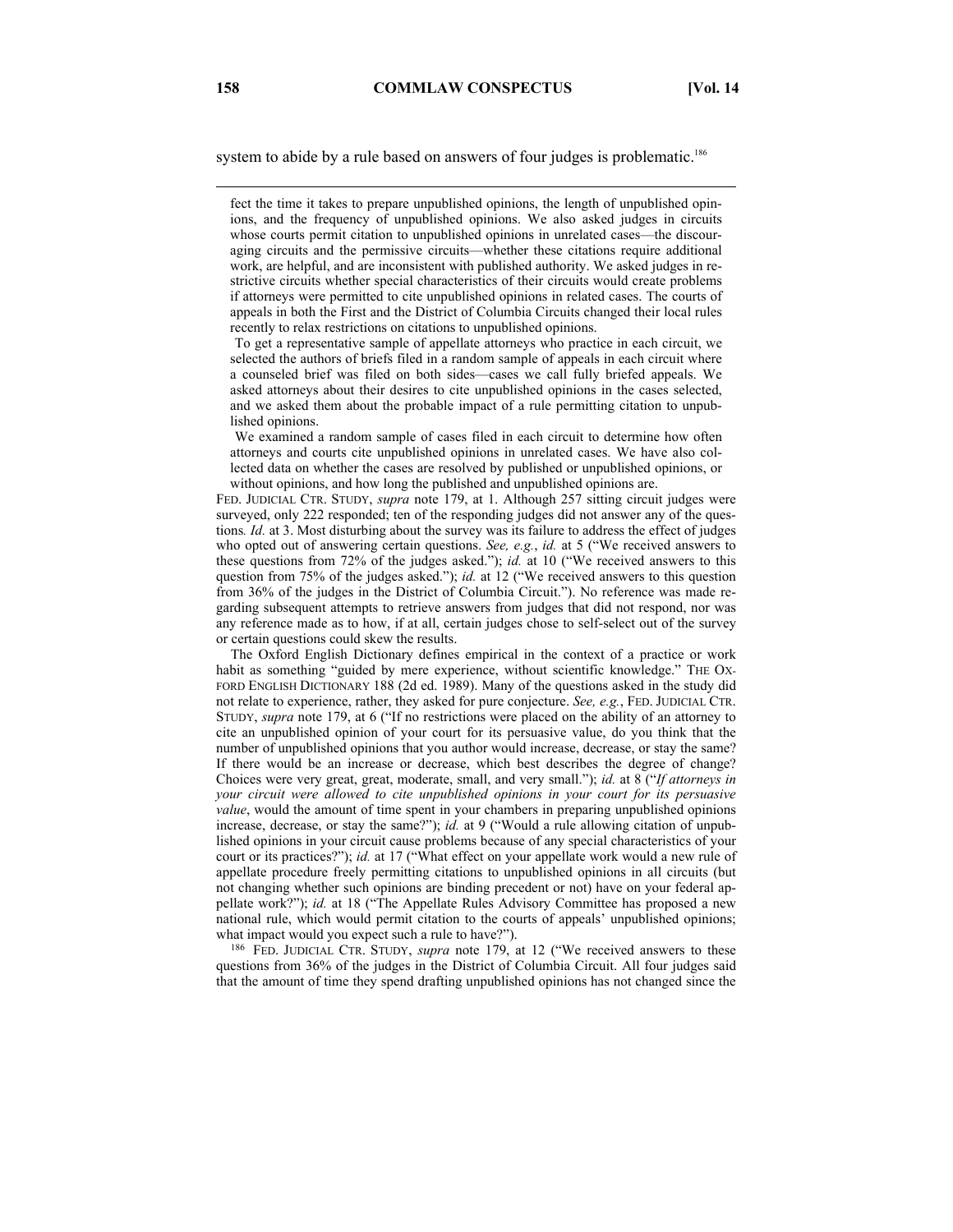## IV. IS UNIFORMITY THE SOLUTION?

*"A Court is not bound to give the like judgment, which had been given by a former Court, unless they are of the opinion that the first judgment was according to law; for any Court may err; and if a Judge conceives, that a judgment given by a former Court is erroneous, he ought not in conscience to give the like judgment, he being sworn to judge according to the law."*<sup>187</sup>

FRAP 32.1 merely focuses on a uniform solution to the citability of unpublished opinions, yet remains silent as to their uses as precedent. The Committee has left this decision to the individual circuits. This thought process colors over the true conundrum and heart of the 32.1 debate: precedential power.<sup>188</sup> The idea of two separate categories of opinions, precedential and non-precedential, is useful and utilitarian and worth retaining. Indeed, the call for a uniform publication plan from so many years earlier is a call that now all should heed.

# A. THE ADDAGE *"DO AS I SAY AND NOT AS I DO"* DOES *NOT* VIOLATE THE CONSTITUTION

From the first day of law school, students are inculcated into the mystique of the common law. Law has developed for centuries, incrementally, from case to case. Principles first enunciated in "landmark" cases are elaborated, over time, in subsequent cases, which apply those principles to a range of factual and procedural contexts. In this way, the law develops organically, collaboratively, as a logical and necessary consequence of the adjudication of real-life legal contests. Or so we thought  $\dots$ 

## *i. The True Role of Precedent in Our Judicial System*

*"It is revolting to have no better reason for a rule of law than that so it was laid down in the time of Henry IV."*<sup>190</sup>

Stare decisis, "the doctrine of precedent, under which it is necessary for a court to follow earlier judicial decisions when the same points arise again in litigation,"191 is not constitutionally prescribed but rather an outgrowth of "wise judicial practice, procedure, and policy."192 Courts follow this doctrine because it fosters "reliance, predictability, [and] stability" in our judicial system while

 $\overline{a}$ 

opinions became citable.").<br>
<sup>187</sup> Kerlin's Lessee v. Bull, 1 U.S. (1 Dall.) 175, 178 (Pa. 1786).<br>
<sup>188</sup> DuVivier, *supra* note 73, at 410.<br>
<sup>189</sup> Gerken, *supra* note 70, at 475.<br>
<sup>190</sup> Oliver Wendell Holmes, *The Path o*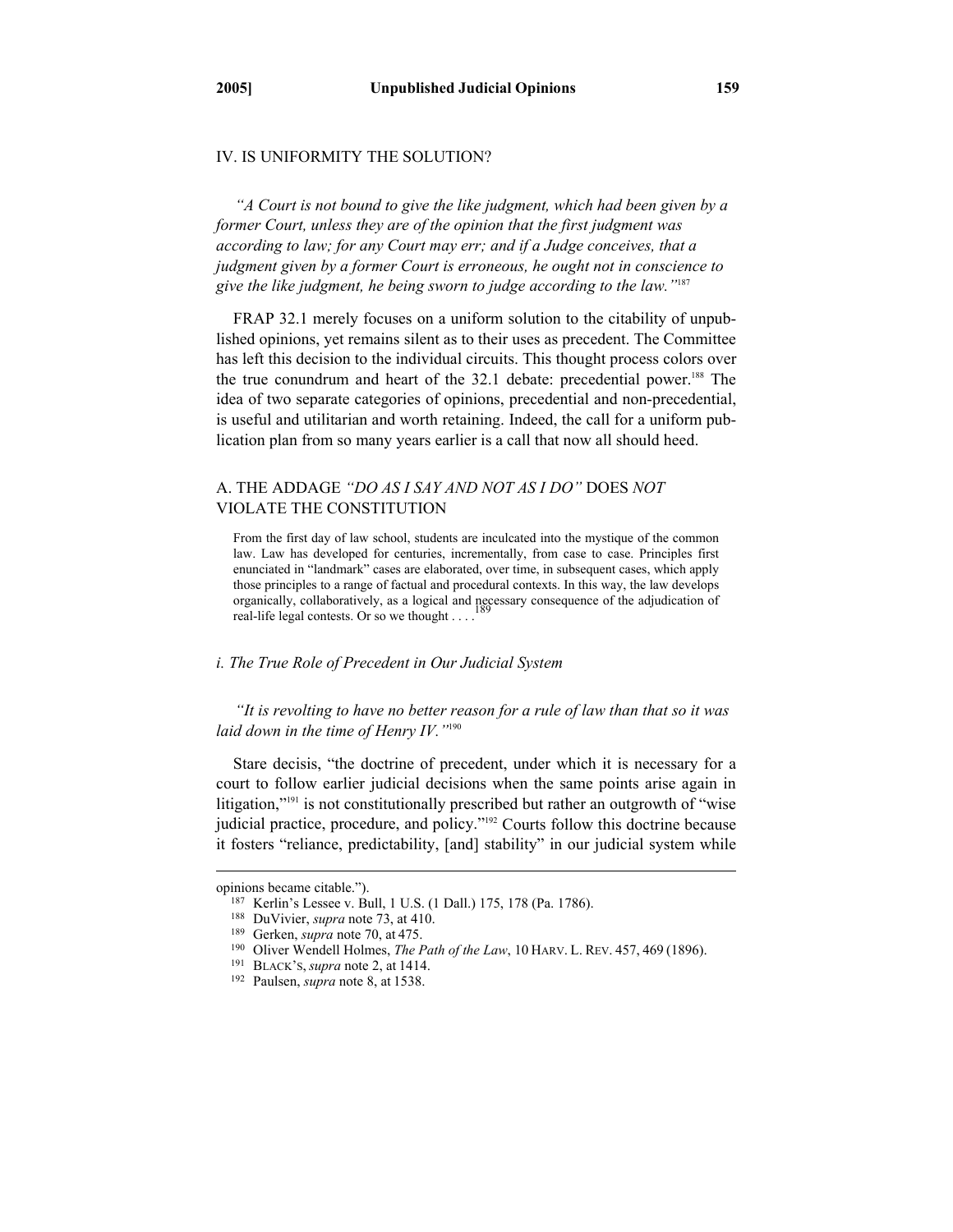simultaneously restraining the discretionary power of the judiciary.<sup>193</sup> Furthermore, adherence to precedent "expedites the work of the court by preventing the constant reconsideration of settled questions[;]"<sup>194</sup> the court need not reinvent the wheel every time.

Dissenters of publication and no-citation plans incorrectly believe that the Constitution mandates all opinions to be published and viewed as precedent.<sup>195</sup> The Constitution neither promotes nor prohibits reliance on legal precedent. Nevertheless, reformers have dissected the raw language of the Constitution in attempts to massage constitutional violations into existence. Additionally, the treatment of unpublished opinions as precedent does not promote predictability and stability of the law for which the doctrine of stare decisis calls. "Rather, unpredictability and instability would seem to follow."196 To allow the use of precedent to which an average person would have difficulty accessing would make the law "capricious and unpredictable."<sup>197</sup>

#### *ii. The Rise of an Official Publisher*

From its inception, the American common law system has never mandated the publication of every appellate decision.<sup>198</sup> In fact, the First Congress laid the groundwork for the entire federal judiciary without providing for an official reporter for the highest court of the land.199 The Justices agreed informally amongst themselves that a reporter was necessary to memorialize their decisions.<sup>200</sup> Not surprisingly, the Supreme Court recorded less than 50% of its decisions in the first ten years.201 Yet, this number is exceedingly high when juxtaposed with the fact that the Court reduced very few of its oral opinions to

<sup>199</sup> Craig Joyce, *The Rise of the Supreme Court Reporter: An Institutional Perspective on Marshall Court Ascendancy*, 83 MICH. L. REV. 1291, 1294 (1985). <sup>200</sup> Wheaton v. Peters, 33 U.S. (8 Pet.) 591, 614–15 (1834) (assertion of counsel that the

<sup>&</sup>lt;sup>193</sup> *Id.* at 1540.<br><sup>194</sup> Robert von Moschzisker, *Stare Decisis in Courts of Last Resort*, 37 HARV. L. REV. 409, <sup>410</sup> (1924). 195 Anastasoff v. United States, 223 F.3d 898, 899 (8th Cir. 2000) *citing* Marbury v.

Madison, 5 U.S. (1 Cranch) 137, 177–78 (1803) (explaining that "inherent in every judicial decision" is a declaration or interpretation of a principle of law and therefore it is prece-

dent).<br><sup>196</sup> Yellow Book of N.Y. v. Dimilia, 729 N.Y.S.2d 286, 288 (2001).<br><sup>197</sup> *Id.*<br><sup>198</sup> Weresh, *supra* note 38, at 186.

Justices "invited [a Reporter] to attend [hearings] at his own expense and report the cases; and there was at least a tacit engagement on their part to furnish him with such notes or

written opinions as they might draw up").<br><sup>201</sup> J. GOEBEL, JR., ANTECEDENTS AND BEGINNINGS TO 1801, at 662, 799 (arguing that the figure "probably exceeds 70 percent" when the inquiry focuses on cases adjudicated on the merits or jurisdictional grounds).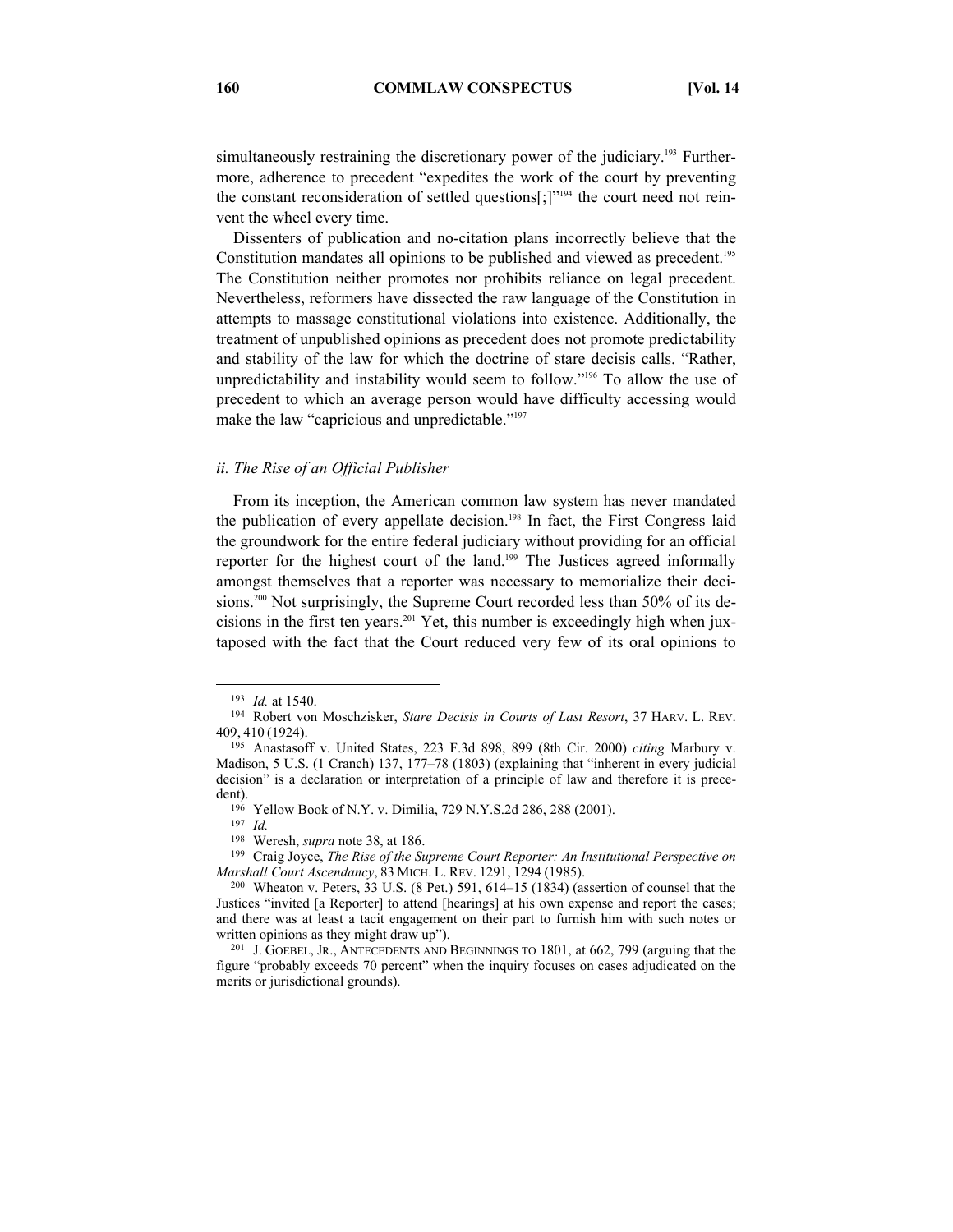written opinions.<sup>202</sup> Furthermore, Reporters used their own discretion in selecting opinions for publication. It appears that the Reporters alone decided which opinions were to receive binding precedence on subsequent cases.203

The idea of officially recording judicial opinions in written form was foreign and slow to ignite among the burgeoning states.<sup>204</sup> It was not until 1817 that an Act of Congress established an official Reporter for the United States Supreme Court.205 Upon its creation, the common association of published judicial opinions with the notion of public accessibility through a court reporter was established.<sup>206</sup>

# *iii. The Bloat of the Federal Appellate Docket and Its Effect on the Opinion Writing Process*

Adjudication at the court of appeals level *ideally* consists of seven phases. Often referred to as the "Learned Hand Tradition,"207 each of the three judges on the appellate panel are required to participate in: (1) reviewing party briefs; (2) attending oral argument; (3) participating in judicial conference; (4) memorializing their personal assessment of the case, with such memorandum being circulated simultaneously with the argument and conference; (5) drafting opinion(s); (6) circulating opinion(s) for comment; and (7) finalizing the opinion for subsequent publication.<sup>208</sup> In the case of a controversial or contested claim, the drafted opinions may be circulated to the entire judiciary of that circuit for

<sup>&</sup>lt;sup>202</sup> 5 U.S. (1 Cranch) iv–v (1804). It was not until 1834 that the Court ordered the filing of written opinions with the Clerk. 33 U.S. (8 Pet.) vii (1834).

 $203$  "The same discretion has been exercised in omitting to report cases turning on mere questions of fact, and from which no important principle, or general rule, could be extracted . . . . [They are, therefore,] inapplicable, as precedents, to future cases." 25 U.S. (1 Wheat.) iii–iv (1827); *see also Joyce, supra* note 199, at 1329 (claiming that this practice was continued "in later volumes, with almost no criticism").

<sup>&</sup>lt;sup>204</sup> Joyce, *supra* note 199, at 1342–43 ("By 1814, there was precedent for the official appointment of a salaried reporter to the highest court of the state not only in Massachusetts (1803), but also in New York (1804), New Jersey (1806) and apparently Kentucky (1804) as well.").<br><sup>205</sup> Act of Mar. 3, 1817, ch. 63, § 1, 3 Stat. 376.<br><sup>206</sup> "Writing, not custom, was thus the best guardian of the common law." Denis P. Duf-

fey, Jr., Symposium, *Genre and Authority: The Rise of Case Reporting in the Early United States*, <sup>74</sup> CHI.-KENT L. REV. 263, <sup>272</sup> (1998). 207 Howard T. Markey, *On the Present Deterioration of the Federal Appellate Process:* 

*Never Another Learned Hand*, 33 S.D. L. REV. 371, 380 (1988) (reminiscing about a time when a judge could, as his predecessor Learned Hand did, talk in-depth about a case, "with his feet on the desk and hands behind his head, ... [and] having reached his decision, ... write the entire opinion in longhand.").<br><sup>208</sup> Jeffrey O. Cooper & Douglas A. Berman, *Passive Virtues and Casual Vices in the* 

*Federal Courts of Appeals*, 66 BROOK. L. REV. 685, 690 (2001).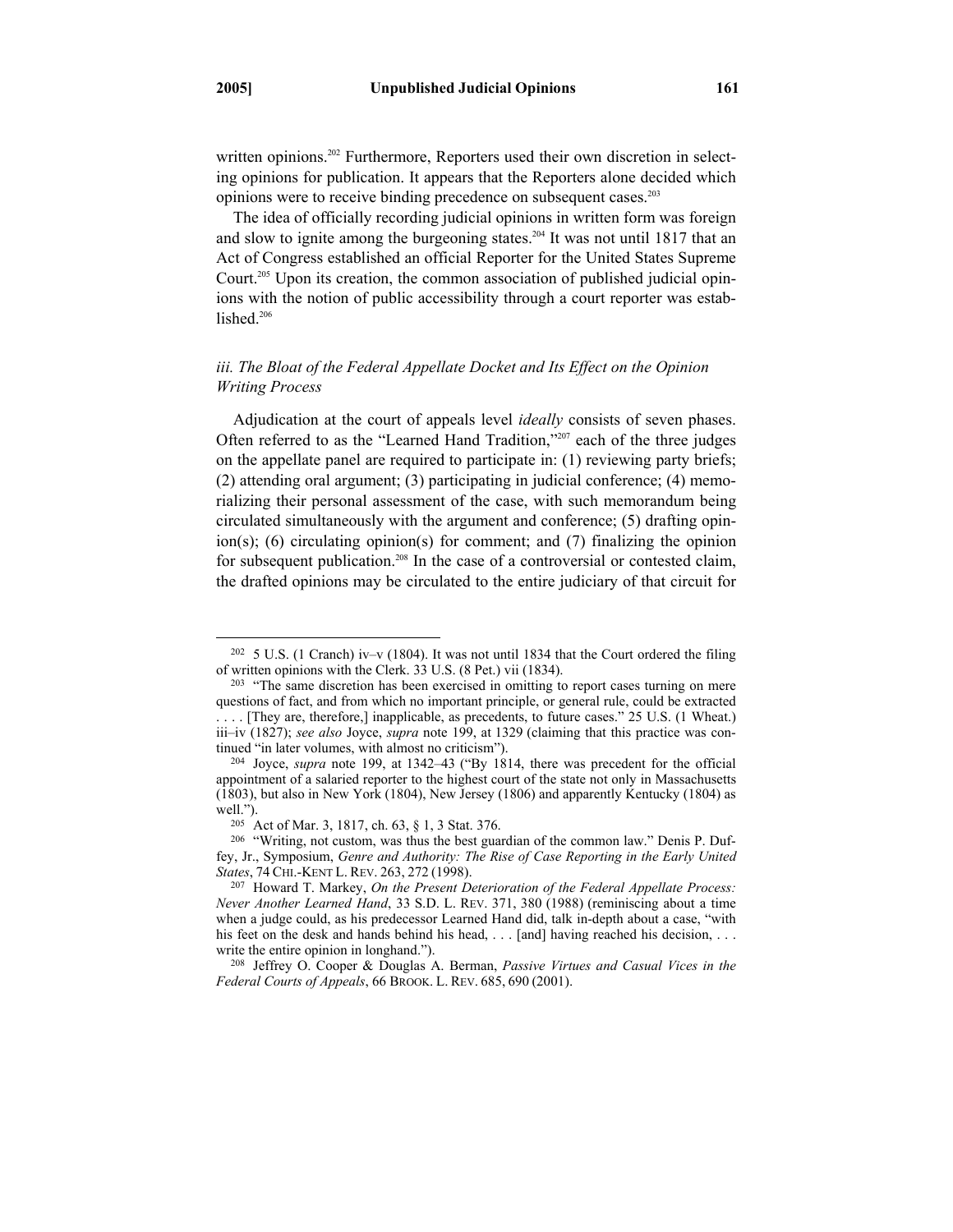input.<sup>209</sup>

This ideal process of appellate review is "a rare pleasure indeed."<sup>210</sup> The reality of this procedure includes a heavy reliance on law clerks and staff attorneys, $2^{11}$  a dramatic decline in oral argument, $2^{12}$  and an increased use of unpublished opinions.<sup>213</sup>

Courts universally hold that a reported decision, prepared by a panel of appellate judges, may be overturned by a ruling en banc—a proceeding where, "all of the active judges in the court participate."214 En banc reviews, however, are rare. Consequently, restricting a panel from issuing an unpublished opinion gives the impression that the panel's opinion "represent[s] the entire court in the case at hand."215 This restriction further "commands the allegiance of all future panels in the consideration of subsequent cases" even though they had no direct participation.<sup>216</sup>

It is vital for federal courts to rely upon limited publication in order to keep the wheels of justice turning. The "press of unmeritorious appeals" forces judges "to ration their talents and to rely unduly on their law clerks."<sup>217</sup> The astronomical influx of habitual appeals also forces the bench to seek routine methods to dispose easily of these cases.<sup>218</sup>

*Id.* 

217 Jones, *supra* note 210, at 1493. 218 *Id.* 

Patricia M. Wald, *The Problem with the Courts: Black-Robed Bureaucracy, or Collegiality Under Challenge?*, 42 MD. L. REV. 766, 779 (1983).

<sup>&</sup>lt;sup>209</sup> Id. at 691 (indicating that this usually happens when there is a possible "redirection of circuit precedent"). 210 Edith H. Jones, *Back to the Future for Federal Appeals Courts: Rationing Federal* 

*Justice by Recovering Limited Jurisdiction*, 73 TEX. L. REV. 1485, 1491 (1995) (reviewing THOMAS E. BAKER, RATIONING JUSTICE ON APPEAL: THE PROBLEMS OF THE U.S. COURTS OF APPEALS (1994)).<br><sup>211</sup> Cooper & Berman, *supra* note 208, at 697–99.<br><sup>212</sup> *Id.* at 700 (claiming that sixty percent of all appeals are decided by the judges "after

reading the parties' briefs but without hearing argument"). 213 *Id.* at 703.

This treatment arises out of the courts' rationale for the unpublished opinions: the notion that, where a case is easily resolved on the basis of existing law, there is no need for the court to take the time to write a polished, published opinion because the case adds nothing new to the body of law, and there is no need for anyone to cite the court's decision because other precedent exists to establish the pertinent point.

<sup>214</sup> *Id.* at 721. 215 *Id.* at 722. 216 *Id.* 

Terse orders and memoranda may be the only possible judicial response to a large number of cases in an overcrowded system, but we must be careful that our decisions do not deteriorate into standardized forms. If a choice must be made, I personally would prefer expanding the judge's in-chambers staff, because it is far more accountable to the judge, or relying more on brief memorandum opinions so long as they are still authored by judges.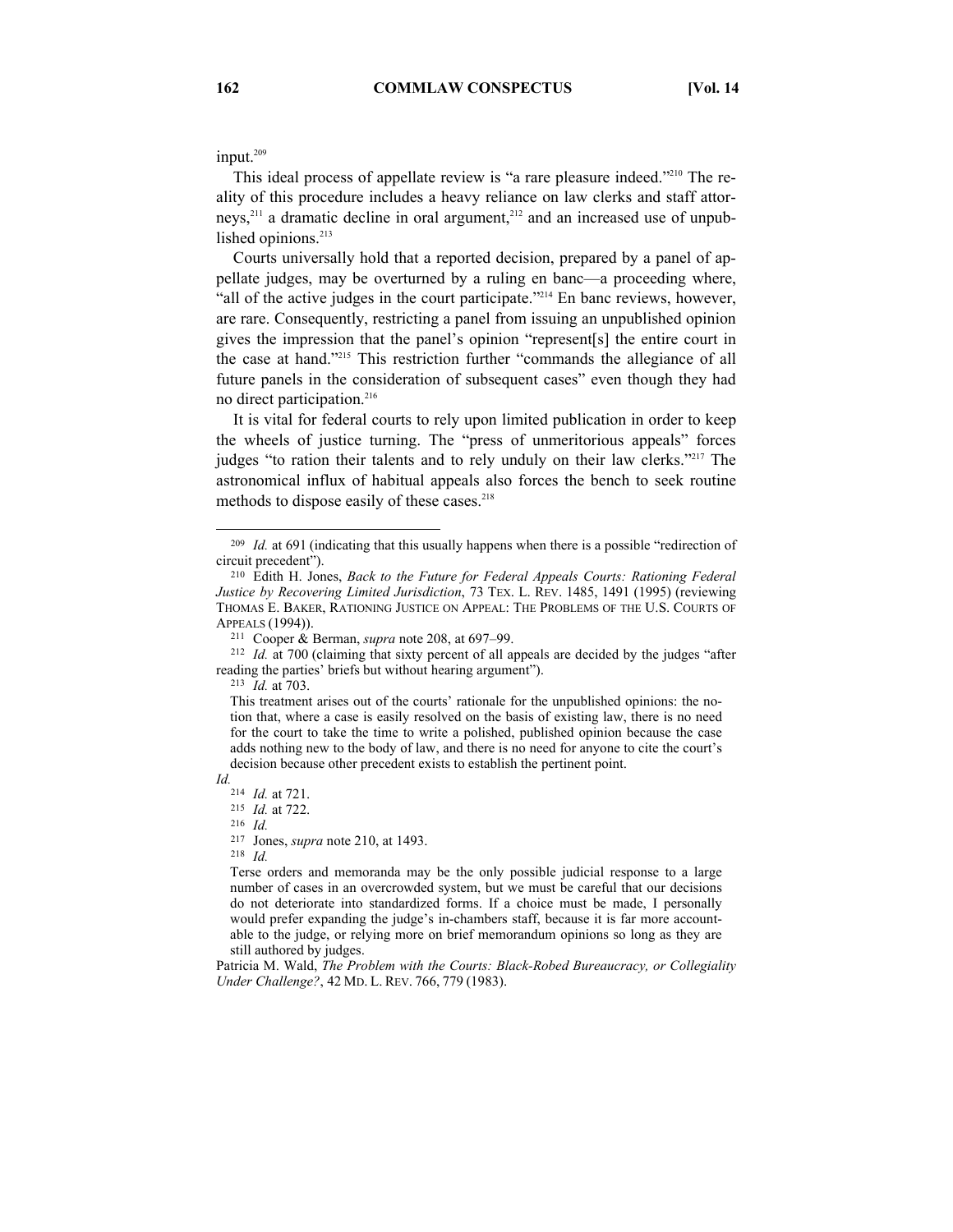The precedential effect afforded opinions "turns on the exposition of the relevant facts (and the omission of irrelevant ones), the precise phrasing of propositions of law."219 Therefore, judges give much time, thought, and consideration to every word<sup>220</sup> and must be conscious of how their language may be construed *or* misconstrued. They must act like seers and anticipate how their language might be interpreted by future litigants and courts "and how small variations in wording might be imbued with meanings never intended."<sup>221</sup> This process takes up immense amounts of judicial time and therefore, given the staggering caseload, is reserved only for opinions designated as published.<sup>222</sup>

# B. THE NEED TO BALANCE JUDICIAL EFFICIENCY AGAINST FAIRNESS TO THE LITIGANTS

*"[W]e can and must limit advocacy in order to ensure the fair administration of justice—allowing each side to have its say without undue expense, delay or distraction."*<sup>223</sup>

To say that an assault on judicial efficiency is insufficient to support publication plans and no-citation rules is naïve. Numerous trial procedural rules list judicial efficiency as a goal of the courts.<sup>224</sup> In fact, Congress mandates efficiency in the court system.225 Additionally, there is a "practical limit on law-

 <sup>219</sup> Kozinski Letter, *supra* note 89, at 5. 220 STANDARDS FOR PUBLICATION, *supra* note 19, at <sup>3</sup> ("[T]he judicial time and effort essential for the development of an opinion to be published for posterity and widely distributed is necessarily greater than that sufficient to enable the judge to provide a statement so that the parties can understand the reasons for the decision."). 221 Kozinski Letter, *supra* note 89, at 5. 222 *Id.* 

While an unpublished disposition can often be prepared in only a few hours, an opinion generally takes many days (often weeks, sometimes months) of drafting, editing, polishing and revising. Frequently, this process brings to light new issues, calling for further research, which may sometimes send the author all the way back to square one. In short, writing an opinion is a tough, delicate, exacting, time-consuming process. Circuit judges devote something like half their time, and half the time of their clerks, to cases in which they write opinions, dissents, or concurrences.

Kozinski, *supra* note 38, at 39.<br><sup>223</sup> *Id.* at 20.<br><sup>224</sup> *See, e.g.*, FED. R. CIV. P. 1 (stating that the rules are to be "construed and administered to secure the just, speedy, and inexpensive determination of every action"); FED. R. EVID. 102 (stating that the rules should be construed to eliminate "unjustifiable expense and delay"); FED. R. CRIM. P. 2 (stating that the rules are to be interpreted to "eliminate unjustifiable expense and delay"). 225 *See generally* Civil Justice Reform Act of 1990, 28 U.S.C. §§ 471 *et seq*. (2000). This

statute required all 94 federal district courts to implement "civil justice expense and delay reduction plan[s] . . . [that would] facilitate deliberate adjudication of civil cases on the merits, monitor discovery, improve litigation management, and ensure just, speedy, and inex-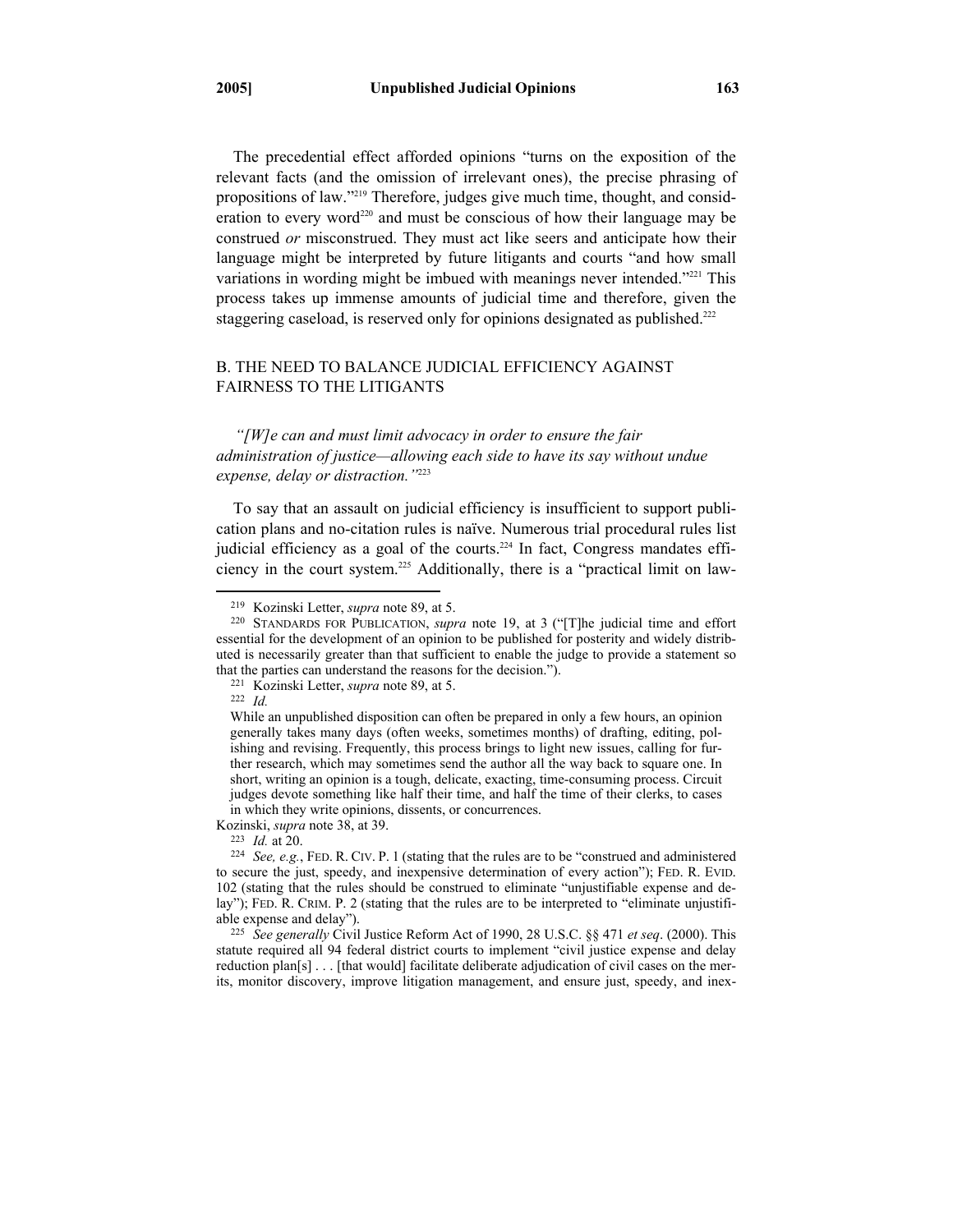yers' and judges' ability to obtain and assimilate judicial opinions."226 A reduction in precedent brings the enhanced efficiency that flows from a reduced number of cases to sift through, and improves the quality of the limited number of published opinions.

Proponents of FRAP 32.1 do not realize that the abandonment of no-citation rules will "cripple our court system."227 They seem to forget that every litigant has the right to an appeal;<sup>228</sup> the Federal Courts of Appeals are not certiorari courts like the Supreme Court. Couple this with the staggering statistic that there has been a "seventeen-fold increase in appeals since 1950 while the number of federal appellate judges has not even tripled,"<sup>229</sup> and one begins to see how it is true that the judges *are* "being eaten alive."<sup>230</sup> Abandonment by the circuits of the practice of unpublished opinions or no-citation rules would leave parties with one of two options: summary dispositions or backlogged court systems.<sup>231</sup>

## *i. Summary Dispositions*

To be sure, not all district court proceedings are decided incorrectly or merit a lengthy legal dissertation. In fact, numerous jurisdictions still allow appellate panels to resolve cases (without an opinion) with one word: "affirmed" or "reversed." Reformers should take caution. An attack on no-citation rules and unpublished opinions will likely force judges to rely more heavily on the brevity and ease of a summary disposition to counter caseload pressure.

Precedence of a case is "dependent on the manner of transmission."<sup>232</sup> The ability to recite a case holding does not sway a tribunal; "rather, the facts and reasoning of a case are vital to the use of that case" for subsequent parties and future conflicts.233 At a minimum, unpublished decisions give a skeletal presentation of the case facts and the court's reasoning. These opinions naturally provide some protection against the nonpublication of clearly precedential decisions,<sup>234</sup> which would not be the case in summary dispositions.

 $\overline{a}$ 

pensive resolutions of civil disputes." *Id.* § 471.<br><sup>226</sup> Tusk, *supra* note 3, at 1208 (internal citation omitted).<br><sup>227</sup> DuVivier, *supra* note 73, at 397.<br><sup>228</sup> 28 U.S.C. § 1291.<br><sup>229</sup> Jones, *supra* note 210, at 1486

decrease in federal jurisdiction, leaving those articles for another ambitious student of law. 232 Kenneth Anthony Laretto, *Precedent, Judicial Power, and the Constitutionality of* 

*<sup>&</sup>quot;No-Citation" Rules in the Federal Courts of Appeals*, 54 STAN. L. REV. 1037, <sup>1053</sup> (2002). 233 *Id.* 

<sup>234</sup> *Id.*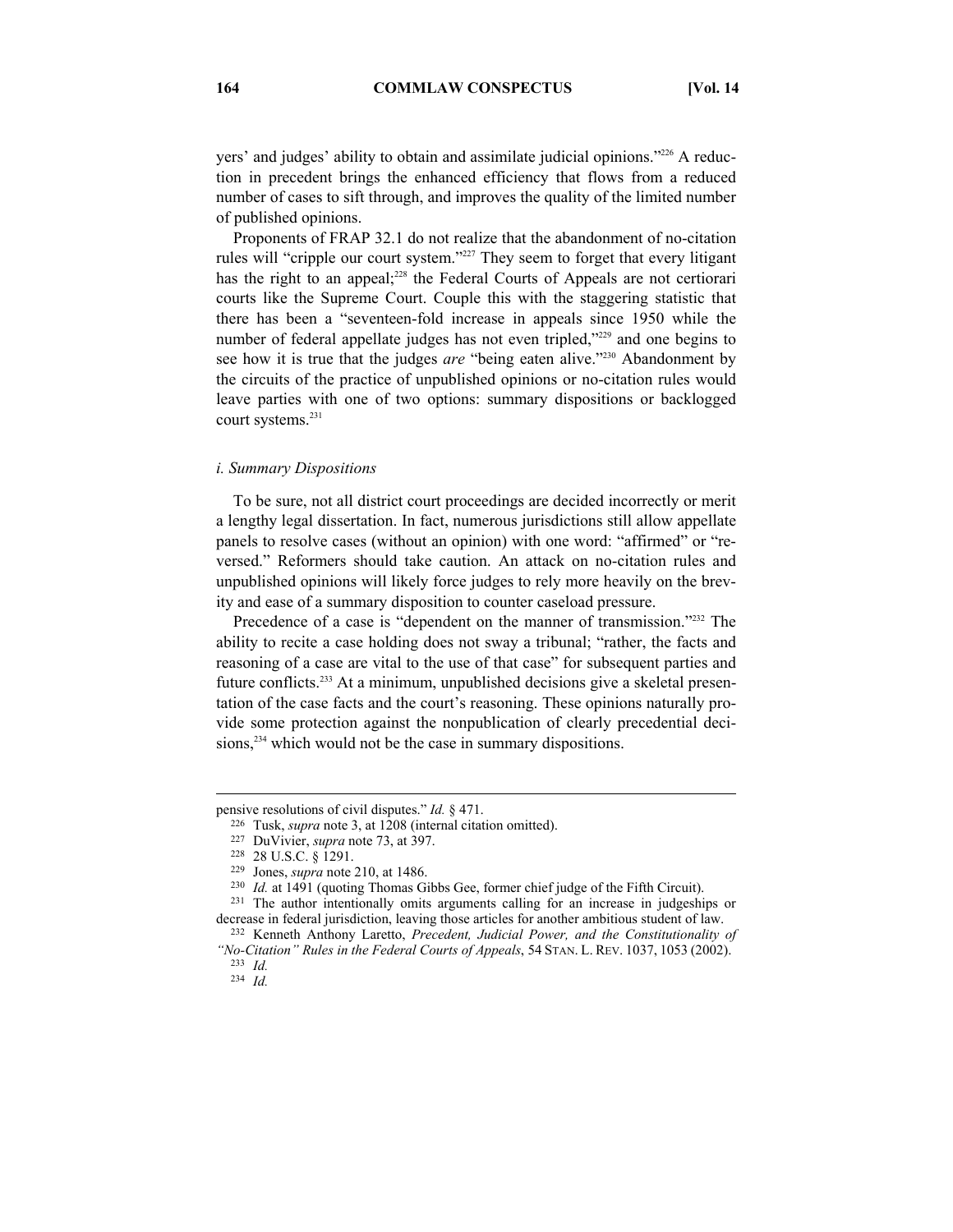## *ii. Backlogged Courts*

*"If we are to keep our democracy, there must be one commandment: Though shall not ration justice."*<sup>235</sup>

Reformers call for a return to the Learned Hand traditional appellate review.236 The fact is Judge Hand never wrote more than sixty opinions per year.237 In contrast, the Fifth Circuit's per-judge case filings increased from a mere 57 per judge in 1960 to a whopping 220 in 1990.<sup>238</sup>

Unsurprisingly, the skyrocketing number of cases has affected the length of time it takes for a court to dispose of a case. The amount of time between when an appellate court received the last appellate brief until it rendered a final decision more than doubled between 1950 and 1990.<sup>239</sup> This rise in caseload has caused a "serious, systematic delay" in appellate decision-making time.<sup>240</sup> Ironically, proponents of FRAP 32.1 contend that the inability to cite a case is unfair and in violation of the Constitution.<sup>241</sup> Yet, an increase in "decision time from 2.2 to 5.6 months," which burdens "civil litigants for whom delay costs money or criminal defendants who might be entitled to release if their convictions were reversed," is just as disadvantageous, if not more. $242$ 

# C. AUTHOR'S PROPOSED UNIFORM PUBLICATION AND CITATION PLAN

Standards for determining whether to publish an opinion are frequently criticized as being overbroad.<sup>243</sup> In fact, some publication guidelines do not mandate that publication of opinions meet relevant criteria.<sup>244</sup> Critics fear that this

 <sup>235</sup> Jones, *supra* note 210, at 1487 (quoting Learned Hand, Thou Shall not Ration Justice, Address Before the Legal Aid Society of New York (Feb. 16, 1951), *in* LEGAL AID BRIEF CASE, at 3, 5 (1951)). 236 *Id.*

<sup>237</sup> *Id.*<br><sup>238</sup> *Id.* at 1488.

<sup>&</sup>lt;sup>239</sup> *Id.* at 1489 (finding that final decisions in 1950 were issued within 2.2 months of receipt of the final appellate brief but jumped to 5.6 months for cases with oral arguments and 4.2 months for cases without oral arguments in 1990).<br><sup>240</sup> *Id. See generally* discussion *supra* Part II.

<sup>&</sup>lt;sup>242</sup> Jones, *supra* note 210, at 1490.<br><sup>243</sup> POSNER, *supra* note 151, at 165 (maintaining that these standards "amount to little more than saying that an opinion should not be published unless it is likely to have value as precedent").<br><sup>244</sup> *See* 11TH CIR. R. 36-2 (stating that an "opinion shall be unpublished unless a majority

of the panel decides to publish it"). *But see* 1ST CIR. LOC. R. 36(b)(1) (establishing a presumption in favor of publishing opinions).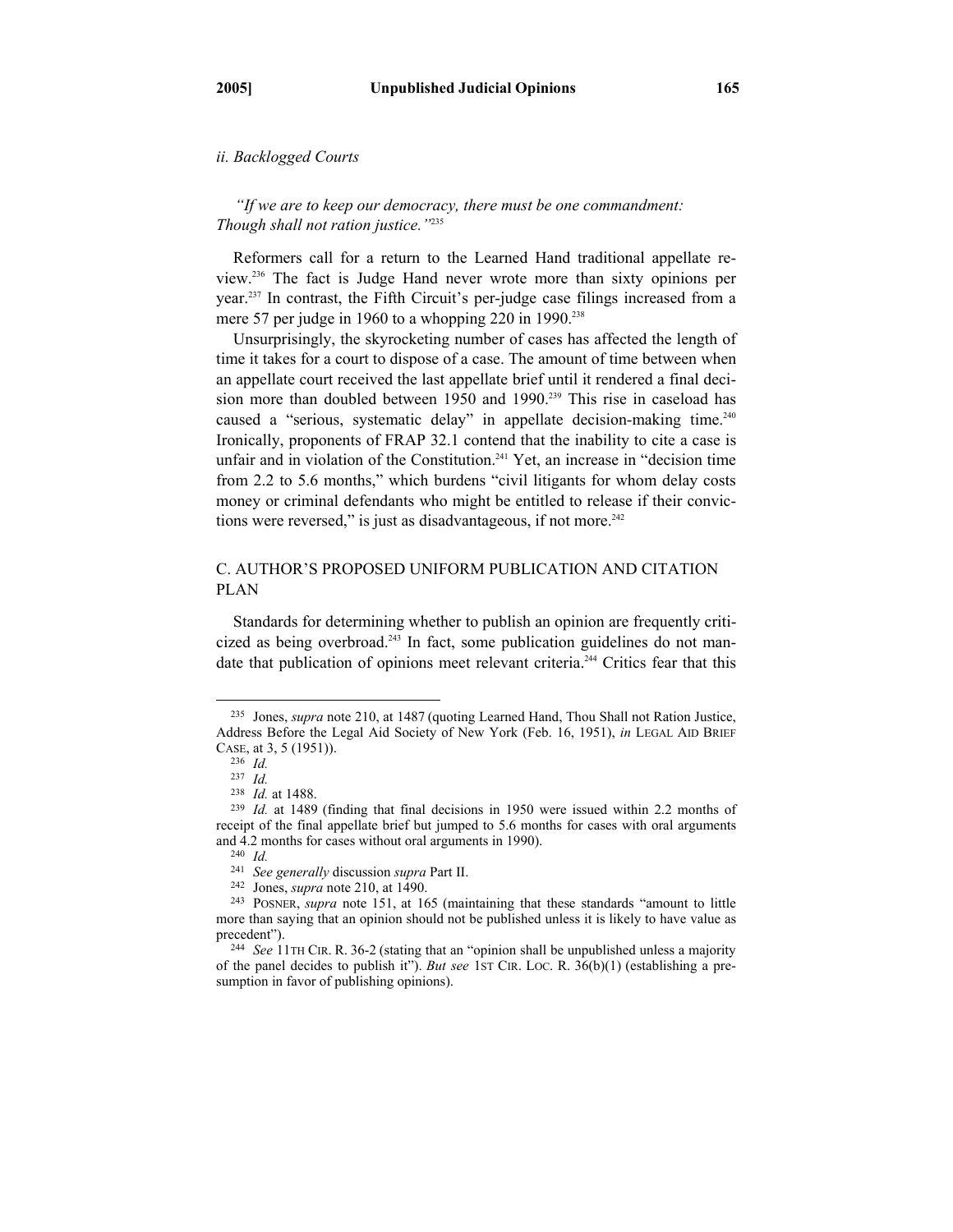amount of discretion leads to a loss of judicial accountability resulting in judges deciding cases contrary to established precedent.<sup>245</sup>

Rather than allowing local rules of each circuit to regulate the procedures in the various courts of appeals, the implementation of a uniform publication plan246 would keep with the salutary purpose of the Federal Rules of Appellate Procedure and provide a uniform solution. The following is the author's conservative proposal for a uniform publication plan.

#### *i. Proposed Rule*

Rule 32.1: Publication of Judicial Opinions

(1) Authority. A court of appeals may designate an opinion as unpublished, non-precedential, not for publication, or the like.

(2) Mandatory Publication. An opinion will be ordered published, and be treated as precedential, if it:

- (a) Establishes a new rule of law; $247$
- (b) Alters, modifies, clarifies, or explains an existing law; $^{248}$
- (c) Resolves or identifies an apparent conflict of authority, either within the circuit or between the circuit and another, or creates a conflict between the circuit and another;<sup>249</sup>
- (d) Concerns an issue of substantial or continuing public interest or importance;
- (e) Is a case of first impression in the court with regard to the substantial issue it resolves;<sup>250</sup>
- (f) Draws attention to a rule of law that appears to have been generally overlooked;<sup>251</sup>
- (g) Applies an existing rule of law in a novel factual context, differing materially from those in previously published opinions of the court applying the rule;<sup>252</sup>
- (h) Contributes significantly to the legal literature by reviewing the legislative, judicial, administrative, or electoral history of an existing rule of

<sup>&</sup>lt;sup>245</sup> Martineau, *supra* note 15, at 123.<br><sup>246</sup> See generally Jonathon Ward, *The Federal Rules of Appellate Procedure*, 54 A.B.A.<br>J. 661 (1968); FED. R. App. P. 1, 47.

<sup>&</sup>lt;sup>247</sup> *See, e.g., Fed. CIR. R. APP.* 10(4); Weresh, *supra* note 38, at 179.<br><sup>248</sup> *See sources cited supra* note 247.<br><sup>249</sup> *See sources cited supra* note 247.

<sup>250</sup> *See, e.g.*, Fed. CIR. R. APP. 10(4); Weresh, *supra* note 38, at 180. 251 *See* sources cited *supra* note 247. 252 *See* sources cited *supra* note 247.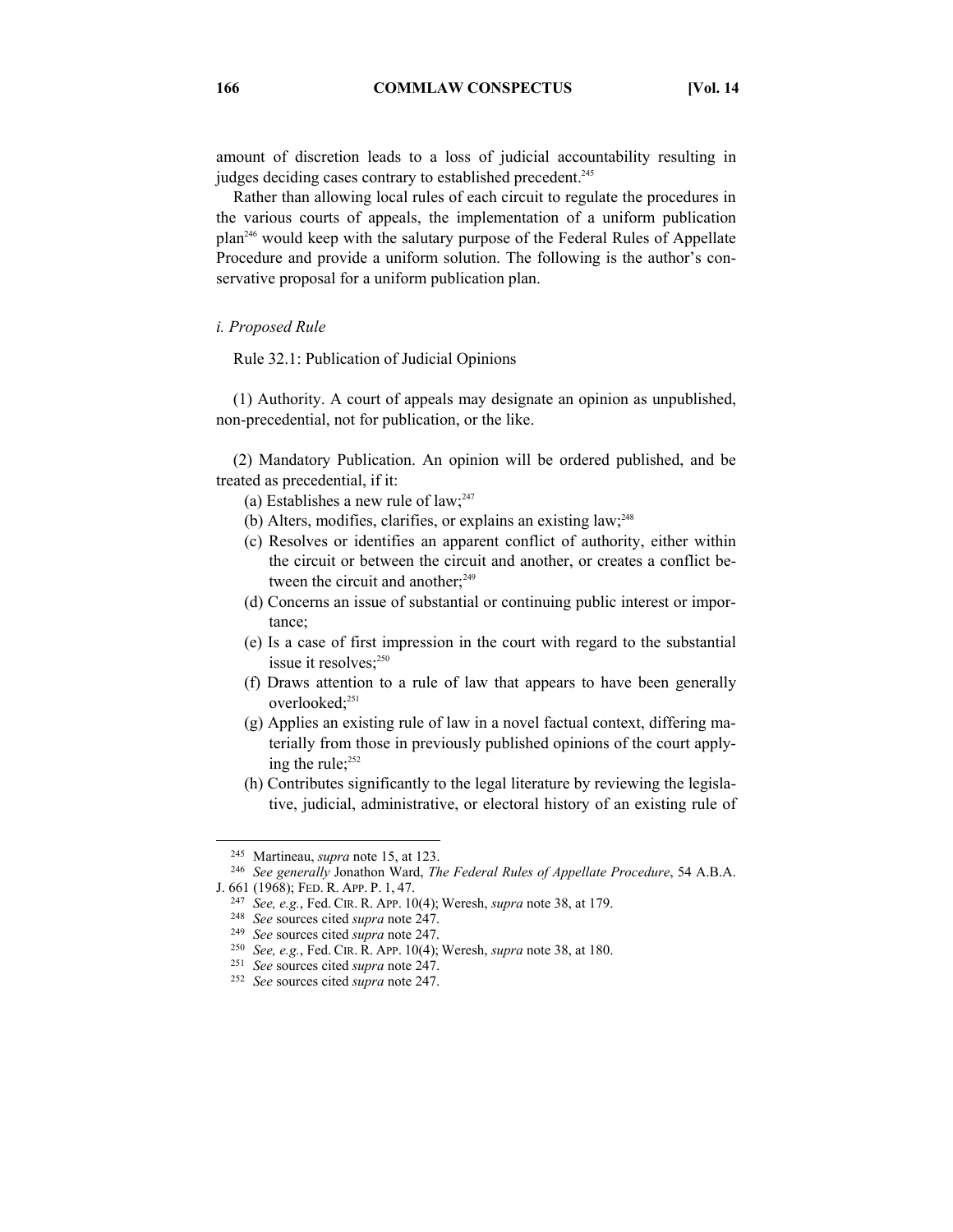law;  $or<sup>253</sup>$ 

(i) Reverses, modifies, or denies enforcement of a lower court or administrative agency decision, or affirms it on a substantive ground different from those previously set forth.<sup>254</sup>

(3) Citation Disfavored. An opinion designated as nonprecedential is prohibited from being citied in appellate briefs and opinions. However, an opinion designated as nonprecedential may be cited to support a claim of claim preclusion, issue preclusion, law of the case, double jeopardy, sanctionable conduct, abuse of the writ, notice, or entitlement to attorney's fees. Additionally, after timely notification is given to the opposing party, an unpublished opinion may be cited for its persuasive value only if a reasonable person in good faith could conclude that an intra-circuit conflict exists in resolving a material fact in the case at bar.

(4) Publication Decisions. Opinions of the court shall be published only if the majority of the judges participating in the decision find that a standard for publication as set out in section (2) of this rule is satisfied. Concurring opinions shall be published only if the majority opinion is published. Dissenting opinions may be published if the dissenting judge determines that a standard for publication as set out in section  $(2)$  of this rule is satisfied.<sup>255</sup>

(5) Collateral Attack. Any person, with good cause, may petition the deciding court to reclassify a nonprecedential opinion. A party that wishes the court to revisit the case must file their motion within one (1) year of the date of the decision.<sup>256</sup>

## *ii. Comments Regarding Statutory Publication*

Section 32.1(1) is a new rule that delegates authority to courts of appeals to issue unpublished opinions. This rule is merely a codification of the common practice exercised by the circuits for years. In fact, estimates reveal that 80% of all opinions issued by the courts of appeals in recent years are unpublished.<sup>257</sup>

Section 32.1(2) lists the criteria an opinion must meet in order to be deemed *published*. An explicit publication policy that prescribes publication in firm

<sup>&</sup>lt;sup>253</sup> 7TH CIR. R. 53(c)(1); Weresh, *supra* note 38, at 180.<br><sup>254</sup> Nichols, Jr., *supra* note 32, at 925–26; Weresh, *supra* note 38, at 180.<br><sup>255</sup> STANDARDS FOR PUBLICATION, *supra* note 19, at 22.<br><sup>256</sup> Eloshway, *supra* COURTS 2001, tbl.S-3 (2001), http://www.uscourts.gov/judbus2001/tables/s03sep01.pdf.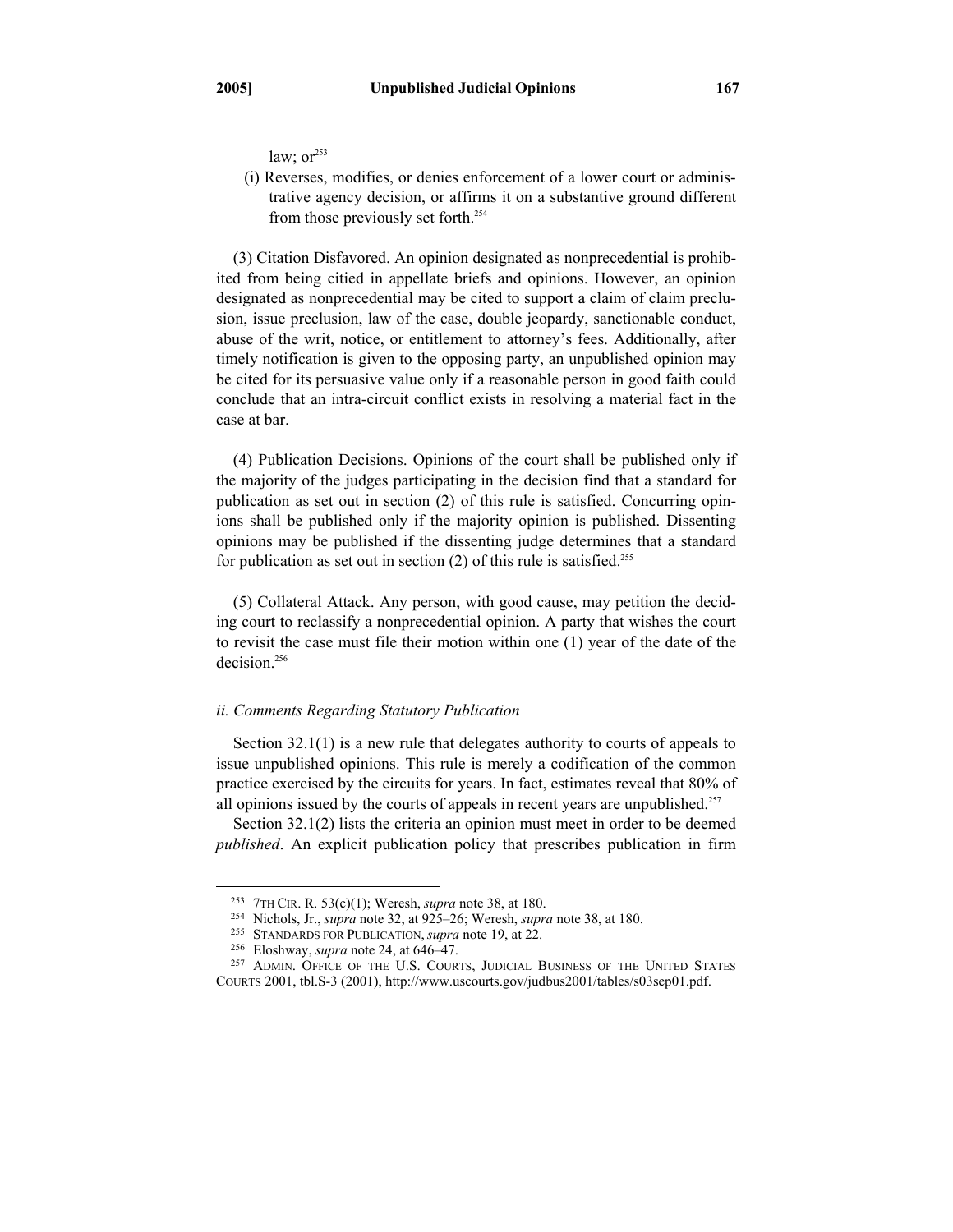decisive instances narrows a judge's discretion.<sup>258</sup>

Section 32.1(4) requires a majority panel vote to designate an opinion as published, unless a concurring or dissenting opinion is issued or the lower court's opinion is vacated or modified. This requirement is already in effect in various circuits.259 A majority vote ensures that the decision is one to which the judges of the panel choose to be bound. This quorum also guarantees that the panel gives precedential value to only the truly worthy cases. Correct application of this rule should limit nonpublication to affirmances where it is reasonable to conclude that a valid reason for appeal never existed.<sup>260</sup>

## *iii. Comments Regarding Statutory Prohibition on Citation*

Section 32.1(3) prohibits the citation of unpublished opinions by an appellate court as well as by a litigant to an appellate court except in circumscribed situations. First, it uniformly codifies the practice of all the circuits that have allowed citation to unpublished opinions in support of claim preclusion, issue preclusion, law of the case, double jeopardy, sanctionable conduct, abuse of the writ, notice, or entitlement to attorney's fees.261 Not all of the circuits have specifically mentioned all of these claims in their local rules, but it does not appear that any circuit has ever sanctioned an attorney for citing an unpublished opinion under these circumstances.<sup>262</sup>

Section 32.1(3) also allows for citation of unpublished opinions in the rare instance of an intra-circuit conflict. Simply stated, if conflicting holdings regarding an issue of material fact for a litigant exist in the circuit's unpublished opinions, then the litigant is free to cite to these cases in order to bring the inconsistency to the attention of the panel. This section puts litigants on notice; however, that citation can only occur if he or she has a good faith belief as to the existence of a conflict. The court makes the final decision as to whether or not an intra-circuit conflict exists.

Of the ten circuits that currently allow citation to unpublished opinions, $263$ 

 <sup>258</sup> STIENSTRA, *supra* note 100, at 28–29. 259 *See* sources cited *supra* note 244. 260 Nichols, Jr., *supra* note 32, at 926; 11TH CIR. R. 36-1 (stating that the court can issue an affirmance without an opinion if the court determines any of the following exist: "the judgment . . . is based on findings of fact . . . not clearly erroneous; the evidence . . . is sufficient; the order of an administrative agency is supported by substantial evidence . . . ; a summary judgment, directed verdict, or . . . pleading as supported by the record; the judgment has been entered without reversible error of law").<br><sup>261</sup> Stephen R. Barnett, *No-Citation Rules Under Siege: A Battlefield Report & Analysis*,

<sup>5</sup> J. APP. PRAC. & PROCESS 473, <sup>474</sup> n.3 (2003). 262 *Id.* 

<sup>263</sup> *See* discussion *supra* Part II.D.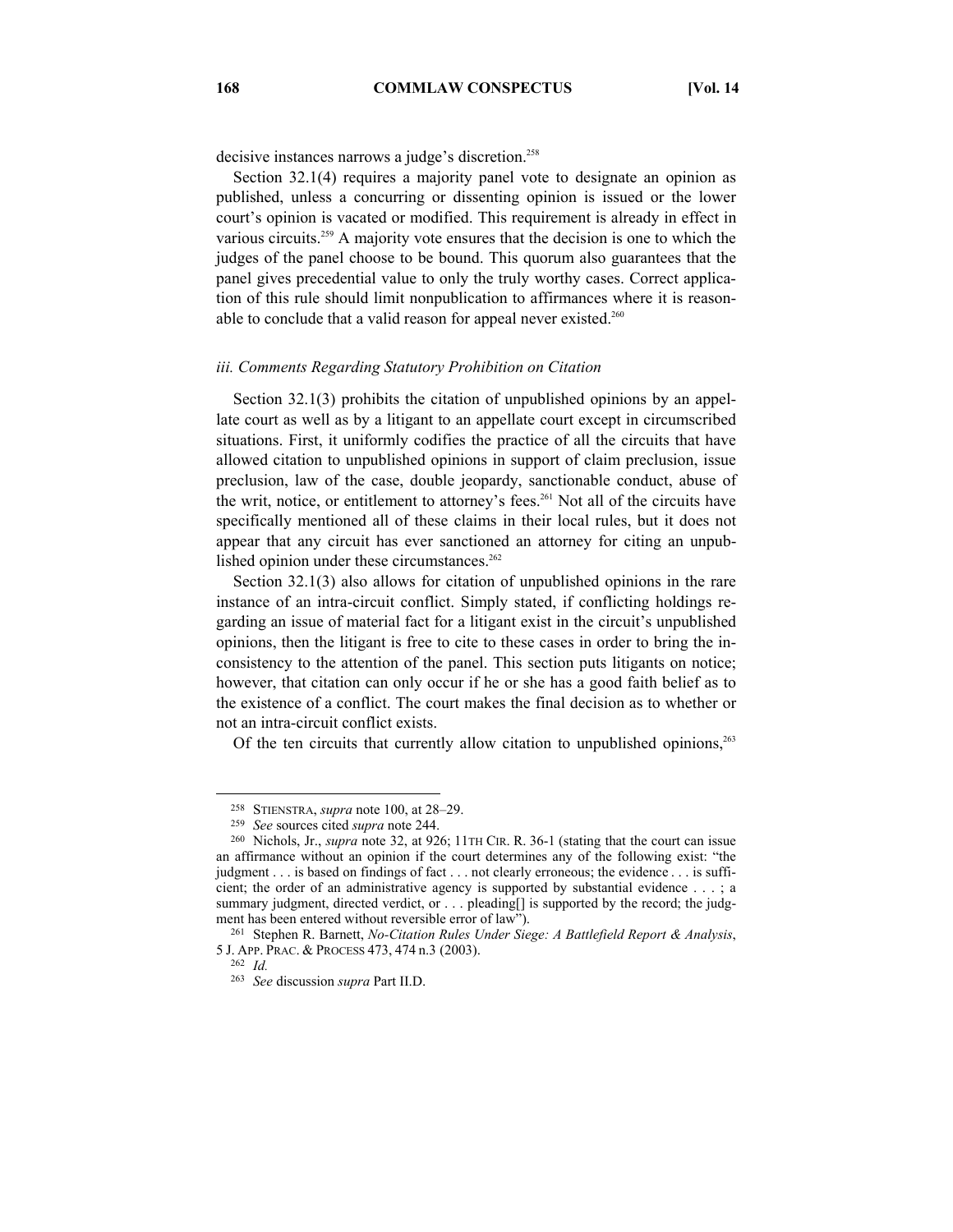only one treats them as full-fledged binding precedent: the D.C. Circuit.264 The remaining circuits differ widely as to the weight they give these opinions.<sup>265</sup> Section 32.1(3) intends to replace these conflicting practices as well as codify what is recognized in the remaining twelve circuits: unpublished opinions are not binding precedents. Prohibition on citation attempts to level the judicial playing field. If litigants were able to cite to unpublished opinions without limitation, those with the fewest resources would be disproportionately disadvantaged.<sup>266</sup>

This rule also urges the circuits to replace the term *unpublished opinion* with the term *nonprecedential opinion* in order to dispel the confusion associated with these terms  $267$ 

# *iv. Comments Regarding the Statutory Right to Collaterally Attack a Designation*

Currently, many circuits allow litigants to attack an *unpublished* opinion.<sup>268</sup> Section 32.1(5) allows any person to petition the court to change an opinion's designation. This petitioning option allows the public to decide whether an opinion is worthy of precedent. With this, judges monitor deviations from the publication guidelines. The court makes the final decision as to whether or not the request for publication is for good cause. Good cause is found if the unpublished opinion meets any of the criteria set forth in section 32.1(2). Parties have one year to attack the publication designation.

# V. WHERE DO WE GO FROM HERE?

Federal court rulemaking has consistently been a "consensus or nearconsensus process."269 If the division of the circuits is any indicator, FRAP 32.1 should never have survived the rulemaking process. FRAP 32.1 is a direct attack on judicial efficiency. If judges are forced to implement this rule, one-

<sup>&</sup>lt;sup>264</sup> *Id.*; *see also* D.C. CIR. R. 28(c)(1)(B).<br><sup>265</sup> *See* discussion *supra* Part II.D.<br><sup>266</sup> Kozinski Letter, *supra* note 89, at 13.<br><sup>267</sup> *See* discussion *supra* Parts II.B, IV.A.i–ii.<br><sup>268</sup> *See* Letter from the

Our circuit rule 53(d)(3) authorizes any person to move for the publication of any unpublished decision of the court, and these motions are usually granted. The rule could be strengthened to make clear that if the movant shows that publication would be consistent with the criteria for publication set forth in the rule . . . , the motion shall be granted; at present the decision whether to grant is discretionary.

*Id.* 

<sup>269</sup> ADVISORY COMM. ON APPELLATE RULES, 109TH CONG., MINUTES OF SPRING 2004 MEETING 8 (2004) http://www.uscourts.gov/rules/Minutes/app0404.pdf.